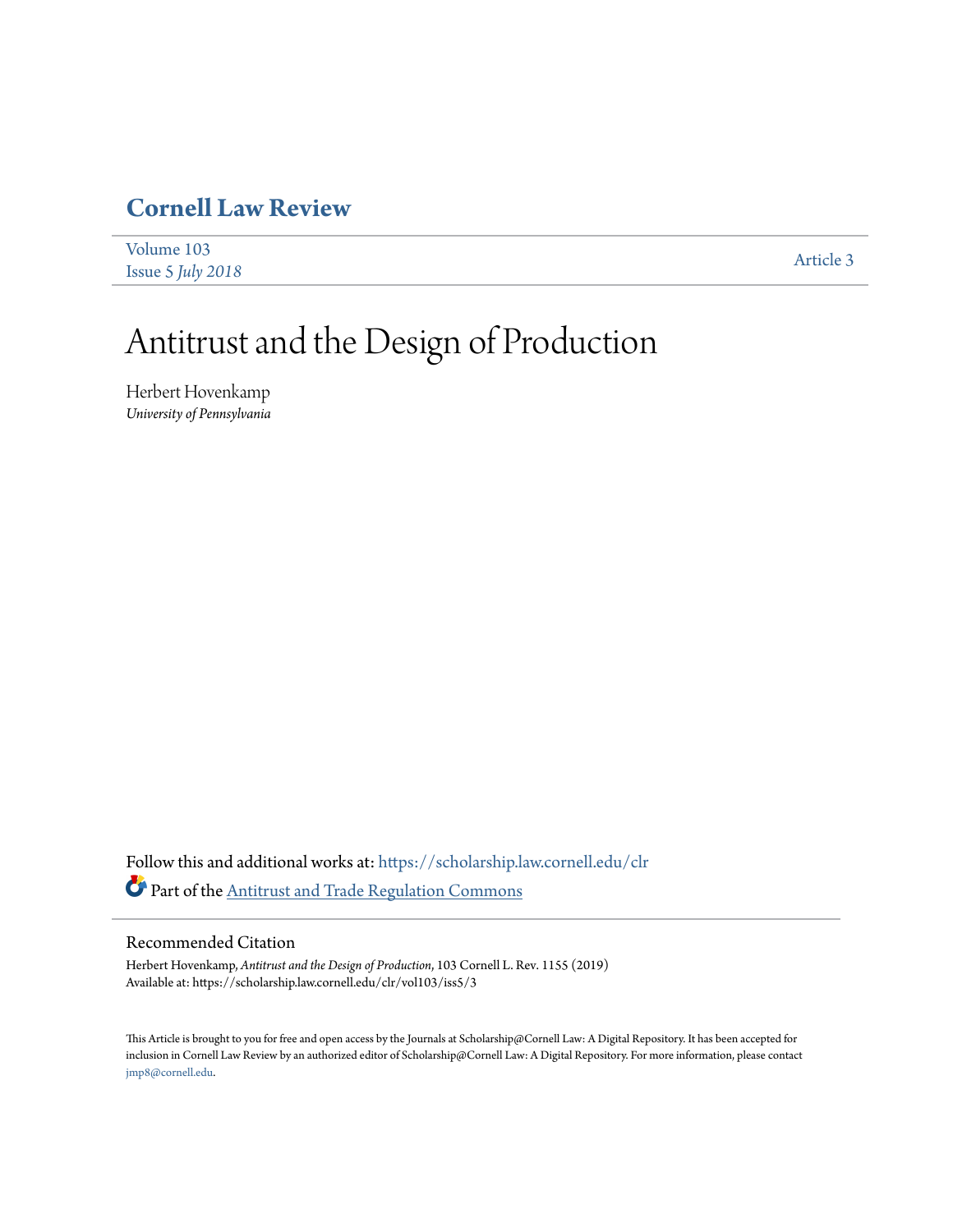### ANTITRUST AND THE DESIGN OF PRODUCTION

#### *Herbert Hovenkamp*†

|      | I. PRODUCTION, DISTRIBUTION, AND ALIENATION 1161 |  |
|------|--------------------------------------------------|--|
|      |                                                  |  |
|      | B. Production, Distribution, and the Firm 1167   |  |
|      | C. Choice of a Distribution Mode: Legal          |  |
|      |                                                  |  |
|      | D. Vertical Agreements, Intrabrand, and          |  |
|      |                                                  |  |
|      |                                                  |  |
|      |                                                  |  |
|      |                                                  |  |
|      | 1. Tying as a Substitute for Firms  1183         |  |
|      |                                                  |  |
|      | a. Uses and Effects  1186                        |  |
|      | b. Metering Ties and the Nonmonopolist . 1189    |  |
|      | c. Metering Ties, Antitrust Policy, and the      |  |
|      | Design of Production  1192                       |  |
|      | 3. Technological Ties: Direct Attacks on         |  |
|      | Innovation  1193                                 |  |
| III. | HORIZONTAL AGREEMENTS-DISTINGUISHING             |  |
|      | DISTRIBUTION FROM PRODUCTION  1198               |  |
|      |                                                  |  |

#### **INTRODUCTION**

What should be antitrust's role in regulating the design of production, or the mechanisms by which products and services are conceived, designed, and built? Should it be heavy handed, particularly when it discovers a link between design and monopoly? Or should antitrust policy generally keep its hands off, trusting that market forces will do better than the courts? Traditionally, antitrust has treated practices differently depending on whether they were characterized as involving design or production on the one hand, or distribution on the other. Distri-

<sup>†</sup> James G. Dinan University Professor, Penn Law and Wharton Business, University of Pennsylvania. Thanks to Erik Hovenkamp for reading and commenting on a draft.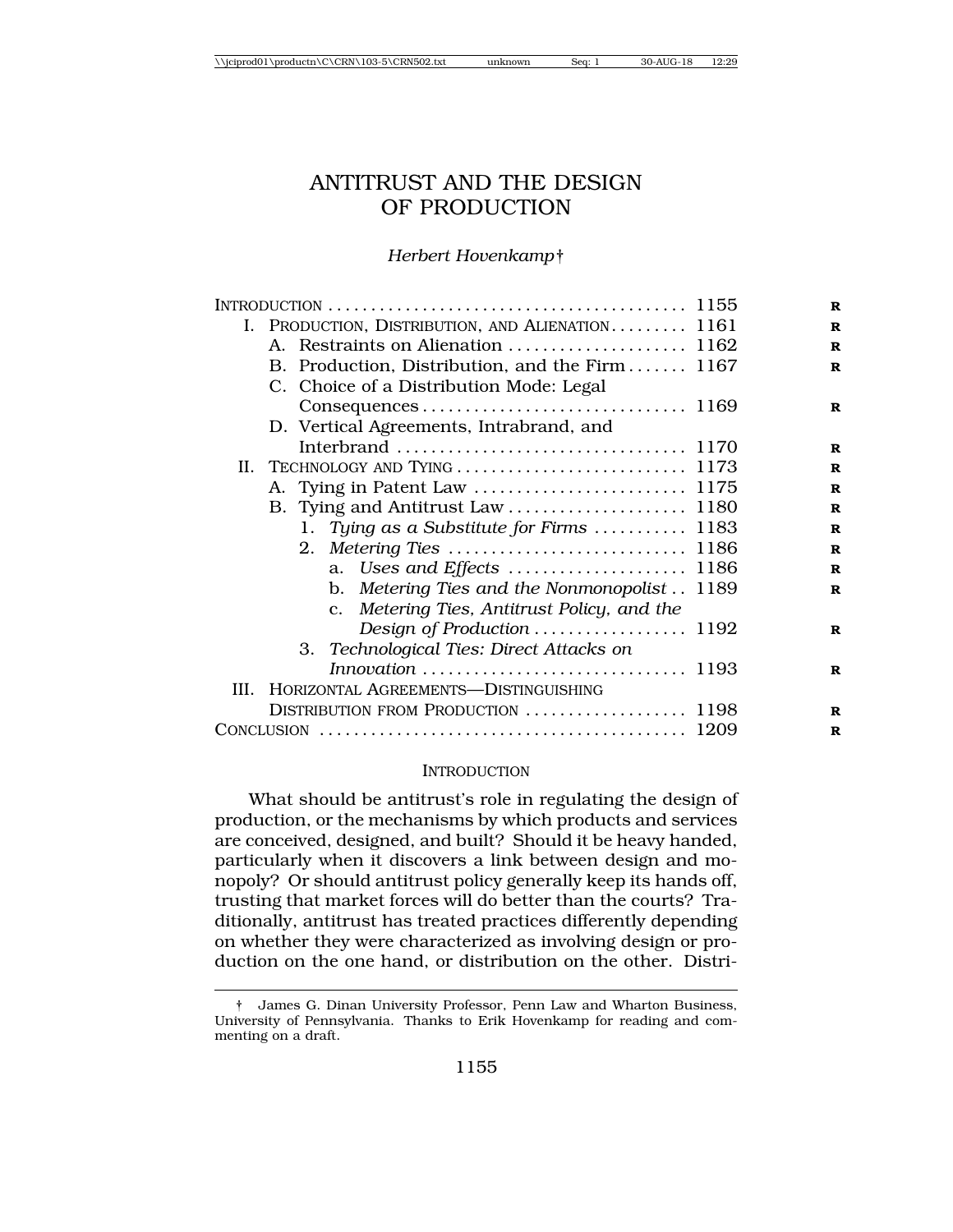bution has received harsher treatment. The traditional per se rules for vertical restraints, particularly resale price maintenance (RPM) and tying, were thought to be concerned with restraints on distribution.

Although the courts do not view it that way, even per se unlawful price fixing among rivals is a restraint on distribution rather than production. That is, naked price fixing assumes a product that has already been designed and built, and the question at issue is what should be each firm's output, or the price charged to buyers. At the same time, however, many price agreements among rivals are in fact a part of design or production rather than distribution. Good examples are the Supreme Court decisions in *Trans-Missouri*,1 *Topco*,2 *Broadcast Music*,3 and *Maricopa*.4 In three out of four of these decisions the United States Supreme Court reached the wrong result because it did not realize that the practice it was examining was a part of production design.<sup>5</sup>

A large amount of RPM, tying, and other vertical agreements are also design or production practices, some of which use price as a facilitator. For example, someone who examines a tying arrangement and sees only the prices might readily conclude that the practice reduces welfare because it deviates from some pricing norm associated with competition, such as marginal cost. But for tying arrangements that is almost never the right question to ask. Rather, it is how the tie reflects the production or development strategies of the firms involved. Nearly all ties come in one of two categories: they either incentivize innovation or else give effect to joint entrepreneurial risk taking.6

Antitrust policy has a much greater role to play when the practice in question is properly defined as distribution rather than production. Too often, however, antitrust policy has mislocated the line between them. Much of what it characterizes as "distribution" is really a part of design or production.

The federal antitrust laws are very general, reaching nearly every American market and almost every practice that can be characterized as anticompetitive. Nevertheless, almost nothing in their language suggests a strong involvement with product

<sup>1</sup> United States v. Trans-Missouri Freight Ass'n, 166 U.S. 290 (1897).

<sup>2</sup> United States v. Topco Assocs., Inc., 405 U.S. 596 (1972).

<sup>3</sup> Broad. Music, Inc. v. Columbia Broad. Sys., Inc., 441 U.S. 1 (1979).

<sup>4</sup> Arizona v. Maricopa Cty. Med. Soc'y, 457 U.S. 332 (1982).

<sup>5</sup> *See* discussion *infra* text accompanying notes 214–30. **R**

<sup>6</sup> *See* discussion *infra* text accompanying note 137. **R**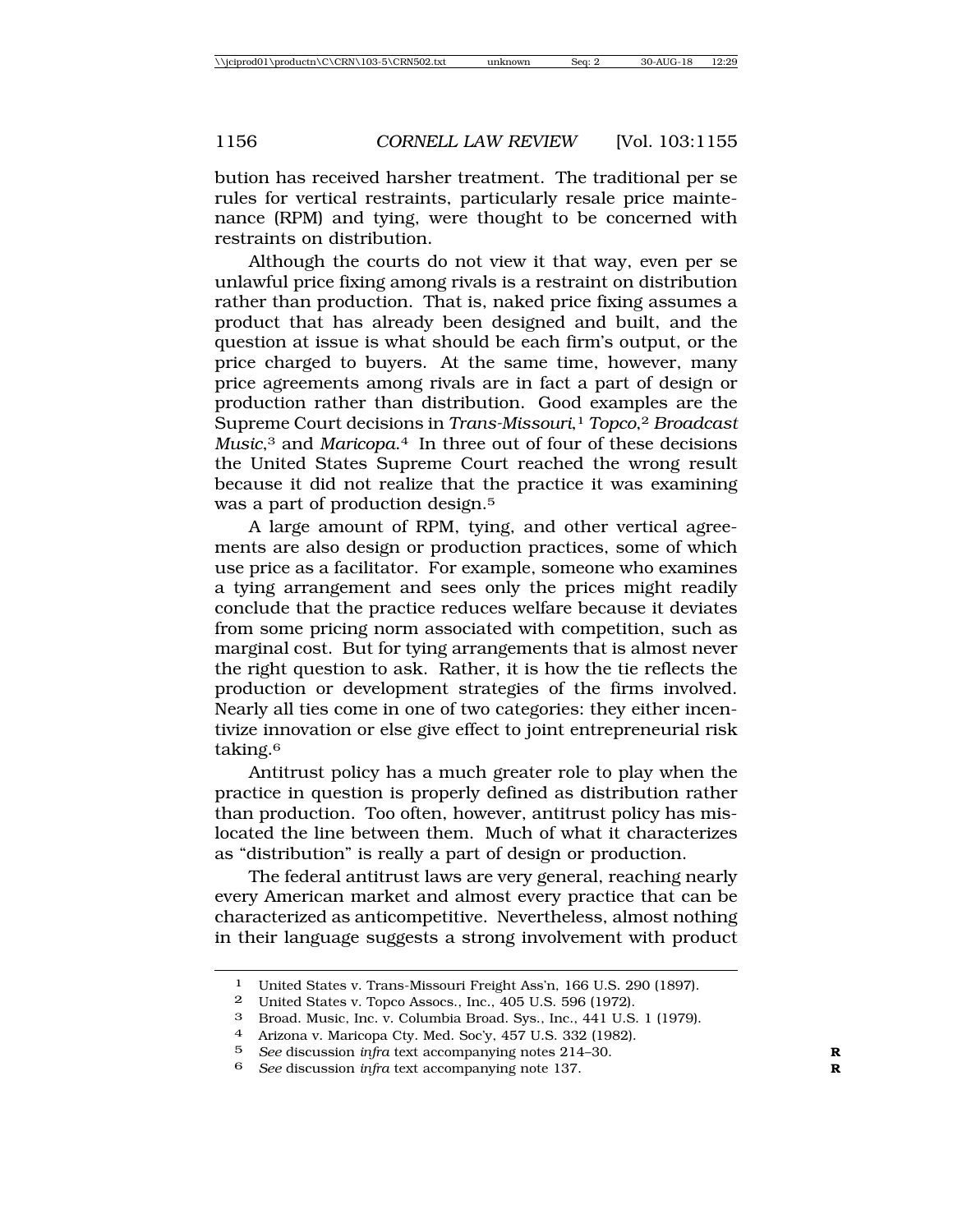design or innovation. The Sherman Act never mentions technology, patents, innovation, or anything closely associated with them.7 It speaks only of restraints on trade and monopolization—two phenomena strongly associated with price and output. The Clayton Act, passed a quarter century later, mentions patents a single time when forbidding unreasonably exclusionary vertical agreements.8 Even that statement is not concerned with design but rather with the way that completed products that might embody patents are distributed.

Nevertheless, the highly general antitrust laws remain as one of the most important federal controls over how technology is developed and deployed. Questions about technology have been an important portion of antitrust law, including the many decisions dealing with the relationship between federal antitrust and the patent or other intellectual property regimes.9 These many confrontations with technology include many of antitrust law's most important accomplishments, as well as some of its most disheartening failures.10

Firms redesign their production in order to increase or preserve their market share in the face of changing competition or consumer taste, both of which are often driven by changes in technology. With this in mind, it is important to recall a few premises that have largely become uncontroversial. One is that pricing that seems noncompetitive in the short run is an inherent feature of technological progress. This is largely a function of two things: incentive effects and fixed costs. Firms innovate in pursuit of profits. If they succeed, short-run prices will be higher than short-run costs. Depriving firms of these gains, whether by antitrust or some other means, reduces or even eliminates the incentive to innovate. Further, innovation typically involves fixed-cost investment made up front, and that does not show up in variable costs. Nevertheless, these must be paid off if the innovation is to be profitable. As a

<sup>7</sup> 15 U.S.C. §§ 1, 2 (2018).

<sup>8</sup> 15 U.S.C. § 14 (2018) (making it unlawful to sell or lease a good, "whether patented or unpatented," on the condition that the purchaser not deal with a competitor, if appropriate injury to competition is proven).

<sup>9</sup> For a full account see HERBERT HOVENKAMP ET AL., IP AND ANTITRUST: AN ANALYSIS OF ANTITRUST PRINCIPLES APPLIED TO INTELLECTUAL PROPERTY LAW (3d ed. 2017).

<sup>10</sup> *See, e.g.*, Herbert Hovenkamp, *Antitrust and Information Technologies*, 68 FLA. L. REV. 419, 454, 461 (2016) (describing the failures of the patent system in permitting consumer challenges to patent practices, the use of antitrust law to challenge those practices, and examples where antitrust law is complicated by technologies functioning as both market substitutes and complements).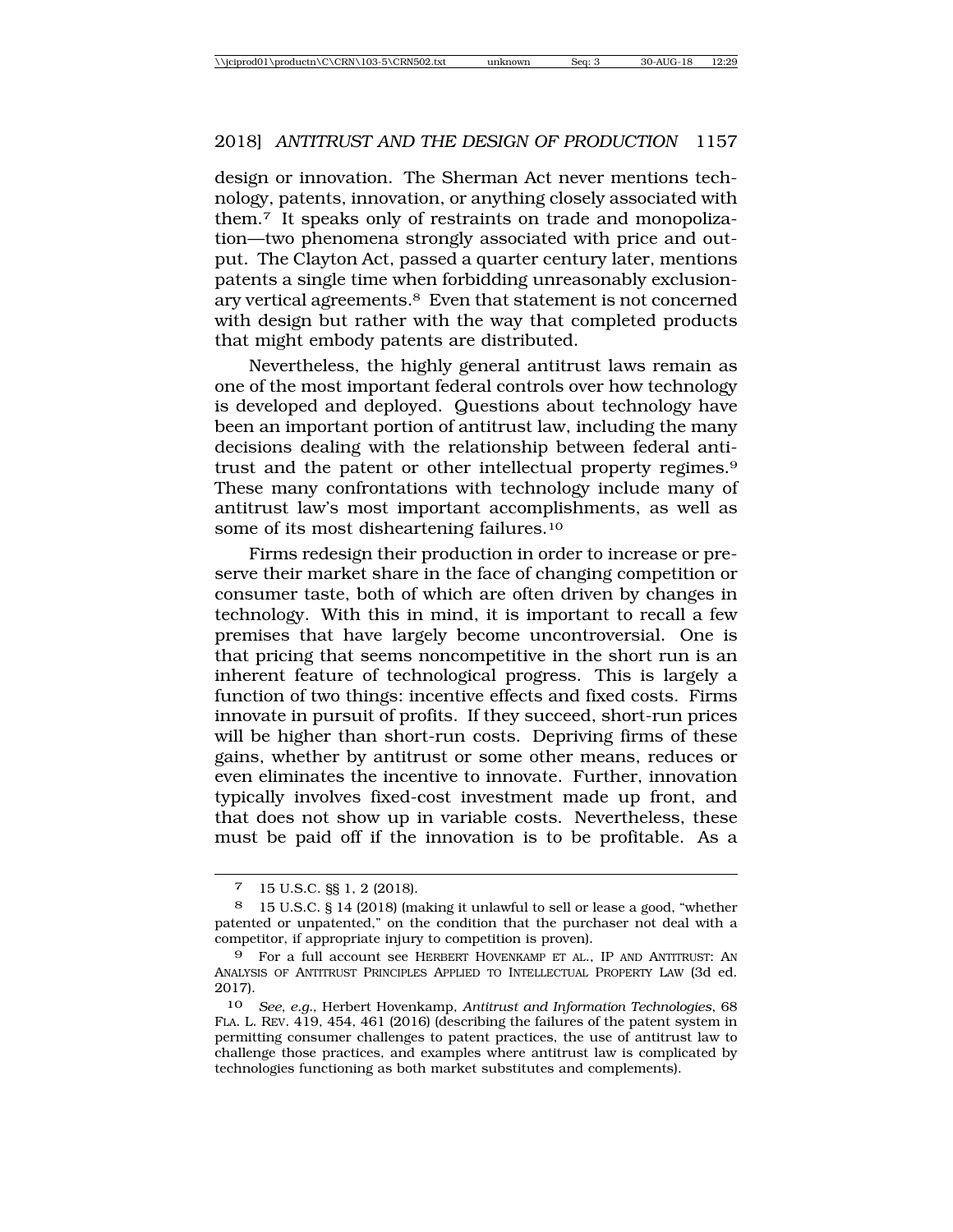result, pricing above short-run marginal cost is an inherent feature of innovation.

Second, notwithstanding these price-cost deviations, technological progress indisputably contributes much more to economic growth than do improvements in price competition under constant technology.<sup>11</sup> This suggests that antitrust must tread carefully before it condemns practices that are at least arguably justified by technological choice. By contrast, pure restraints on output or price deserve more aggressive treatment.

An offsetting corollary, however, is that restraints on innovation can be more harmful than simple restraints on price or quantity competition.12 This places a high premium on the fact finder's ability to distinguish something that is primarily an innovation from something that is primarily a restraint on innovation.

Many restraints that seem nominally to be about distribution or price are in fact mechanisms by which firms share design and production activities. For example, tying arrangements, which are discussed below, are not simply ways of pricing finished goods. In many cases, either the primary good (the "tying" product) or the secondary good (the "tied" product), or frequently both, are the consequence of innovative activity, and the tie serves as a royalty substitute.13 Other ties are ways in which firms share entrepreneurial risk or costs of development.14

Further, because so many innovation decisions are driven by the availability of patents or other IP rights, we must consider how antitrust policy relates to the patent system. Antitrust and patent law have their own spheres of comparative advantage. Patent law is concerned with the process of patent creation, procurement, and enforcement through infringement actions.15 To the extent that these processes are mandated or authorized by the Patent Act and administered by the USPTO, Federal Circuit, and ultimately the Supreme Court, antitrust has little place. Once a patent is issued, however, the amount

<sup>11</sup> For a summary of the literature see CHRISTINA BOHANNAN & HERBERT HOVENKAMP, CREATION WITHOUT RESTRAINT: PROMOTING LIBERTY AND RIVALRY IN INNOVA-TION 8–11, 238–42 (2012).

<sup>12</sup> *See* Herbert Hovenkamp, *Restraints on Innovation*, 29 CARDOZO L. REV. 247, 254 (2007).

<sup>13</sup> *See* discussion *infra* text accompanying notes 97, 115. **R**

<sup>14</sup> *See* discussion *infra* text accompanying note 137. **R**

<sup>15</sup> In contrast to enforcement by breach of contract suits for violation of license agreements. These are ordinarily governed by state law.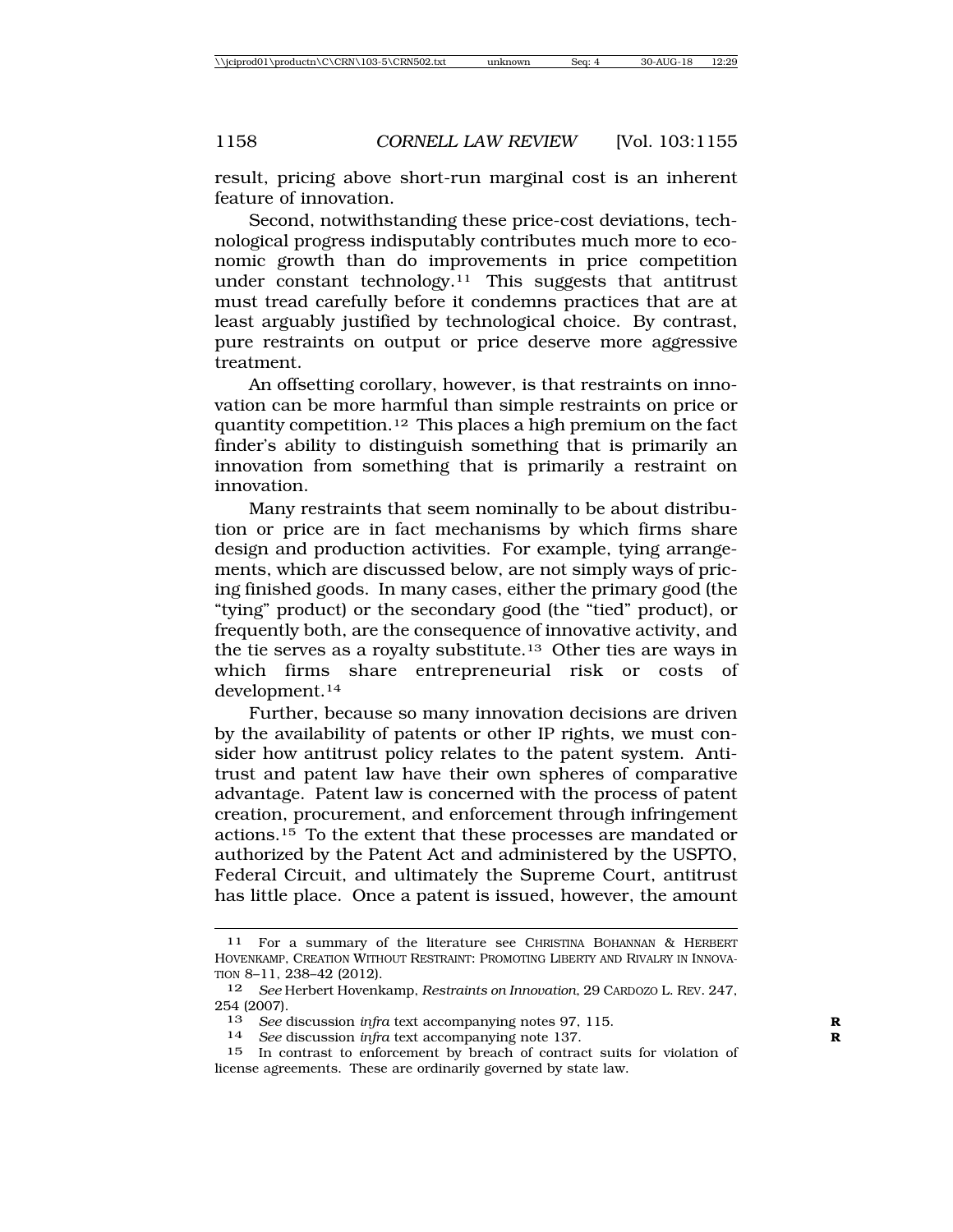of supervision and authorization conferred by the Patent Act is relatively small and is largely limited to a few provisions concerning licensing,16 enforcement through infringement actions,<sup>17</sup> and post-grant review.<sup>18</sup>

This Article discusses the proper boundaries of antitrust's engagement with product design or production. First, it considers the traditional antitrust distinction between production and distribution. That distinction has undermined effective antitrust rulemaking by creating an image of two successive but discrete stages. In the product design stage, the manufacturer is presumed to be in charge. In the second stage, production is assumed to be complete and a variety of distribution mechanisms come into play.

Distribution refers to a set of markets or hierarchies by which a firm either acquires inputs from others or moves its finished product toward the consumer. Many changes in distribution practices have resulted from the growing predominance of manufactured products over commodities. Along with this comes increased complexity and differentiation among brands. Complexity naturally increases the degree of distributor or reseller involvement; differentiation increases their dedication to a particular brand.19

As a result of these changes, intermediaries including retailers often do much more than sell. Many of these other activities resemble production more than distribution. For decades, antitrust resisted this distribution revolution by clinging to concepts such as the common-law policy disfavoring restraints on alienation.20 As the Supreme Court's recent decision in *Impression Products* suggests, that relic still survives in patent policy.21 Restricted distribution mechanisms are a form of restraint on alienation, but they are also welfare enhancing in most cases, including *Impression Products*.22

<sup>16</sup> 35 U.S.C. § 261 (2018) (authorizing licensing, including some exclusive and territorially limited licensing); *id.* § 262 (assignment and licensing under joint ownership); *id.* § 271(d) (permitting refusals to license, and also tying conditions in patent licenses in absence of market power).

<sup>17</sup> *Id.* § 271 (authorizing and circumscribing infringement actions); *id.* §§ 281–90 (miscellany governing remedies, statute of limitations, attorneys' fees, infringement actions on patents containing an invalid claim notice).

<sup>18</sup> *Id.* §§ 321–29 (authorizing and creating process for post-grant review).<br>19 See discussion infra Part I B

<sup>19</sup> *See* discussion *infra* Part I.B.

<sup>20</sup> *See* discussion *infra* Part I.A.

<sup>21</sup> Impression Prods., Inc. v. Lexmark Int'l., Inc., 137 S. Ct. 1523, 1531–32 (2017).

<sup>22</sup> *See* Herbert Hovenkamp, *Reasonable Patent Exhaustion*, 35 YALE J. ON REG. (forthcoming 2018) (manuscript at 6), https://papers.ssrn.com/sol3/papers.cfm ?abstract\_id=2995751 [https://perma.cc/V5XS-FS8Q].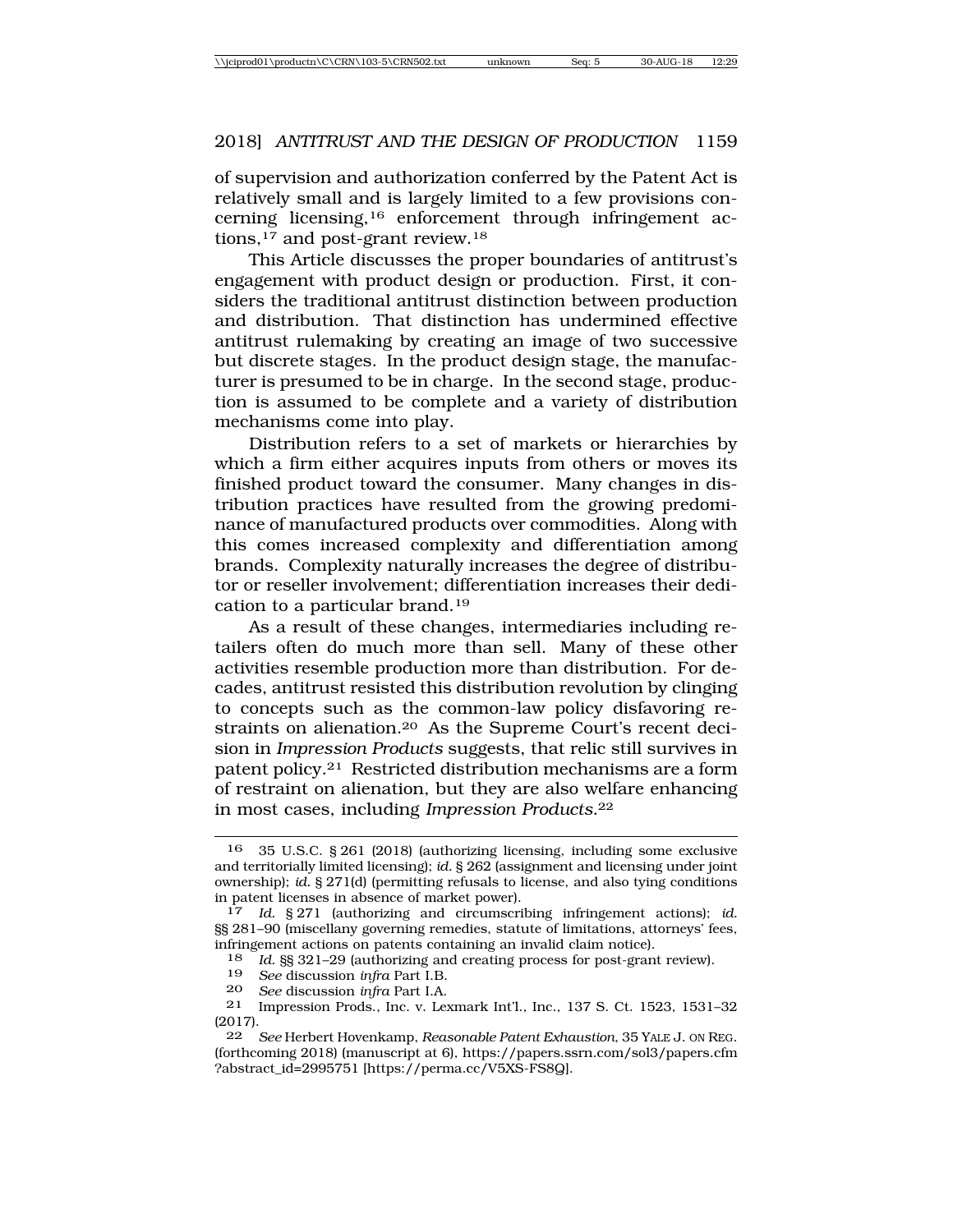Second, central to these changes has been the bewildering range of patent and antitrust cases that fall under the general rubric of "tying." That term can refer to practically any situation in which two things that traditionally were available separately are bundled together.<sup>23</sup> As such, they account for a large portion of the cases where antitrust has engaged technology. While tying law has historically been treated as presenting questions about contracting and distribution, it should more properly be treated as dealing with product design or entrepreneurial risk sharing. People on both sides of the tying debate have been excessively obsessed with price effects.24

A third issue queries antitrust's role in policing the substance of innovation itself. Important innovations necessarily cause market dislocations, benefiting innovators and usually consumers, injuring many competitors, and affecting other entities in different ways depending on their position. Are any of these injuries ever cognizable under antitrust law, and if so when? Should the courts acknowledge a welfare "trade off" between the benefits conferred by an innovation and the harms it causes to others? For example, should antitrust have a role when an innovation is said to be minor or even trivial as a technical contribution but nevertheless causes a great deal of economic harm to other producers? If an antitrust tribunal is going to recognize that possibility at all, where should it draw the line?25

Finally, is the issue of competitor agreements that constrain independent output or pricing choices. Changes in production design often disrupt markets, sometimes when they involve new technology but also when they involve innovations in product delivery. In most cases the effects are temporary and the market rights itself, but that does not invariably happen and often the transition period is long and costly. Further, these innovations often require collaboration among multiple competing firms. These market changes produce both losers and gainers, and losers often invoke the antitrust laws for relief. One of the most serious errors antitrust enforcement can make is to condemn practices too early, before either the innovation or the market response is adequately understood. This is particularly true of price-affecting agreements among competitors. While naked price-fixing is a restraint on distribution,

<sup>23</sup> Erik Hovenkamp & Herbert Hovenkamp, *Tying Arrangements and Antitrust Harm*, 52 ARIZ. L. REV. 925, 926 (2010).

<sup>24</sup> *See* discussion *infra* subsection II.B.2.a.

<sup>25</sup> *See* discussion *infra* text accompanying notes 173–75. **R**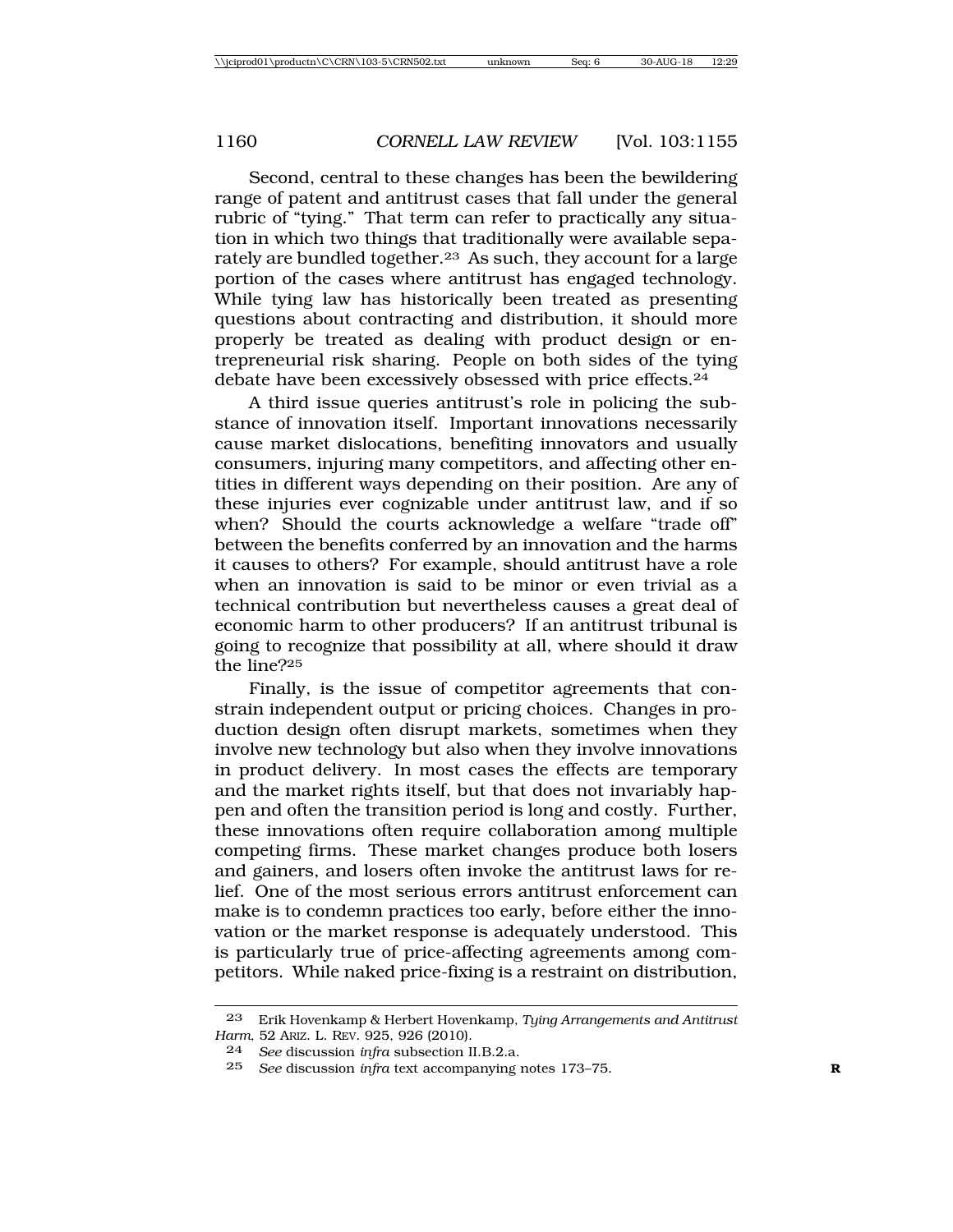many such agreements in fact reorganize production and, as such, should be treated more leniently under the antitrust laws.26

One issue not treated here as a distinct category is efficiency. That might seem odd, given the centrality of efficiency concerns in any antitrust policy concerning the design of production, and new technology in particular. The explanation is that concerns about efficiency are pervasive, relevant in all of the areas described above. Further, efficiency concerns are nearly always presented as defenses. That is, antitrust does not have a policy of pursuing practices simply because they are inefficient. They must be anticompetitive as well. In nearly every antitrust case where efficiency is relevant, the dispute begins as a claim about some specific anticompetitive practice and efficiency is raised as a defense. With only a few historical exceptions, antitrust policy has avoided pursuing efficiency itself as an antitrust violation.<sup>27</sup>

I

#### PRODUCTION, DISTRIBUTION, AND ALIENATION

Both industrial organization economics and antitrust policy have traditionally distinguished "production" and "distribution." The former is concerned with how products are designed and built. The latter begins with finished products and considers how they are placed into the hands of consumers. Under this rubric, for example, tying law falls within the classification of distribution restraints, along with RPM and exclusive dealing.28 This sharp distinction between product design or production on the one hand, and distribution on the other, accounts for many of the difficulties that antitrust law has had in dealing with vertical restraints. These difficulties often arise because antitrust courts mistakenly view a certain practice as part of distribution when it should have been regarded as part of design or production.

<sup>26</sup> *See* discussion *infra* text accompanying note 195.

<sup>27</sup> One exception was merger policy in the 1960s, which condemned some mergers precisely because they generated lower costs, thus injuring rivals. *E.g*., Brown Shoe Co. v. United States, 370 U.S. 294, 344 (1962); *see* Herbert Hovenkamp, *The Law of Vertical Integration and the Business Firm: 1880–1960*, 95 IOWA L. REV. 863, 881–83 (2010).

<sup>28</sup> *E.g*., W. KIP VISCUSI, JOSEPH E. HARRINGTON, JR. & JOHN M. VERNON, ECONOM-ICS OF REGULATION AND ANTITRUST ch. 8 (4th ed. 2005) ("Vertical Mergers and Vertical Restraints," which includes exclusive dealing and tying).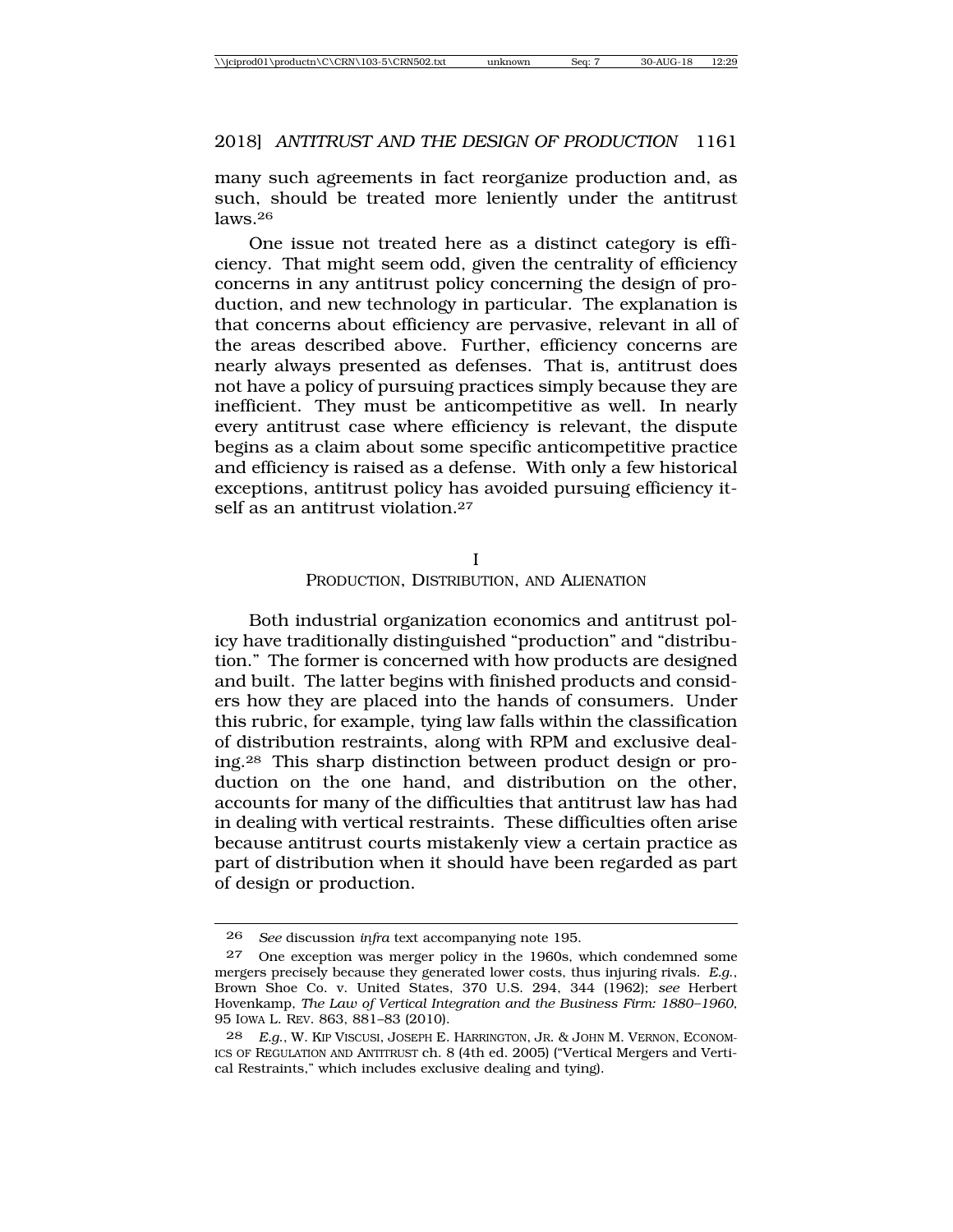This hard distinction between production and distribution is obsolete.29 It grew out of a classical economic framework that was concerned largely with commodities.30 Firms manufactured finished products and then sold them at wholesale to largely anonymous jobbers, factors,<sup>31</sup> distributors, or dealers who eventually passed them on to consumers. Within this framework "production" stopped at a discrete point in time and then "distribution" began.

Today, distribution is often so completely intertwined with production that the two are indistinguishable. Durable manufactured goods have specialized aftermarket parts or require aftermarket consumables that must be designed and delivered jointly between manufacturers and dealers. Some products are incompletely manufactured at the production point, to be assembled or finished further downstream. Many durable products require maintenance, often performed by dealers rather than manufacturers. Further, many products require an ongoing supply of specialized parts or consumable components.

#### A. Restraints on Alienation

One relic of the production/distribution distinction, largely abandoned in antitrust law but surviving in patent law, is the concept of restraints on alienation as a business concern. In its 1911 *Dr. Miles* decision, which created a per se rule against RPM, the Supreme Court cited the common-law policy against restraints on alienation as giving dealers an antitrust right to set their own resale prices. $32$  The concern had shown up earlier in the lower courts. In his Sixth Circuit opinion in a related case, then-Circuit Judge Lurton condemned RPM after concluding that the "right of alienation is one of the essential incidents of a right of general property in movables," and that public policy is "best subserved by great freedom of traffic in such things as pass from hand to hand."33 Subsequently, the Supreme Court cited the concern with restraints on alienation

- 31 On the role of agricultural "factors" see *id.*
- 32 Dr. Miles Med. Co. v. John D. Park & Sons Co., 220 U.S. 373, 404 (1911).<br>33 John D. Park & Sons Co. v. Hartman, 153 F. 24, 39 (6th Cir. 1907).
- 33 John D. Park & Sons Co. v. Hartman, 153 F. 24, 39 (6th Cir. 1907).

<sup>29</sup> I myself have followed it. *See, e.g*., 8 PHILLIP E. AREEDA & HERBERT HOVENKAMP, ANTITRUST LAW ch. 16 (4th ed. 2017) ("Vertical Distribution Restraints Limiting Intrabrand Competition"); HERBERT HOVENKAMP, FEDERAL ANTITRUST POLICY: THE LAW OF COMPETITION AND ITS PRACTICE ch. 11 (5th ed. 2016) ("Intrabrand Restraints on Distribution").

<sup>30</sup> *See, e.g.*, HAROLD D. WOODMAN, KING COTTON AND HIS RETAINERS: FINANCING & MARKETING THE COTTON CROP OF THE SOUTH, 1800–1925, at 254–95 (1968) (detailing the role of factors in the distinct processes of agricultural production and distribution).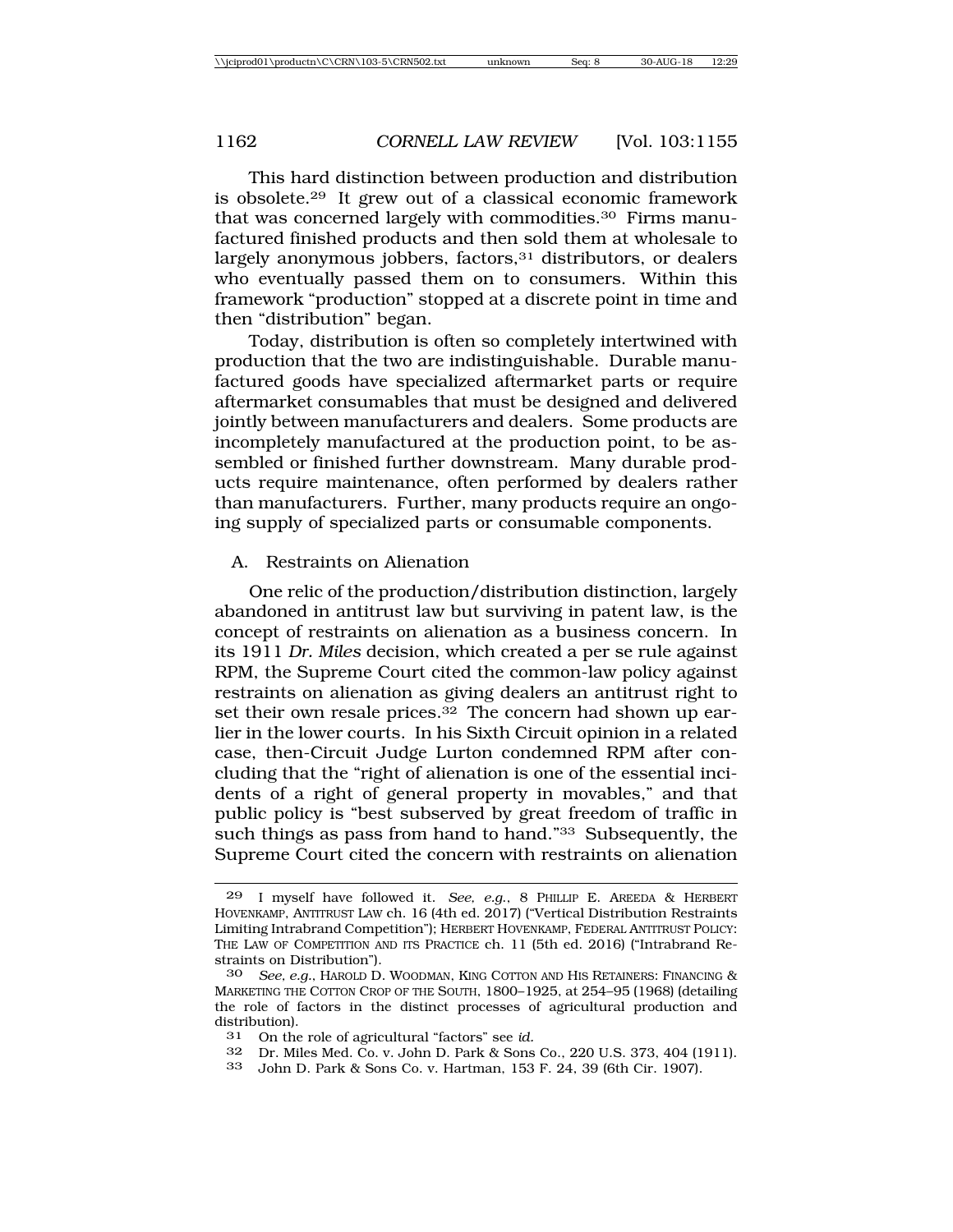in cases involving vertical nonprice restraints.34 Most recently, the Supreme Court relied on it in refusing to enforce a tying arrangement by means of a patent infringement suit.35

While sitting on both the Sixth Circuit and the Supreme Court, Judge Lurton also authored the two principal decisions upholding tying arrangements imposed on sold goods and enforced by patent infringement actions, never mentioning concerns with restraints on alienation. The earlier case preceded his RPM decision<sup>36</sup> and the later case followed it,<sup>37</sup> so he apparently did not change his views. Rather, Lurton believed that the law of restraints on alienation applied to price restraints such as RPM, though not to nonprice restraints such as tying.38 Is it possible that he recognized a difference between the two practices? While he kept his reasons to himself, he may have thought that RPM relates purely to pricing, while tying relates to product design and function.39

Many of the decisions citing restraints on alienation as an antitrust or patent licensing concern relied on John Chipman Gray's influential book, *Restraints on the Alienation of Prop*erty,<sup>40</sup> although taken completely out of context. Gray's book

35 Impression Prods., Inc. v. Lexmark Int'l, Inc., 137 S. Ct. 1523, 1532 (2017). 36 Heaton-Peninsular Button-Fastener Co. v. Eureka Specialty Co., 77 F. 288 (6th Cir. 1896).

37 Henry v. A.B. Dick Co., 224 U.S. 1 (1912).<br>38 Compare John D. Park 153 F. at 39 ("A pri-

38 *Compare John D. Park*, 153 F. at 39 ("A prime objection to the enforcibility [sic] of . . . a system of restraint upon sales and prices is that they offend against the ordinary and usual freedom of traffic in chattels or articles which pass by mere delivery."), *with Heaton-Peninsular*, 77 F. at 292 ("If . . . the patentee has the exclusive right to the use of his invention or discovery, during the term of his patent, it would seem to follow that any use by another, unauthorized by the patentee, would be an infringement of his monopoly. If, therefore, he can find a purchaser for a machine subject only to certain specified uses, any violation of the privilege granted would be an infringement, for which . . . remedies . . . would be appropriate.").

39 In his dissent in *Henry*, Chief Justice White (joined by Justices Hughes and Lamar) located the difference in the fact that *Dr. Miles* applied to contracts generally, while *Henry* applied to patent law. White made clear that he believed that this distinction was improper because of its ability to run roughshod over state law. *See Henry*, 224 U.S. at 54–55 (White, C.J., dissenting). He later found an absolute inconsistency between the two decisions. *Id*. at 71. Justice Holmes was a silent member of the *Henry* majority. He had also dissented in *Dr. Miles*. He would have supported enforcement of the agreements in both cases.

40 JOHN CHIPMAN GRAY, RESTRAINTS ON THE ALIENATION OF PROPERTY §§ 27–28 (1895); *see also* Dr. Miles Med. Co. v. John D. Park & Sons Co., 220 U.S. 373, 405 (1911) (citing Gray).

<sup>34</sup> United States v. Arnold, Schwinn & Co., 388 U.S. 365, 394 (1967); *see also* White Motor Co. v. United States, 372 U.S. 253, 264–65 (1963) (Brennan, J., concurring) (citing concern with restraints on alienation); United States v. Colgate & Co., 250 U.S. 300, 305–06 (1919) (citing every seller's right to deal or not as it chose).<br> $35$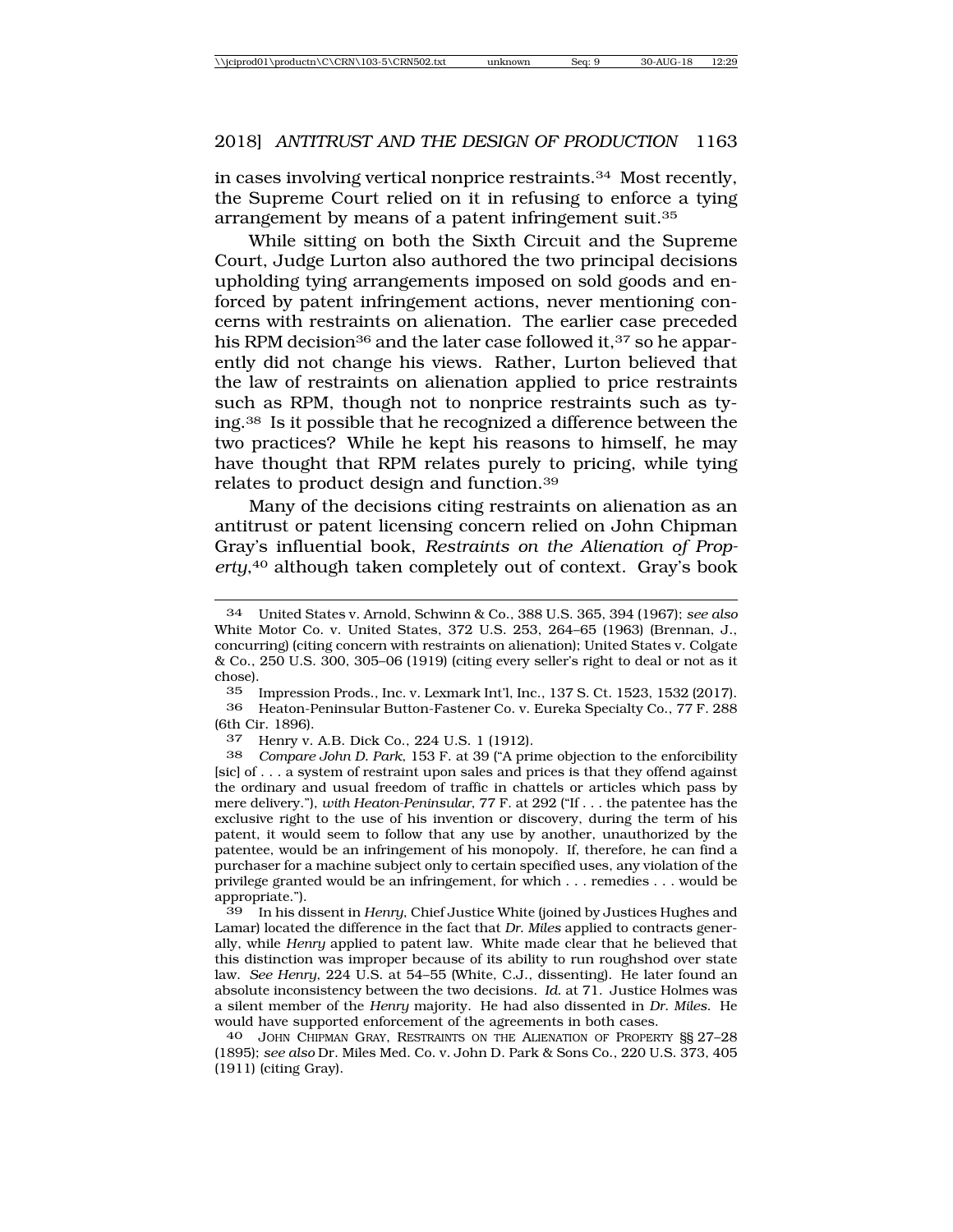was concerned almost entirely with the use of alienation restraints in trusts and other instruments intended to preserve family wealth. Gray never discussed patents or other intellectual property rights in relation to alienation restraints. He also never discussed the subject of restricted commercial distribution. The concerns are fundamentally very different. As a wealth preservation device, restraints on alienation were intended to keep property within the family. By contrast, the whole point of commercial distribution is resale. A manufacturer who imposes RPM or tying is not trying to prevent a dealer from reselling the product or even requiring him to keep it for a longer time. Rather, the manufacturer wishes to control the terms or other circumstances of a resale or change the behavior of the reseller in some other way. Indeed, the reason we apply the rule of reason to such restraints today is that we believe they are likely to encourage more sales rather than fewer. To the extent a vertical practice makes sales more likely it can hardly be characterized as a restraint on alienation.

In any event, the common law of restraints on alienation was far more nuanced than the antitrust and patent restricted distribution cases acknowledged. Both English and American law permitted significant restrictions, provided that they fell short of absolute prohibitions on resale. For example, the common law permitted many restraints that were of limited duration.41 The mid-nineteenth century British decision in *Tulk v. Moxhay* permitted equitable enforcement of land use restrictions,42 and so-called covenants running with the land were widely enforced even during the era of *Dr. Miles*.43 In the 1920s, even covenants that restricted the sale of property to specific races were enforced by state courts and approved for a time by the Supreme Court.44 The *Dr. Miles* opinion did not say whether it was drawing its rationale from the established com-

<sup>41</sup> Hovenkamp, *supra* note 22 (manuscript at 25–26). **R**

<sup>42</sup> Tulk v. Moxhay (1848) 41 Eng. Rep. 1143, 1143; 2 Ph. 774, 774.

<sup>43</sup> *E.g*., Korn v. Campbell, 85 N.E. 687 (N.Y. 1908) (covenant to build only single-family home); Bronson v. Coffin, 108 Mass. 175, 187 (1871) (covenant to maintain a fence).<br>44 Corrigan v.

Corrigan v. Buckley, 271 U.S. 323, 331 (1926) (ruling that racially restrictive covenant was purely private action and did not invoke a federal question); *see also* L.A. Inv. Co. v. Gary, 186 P. 596, 598 (Cal. 1919) (rejecting Equal Protection challenge to covenant limiting occupancy to members of Caucasian race because the Clause applied only to government action); Parmalee v. Morris, 188 N.W. 330, 332 (Mich. 1922) (upholding racially restrictive covenant); Koehler v. Rowland, 205 S.W. 217, 222 (Mo. 1918) (upholding racially restrictive covenant). Such restrictions were eventually declared unenforceable under the Equal Protection Clause by *Shelley v. Kraemer*. 334 U.S. 1, 20–23 (1948) (overruling Corrigan v. Buckley).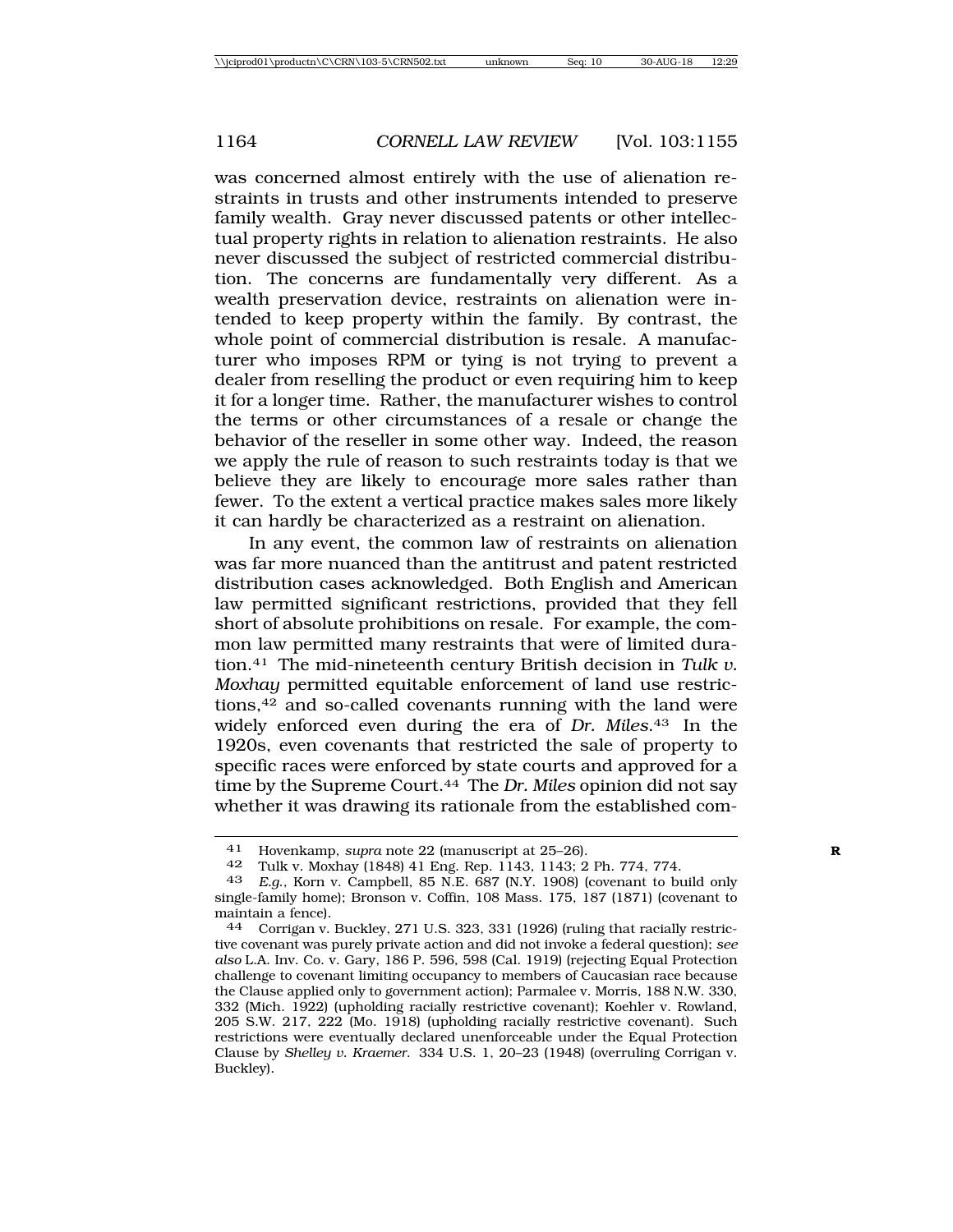mon law of restraints on alienation or developing a new antitrust rule just for antitrust cases.45 Writing in dissent, Justice Holmes could find no precedent for it, and concluded that the majority was "extending a certain conception of public policy to a new sphere."46 The closest analogy he could find was combinations to exclude, but he found no exclusion in this case.47 On the common law, Holmes was correct. Although the cases were divided, most approved of RPM.48 While on the Supreme Judicial Court of Massachusetts two years prior to his appointment to the United States Supreme Court, Holmes himself had authored an opinion enforcing an RPM agreement.49

Gray wrote his important treatise on *Restraints on Alienation* just as manufacturers were expanding the use of controlled distribution networks that increased the number of commercial distribution restraints.50 Under the evolving law resellers were regarded much less as anonymous agents who purchased a product and sold it on their own terms, and more as arms of the manufacturer, improving the consumer experience with a product and transmitting its goodwill.<sup>51</sup>

Antitrust courts found restricted distribution difficult to assess. RPM remained per se illegal for about a century, although it became subject to many qualifications that limited its

49 Garst v. Harris, 58 N.E. 174 (Mass. 1900).<br>50 See Herbert Hovenkamp The Opening of Am

50 *See* HERBERT HOVENKAMP, THE OPENING OF AMERICAN LAW: NEOCLASSICAL LEGAL THOUGHT, 1870–1970, at 124–29 (2015).

51 *E.g.*, FTC v. Beech-Nut Packing Co., 257 U.S. 441, 454–56 (1922) (food products); Frey & Son, Inc. v. Cudahy Packing Co., 256 U.S. 208, 210–11 (1921) (restricted distribution of cleansers); United States v. A. Schrader's Son, Inc., 252 U.S. 85, 99–100 (1920) (automobile parts); United States v. Colgate & Co., 250 U.S. 300, 307–08 (1919) (RPM in toothpaste and other toiletries); Straus v. Victor Talking Machine Co., 243 U.S. 490, 500–01 (1917) (phonographs and related supplies); Sinclair Refining Co. v. FTC, 276 F. 686, 689–90 (7th Cir. 1921) (use of agency system by full service gasoline stations), *aff'd*, 261 U.S. 463 (1923).

<sup>45</sup> *Dr. Miles*, 220 U.S. at 404.

Id. at 411 ("[T]here is no body of precedent that, by ineluctable logic, requires the conclusion to which the court has come.").

<sup>47</sup> *Id.* at 412.

<sup>48</sup> *See* Ft. Smith Light & Traction Co. v. Kelley, 127 S.W. 975, 982 (Ark. 1910) (upholding RPM contract at common law); Grogan v. Chaffee, 105 P. 745, 748 (Cal. 1909) (same); Commonwealth v. Grinstead, 63 S.W. 427, 427 (Ky. 1901) (RPM not unlawful under state antitrust statute); Garst v. Charles, 72 N.E. 839, 840 (Mass. 1905) (enforcing RPM contract at common law); Clark v. Frank, 17 Mo. App. 602, 604–05 (1885) (upholding RPM but citing fact that the contract at issue did not dominate the entire market). The courts were not unanimous, however. *See* W.H. Hill Co. v Gray & Worcester, 127 N.W. 803, 808 (Mich. 1910) (voiding RPM contracts covering a large portion of the industry as restraining trade).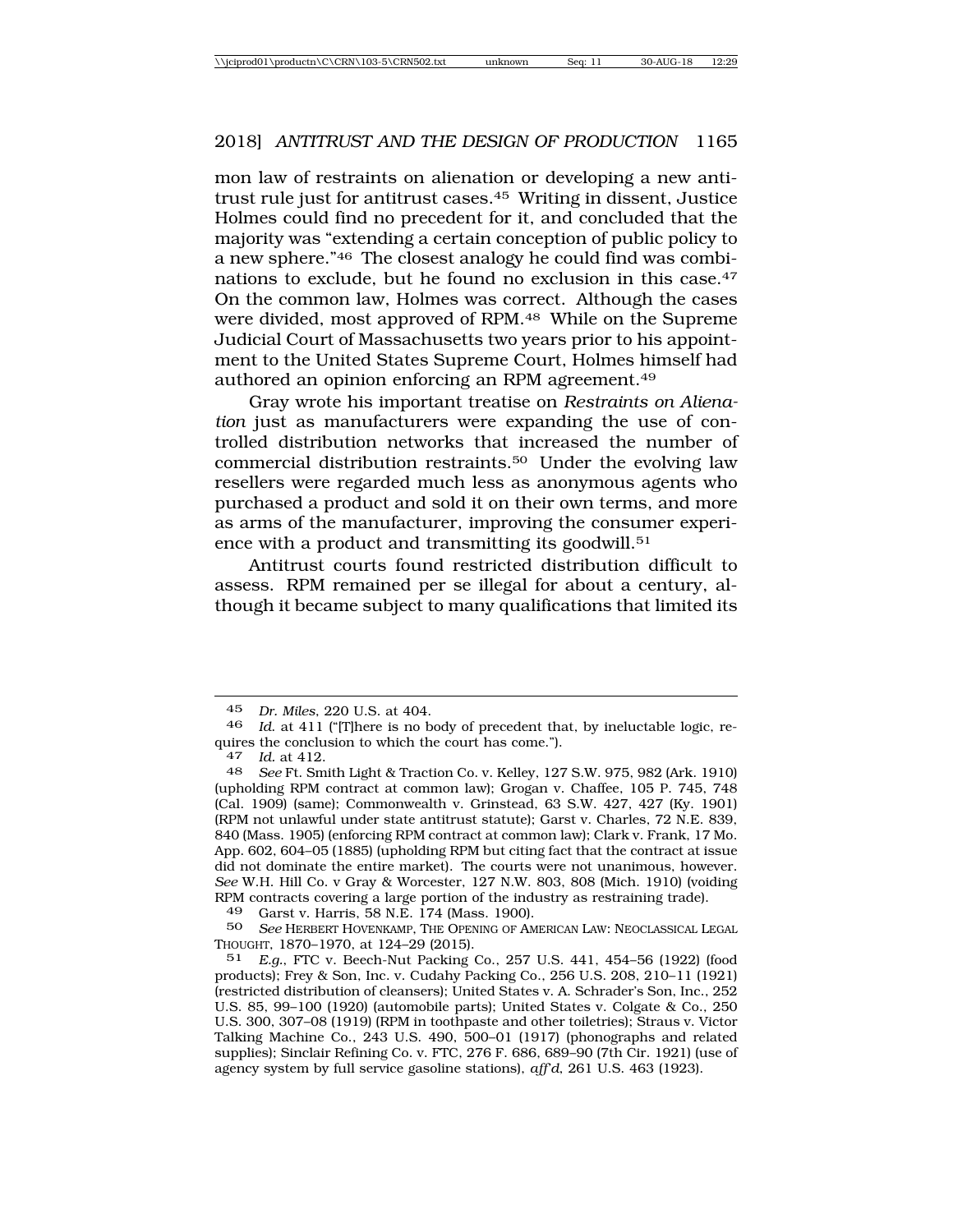reach.52 For nonprice restraints, exclusive dealing, and tying, the courts meandered from tolerance in the 1920s, to hostility from the 1930s through the 1970s, and then back to greater tolerance. For example, in 1921, the Second Circuit wrote a defense of restricted distribution in gasoline that could as easily have been written today. In rejecting an FTC campaign to require gasoline refiners to permit "split pump" stations,53 it wrote:

Every pumping station is an advertisement; each bears the name of the oil producer whose gasoline is supplied therefrom, if the retailer honestly observes his bargain. The system is a great convenience to the public; it has increased enormously the ease with which motor drivers may obtain "gas" even in remote and thinly settled districts. It is the only method known or suggested, of keeping before the consuming public the oil manufacturers' trade-mark . . . .

. . . The majority of small dealers have small capital, and therefore lease rather than buy. It is perfectly possible to buy from the same manufacturers who supply to the oil dealers the pumps leased by the latter. The competition between the various oil-selling persons and corporations is and has been very keen; each is desirous of extending the sale of his own brand, and the system of leased pumps, each bearing the trade-mark or trade-name of its lessor, is regarded by many, though not all, wholesalers as a profitable form of advertisement.<sup>54</sup>

By the late 1970s the Supreme Court concluded in *Sylvania*, which overruled the per se rule against vertical nonprice restraints, that most writers regarded the Supreme Court's use of restraint-on-alienation rationales in cases involving vertical restraints as "both a misreading of legal history and a perversion of antitrust analysis."55

<sup>52</sup> *See* AREEDA & HOVENKAMP, *supra* note 29, at ¶¶ 1620–27. The per se rule **R** was finally rejected in *Leegin Creative Leather Prods., Inc. v. PSKS*, *Inc.* 551 U.S. 877, 899 (2007).

<sup>53</sup> That is, stations that simultaneously sold multiple brands of gasoline. *See* DON E. WALDMAN & ELIZABETH J. JENSEN, INDUSTRIAL ORGANIZATION: THEORY AND PRAC-TICE 610 (4th ed. 2013). In 1923, the Supreme Court also accepted the argument that refiners needed to prohibit split-pump stations in order to prevent dealers from mixing higher and lower quality gasoline. *See* FTC v. Sinclair Refining Co., 261 U.S. 463, 476 (1923). It changed its position in the *Standard Stations* decision. *See* discussion *infra* note 57. **R**

<sup>54</sup> Standard Oil Co. of N.Y. v. FTC, 273 F. 478, 480 (2d Cir. 1921).

<sup>55</sup> Cont'l T.V., Inc. v. GTE Sylvania, Inc., 433 U.S. 36, 53 n.21 (1977).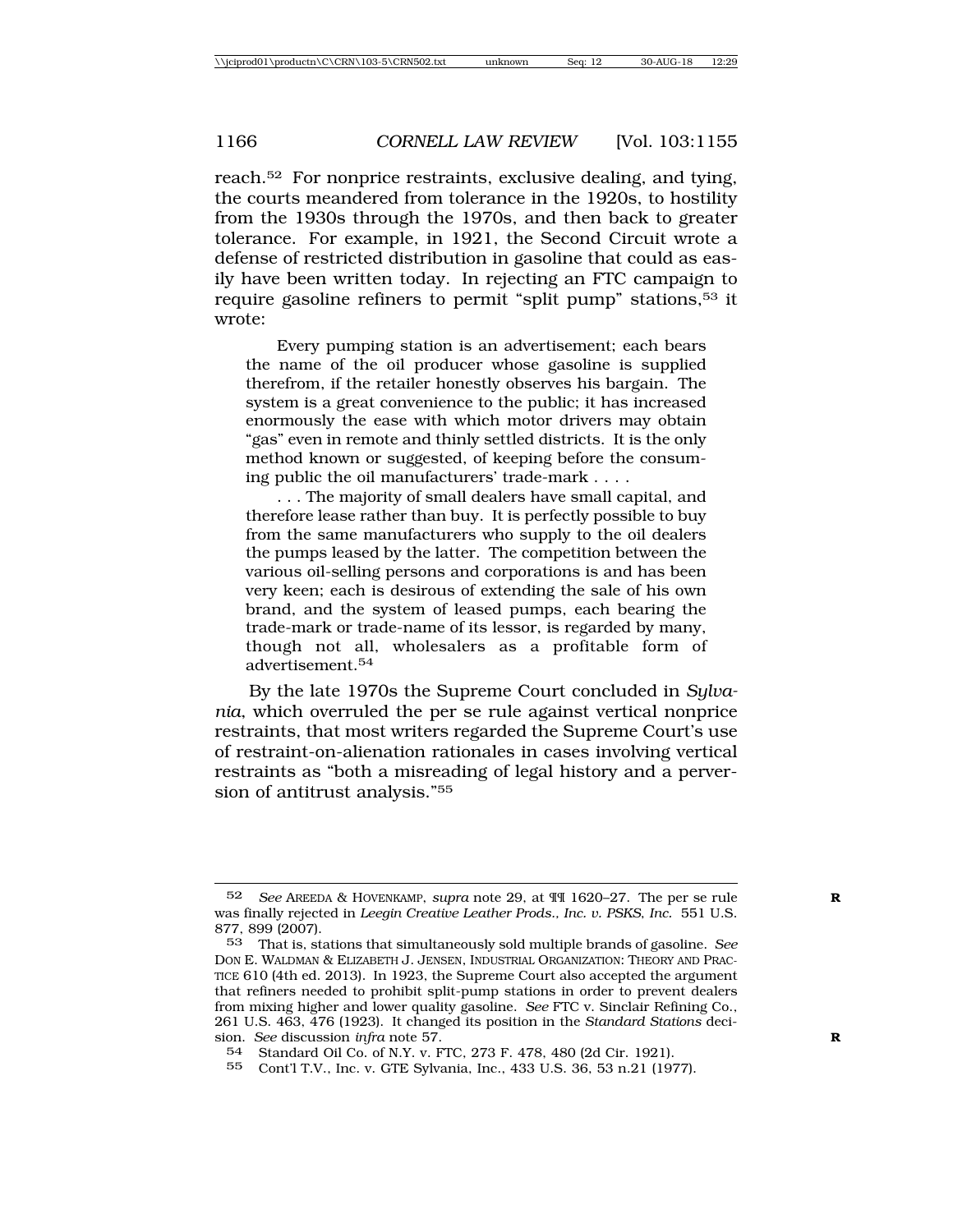#### B. Production, Distribution, and the Firm

The economic theory of the firm has also come to regard the traditional distinction between production and distribution as meaningless. Ronald Coase's insight in *The Nature of the Firm* was that the size and shape of a firm are determined by a series of decisions in which managers compare the costs and benefits of internal versus external provision.56 If the manager of an automobile maker predicts a better payoff from self-production of windshield wiper blades, it will produce them. By contrast, if independent manufacturers of blades provide advantages sufficient to offset the costs of using the market, the automaker will purchase them. The same thing is true of the decision whether to engage in self-distribution to the retail level or to use independent, franchised car dealers. Whether the decision concerns "production" (making one's own wiper blades) or "distribution" (selling cars through wholly owned or franchised dealers) is not a matter of importance.

Rules limiting restraints on alienation interfere with efficient firm structure by providing differential treatment depending on whether a firm engages in self-distribution or distributes by contract. For example, the manufacturer that owns its own retail stores is free to set the price because no one's right to alienate is being restrained. By contrast, as soon as that manufacturer deals with an independent retailer the concern emerges.

Looking *ex ante*, the firm engaged in make-or-buy decisions and operating under a restraint-on-alienation rule will inefficiently choose "make" when "buy" would be preferable. For example, in a neutral legal environment a firm would compare the cost of retailing its own gasoline with the cost of using independent dealers and choose the one with the largest payoff. That could well be independent dealers because they enable the firm to share downstream risk, and owner-dealers may have incentives that employees lack. But suppose that the law forbids the firm from restricting the dealers to its own brand of gasoline, as the Supreme Court did in the *Standard Stations* case,57 effectively overruling the Second Circuit's decision quoted above.58 The *Standard Stations* decision, which required refiners to permit split-pump stations, effectively elimi-

<sup>56</sup> *See* R. H. Coase, *The Nature of the Firm*, 4 ECONOMICA 386, 404–05 (1937). 57 Standard Oil Co. of Cal. v. United States (Standard Stations) 337 U.S. 293, 314 (1949) (condemning exclusive dealing by nondominant refiner).

<sup>58</sup> *Standard Oil Co. of N.Y.*, 273 F. at 480. *See* discussion *supra* text accompanying notes 50–51. **R**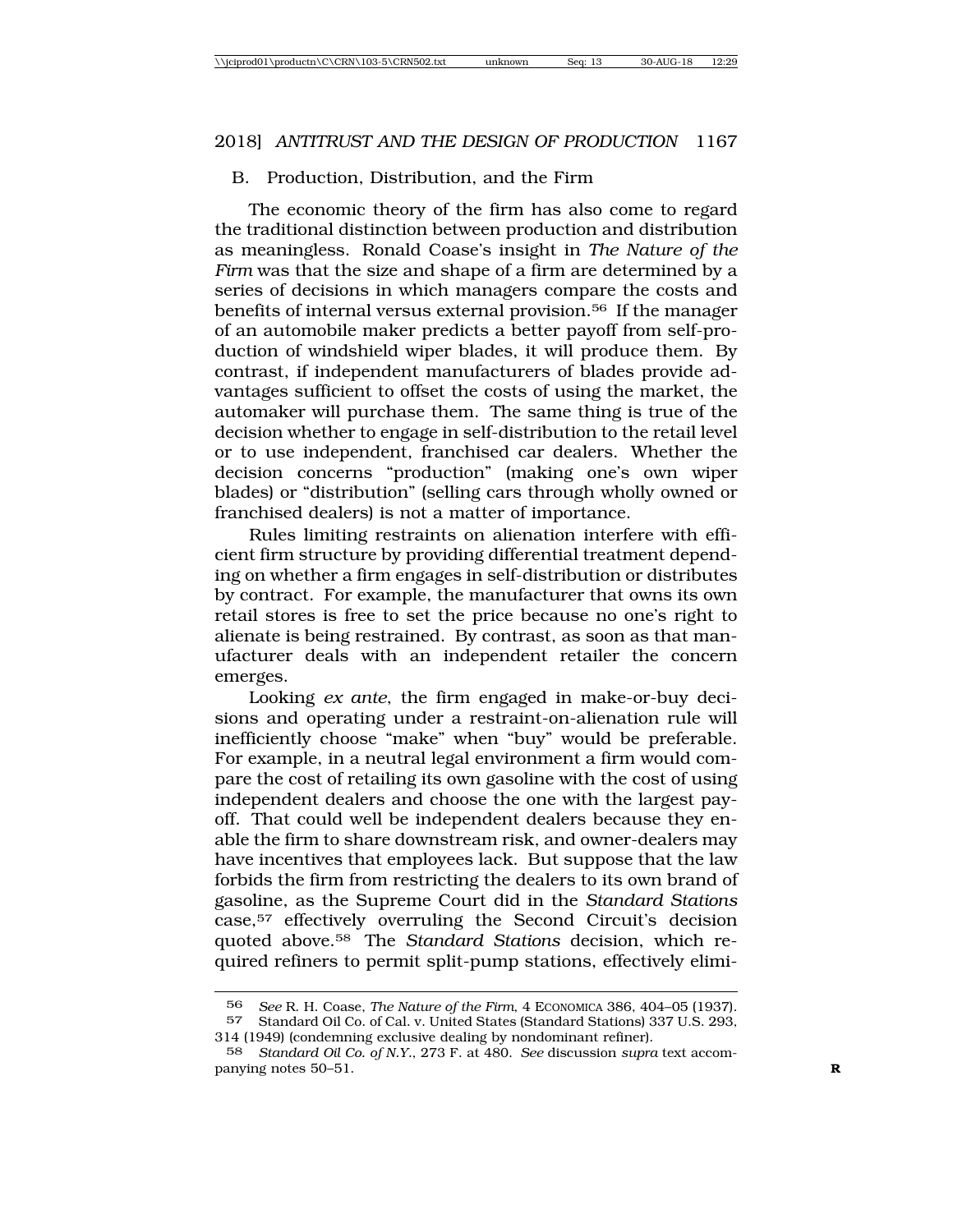nated the independent franchised dealer as a branded agent for its supplier, significantly undermining the ability of refiners to develop branded distribution networks.59 It basically treated gasoline as a commodity, which the dealer was entitled to buy and resell without refiner control. Although Justice Douglas very likely had never read Coase, his *Standard Stations* dissent was prescient:

The elimination of these requirements contracts sets the stage for Standard and the other oil companies to build service-station empires of their own. The opinion of the Court does more than set the stage for that development. It is an advisory opinion as well, stating to the oil companies how they can with impunity build their empires. The formula suggested by the Court is either the use of the "agency" device,<sup>60</sup> which in practical effect means control of filling stations by the oil companies, or the outright acquisition of them by subsidiary corporations or otherwise.<sup>61</sup>

Justice Douglas realized that the mandatory toleration of split pumps completely changed the calculus of a firm weighing the costs and benefits of alternative distribution modes. By raising the cost of contractual distribution, the Court was effectively forcing the firm to engage in ownership distribution.

The antitrust analysis of vertical restraints remained on the wrong track until courts began to realize that dealers and other intermediaries often perform important production functions, requiring significant supplier oversight. The optimal amount of dealer involvement in production varies with the extent of product differentiation and complexity, the extent of customer familiarity, the amount of aftermarket service that is required, the nature and specificity of aftermarket parts, and the amount and nature of risk that dealers assume. Further, these needs vary with the product. Early on, when products are new and consumers are poorly informed about them, relatively greater supplier involvement will be required. Later on, however, when customers have become better educated, the

<sup>59</sup> *See Standard Stations*, 337 U.S. at 320–21.

A mechanism by which the stations would not purchase the gasoline at all but rather sell it on commission. *See* FTC v. Curtis Publ'g Co., 260 U.S. 568, 570 (1923) (distinguishing sale-plus-resale from sale on commission, and holding that § 3 of the Clayton Act applies only to the former); *cf.* Simpson v. Union Oil Co. of Cal., 377 U.S. 13, 24–25 (1964) (refusing to apply "agency" designation to firm that purported to give its gasoline on consignment to dealers in order to avoid RPM rule).

<sup>61</sup> *Standard Stations*, 337 U.S. at 320 (citation omitted).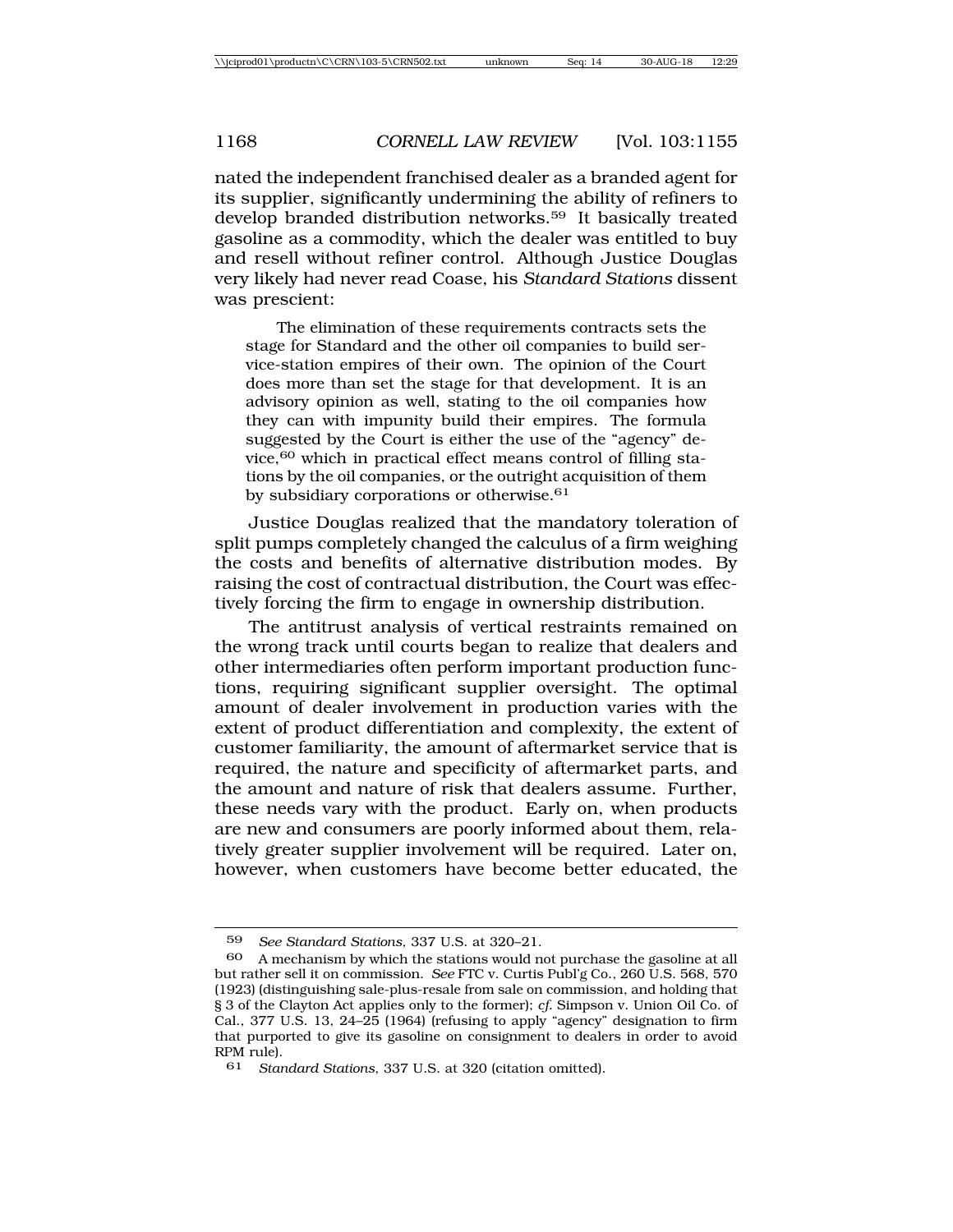role of distributors and dealers will become more commoditized.62

C. Choice of a Distribution Mode: Legal Consequences

The set of practices that we traditionally describe as distribution can take place either within the firm, as when a manufacturer owns its own retail stores, or outside it, as when it uses contracts with others. These are alternative forms of organization that presumptively have no consequences for competition. A firm selects one or the other depending on the payoff, and some firms use a mixture.63

The antitrust statutes distinguish unilateral from multilateral conduct, however, and have been interpreted to apply a harsher standard to the latter.<sup>64</sup> A firm acting through wholly owned stores is engaged in unilateral conduct which is reachable, if at all, under § 2 of the Sherman Act as unlawful monopolization or attempt. Both the power and conduct requirements are relatively strict, and § 2 is concerned only with practices that exclude or threaten exclusion.<sup>65</sup>

By contrast, a firm whose relationship with its retailers is contractual is a party to an agreement and is thus subject to § 1 of the Sherman Act, which reaches contracts, combinations, and conspiracies in restraint of trade.66 It can also be subject to § 3 of the Clayton Act, which reaches tying and exclusive dealing only when there is an anticompetitive "condition" or "understanding," which is also an agreement.<sup>67</sup> Further, these practices are subject to a "restraint of trade"

<sup>62</sup> *E.g*., United States v. Jerrold Elecs. Corp., 187 F. Supp. 545, 560 (E.D. Pa. 1960) (discussing how early in a product lifecycle a bundled provision of all elements was necessary to make product work properly, but not after the product had become well understood by consumers).

<sup>63</sup> For example, in "dual distribution" systems a manufacturer distributes part of its output through wholly owned subsidiaries and another part through independent franchisees. *See* AREEDA & HOVENKAMP, *supra* note 29, ¶ 1605, at 77. **R**

<sup>64</sup> *See* HERBERT HOVENKAMP, THE ANTITRUST ENTERPRISE: PRINCIPLE AND EXECUTION 108 (2005) ("Antitrust is more hospitable to unilateral conduct than to conduct that results from an agreement between two or more firms. Not every unilateral act is lawful, and it is hardly the case that every multilateral act is unlawful. Nevertheless, the difference in attitude is both clear and justified.").

<sup>65</sup> 15 U.S.C. § 2 (2018) ("Every person who shall monopolize, or attempt to monopolize, or combine or conspire with any other person or persons, to monopolize any part of the trade or commerce . . . shall be deemed guilty of a felony . . . .").

<sup>66</sup> 15 U.S.C. § 1 (2018) ("Every contract . . . in restraint of trade or commerce . . . is declared to be illegal.").

<sup>67</sup> Clayton Act, ch. 323, § 3, 38 Stat. 731 (1914) (current version at 15 U.S.C. § 14 (2018)).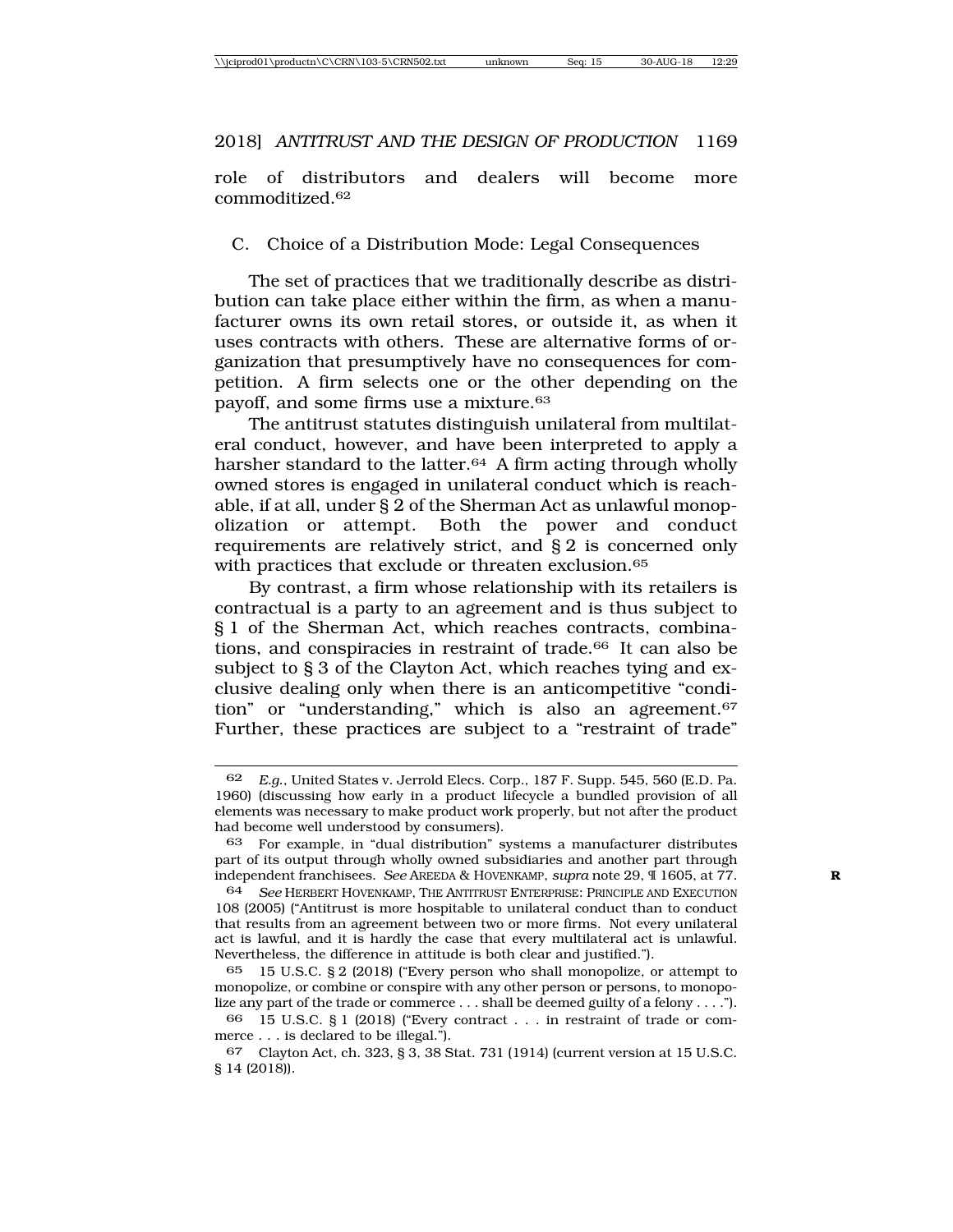standard, which means that they can reach practices that reduce output and raise prices even if they are not exclusionary.

The Robinson-Patman Act,<sup>68</sup> which was passed in 1936 at the high point of hostility toward controlled distribution, adopts the same limiting approach. Because the statute applies its price discrimination prohibition only to low and high price "sales," it reaches networks in which a manufacturer operates through independently owned dealers, though not networks of wholly owned dealers.<sup>69</sup> In the latter instance, there is no qualifying "sale" between the manufacturer and the dealer.70

This bit of statutory formalism has misguided antitrust since its inception, providing for more aggressive treatment against firms that integrate vertically by contract than those who do so by ownership. To be sure, in some situations the existence of separate entities plus an agreement is relevant. For example, powerful dealers or cartels of dealers can profit from activities that restrict output, counter to the wishes of the supplier.<sup>71</sup> That would not happen if the supplier owned its dealers.

#### D. Vertical Agreements, Intrabrand, and Interbrand

The problem of powerful dealers, dealer cartels, or related deviations from ordinary output-maximizing conduct is generally restricted to "intrabrand" restraints, which include RPM and vertical spatial separation, or nonprice restraints. Intrabrand restraints can reflect both dealer involvement in production or anticompetitive price-fixing, depending on the circumstances. To illustrate, Lester Telser's well-known article about fair trade argued that at least some instances of RPM were designed to induce more optimal dealer involvement through provision of services that were best provided at the point of sale.72 Setup, display, consumer education, and follow-through were all parts of the production process that the

<sup>68 15</sup> U.S.C. § 13 (2018).<br>69 See Sec Tire & Rubbe

<sup>69</sup> *See* Sec. Tire & Rubber Co. v. Gates Rubber Co., 598 F.2d 962, 966 (5th Cir. 1979) ("Transfers from a parent corporation to its wholly-owned subsidiary corporation are transfers within the same economic unit. . . . As such, these transfers cannot be considered sales for Robinson-Patman Act purposes."), *cert. denied*, 444 U.S. 942 (1979).

<sup>70</sup> *See id*.; 14 AREEDA & HOVENKAMP, *supra* note 29 ¶¶ 2311, 2312, at 17 (3d **R** ed. 2013).

<sup>71</sup> AREEDA & HOVENKAMP, *supra* note 29, ¶ 1604, at 39. **R**

<sup>72</sup> Lester G. Telser, *Why Should Manufacturers Want Fair Trade?*, 3 J.L. & ECON. 86, 91 (1960).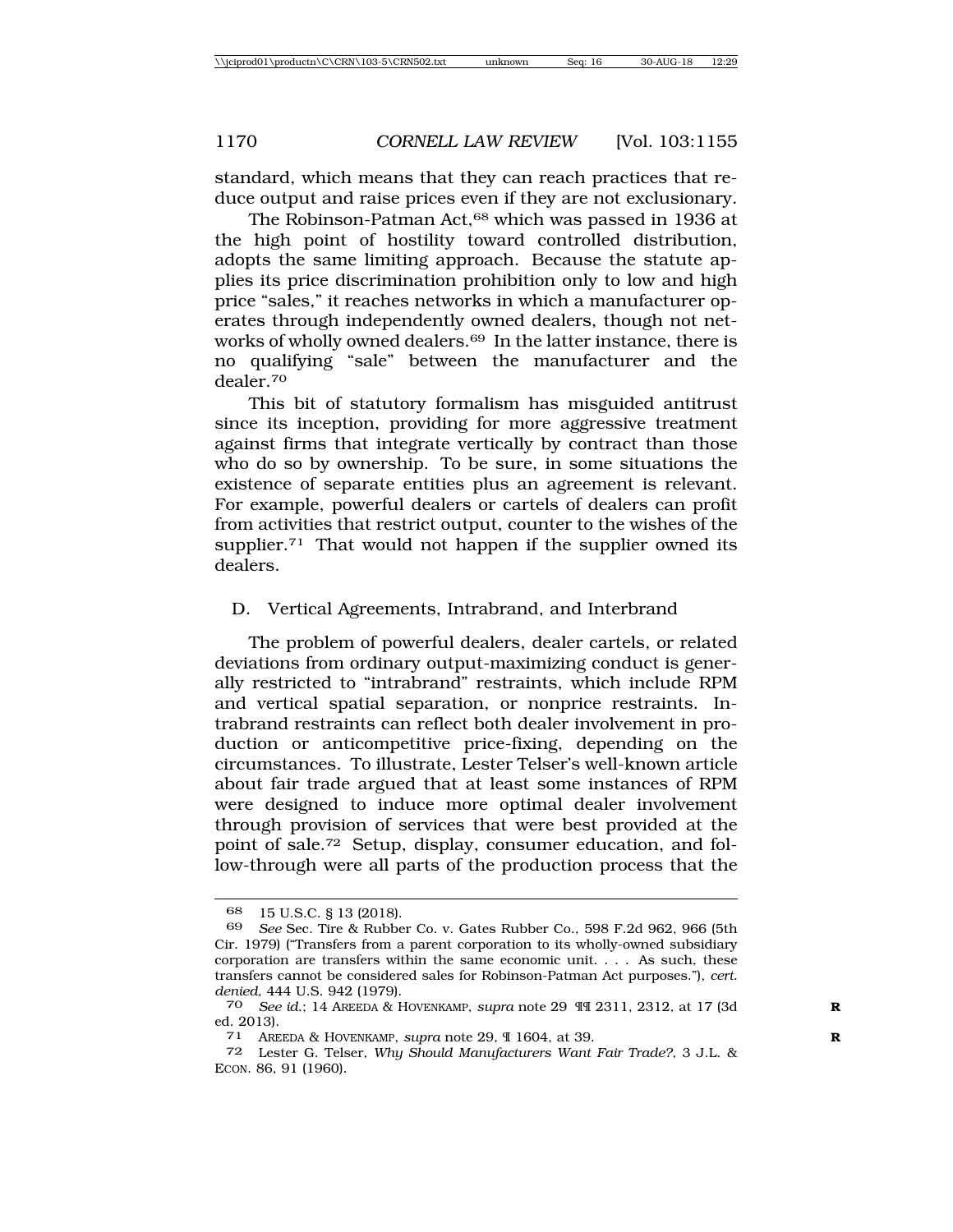manufacturer could not easily supervise from afar. RPM plus interdealer nonprice competition became a way to get retailers to do it.73 Telser's free rider explanation explains only a subset of the instances of RPM, however. Other instances result from dealer collusion or the activities of powerful dealers who want to protect their own high margins.74 So, the real antitrust question in RPM cases under the rule of reason is whether a particular instance of RPM is really a part of production, or is it a simply price restraint?

By contrast, "interbrand" restraints, which include tying and exclusive dealing, are rarely favored by dealers. A dealer might wish that *other* dealers be bound by exclusive dealing or tying requirements, but it would not commonly seek them for itself. It would rather make its own choice about whether to deal in the supplier's product exclusively. To that extent, exclusive dealing and tying are unlikely to be explained by dealer power and can be regarded as having about the same effects as vertical ownership.

The important differences between exclusive dealing or tying on one side and vertical ownership on the other are largely legal rather than economic. For example, if Lexmark owned its own retail stores, the refusal of those stores to carry Canon printers would be treated under antitrust law as a unilateral refusal to deal, which means more-or-less automatic legality.75 By contrast, if Lexmark sells to an independent retailer and imposes the same requirement, it would be exclusive dealing. The same thing is true of tying. For example, fast-food franchisor Chicken Delight's insistence that wholly owned restaurants use its own napkins and spoons would be unilateral self-dealing. The same requirement imposed on independently owned franchisees was held to be unlawful tying.76

Contrary to the existing statutory structure, tying and exclusive dealing in distribution arrangements should generally be treated as "unilateral" practices, even though they are imposed by agreement. They do not represent the incremental opportunity to exercise power that we ordinarily associate with the move from unilateral to bilateral conduct. As a result, the market power requirements for tying and exclusive dealing

<sup>73</sup> *Id.*

<sup>74</sup> *See* AREEDA & HOVENKAMP, *supra* note 29, ¶ 1604a, at 39. **R**

<sup>75</sup> *See* Verizon Commc'ns, Inc. v. Law Offices of Curtis V. Trinko, LLP, 540 U.S. 398, 409 (2004) (refusing to condemn unilateral refusal to deal by a monopolist).

<sup>76</sup> *See* Siegel v. Chicken Delight, Inc., 448 F.2d 43, 46, 49 (9th Cir. 1971).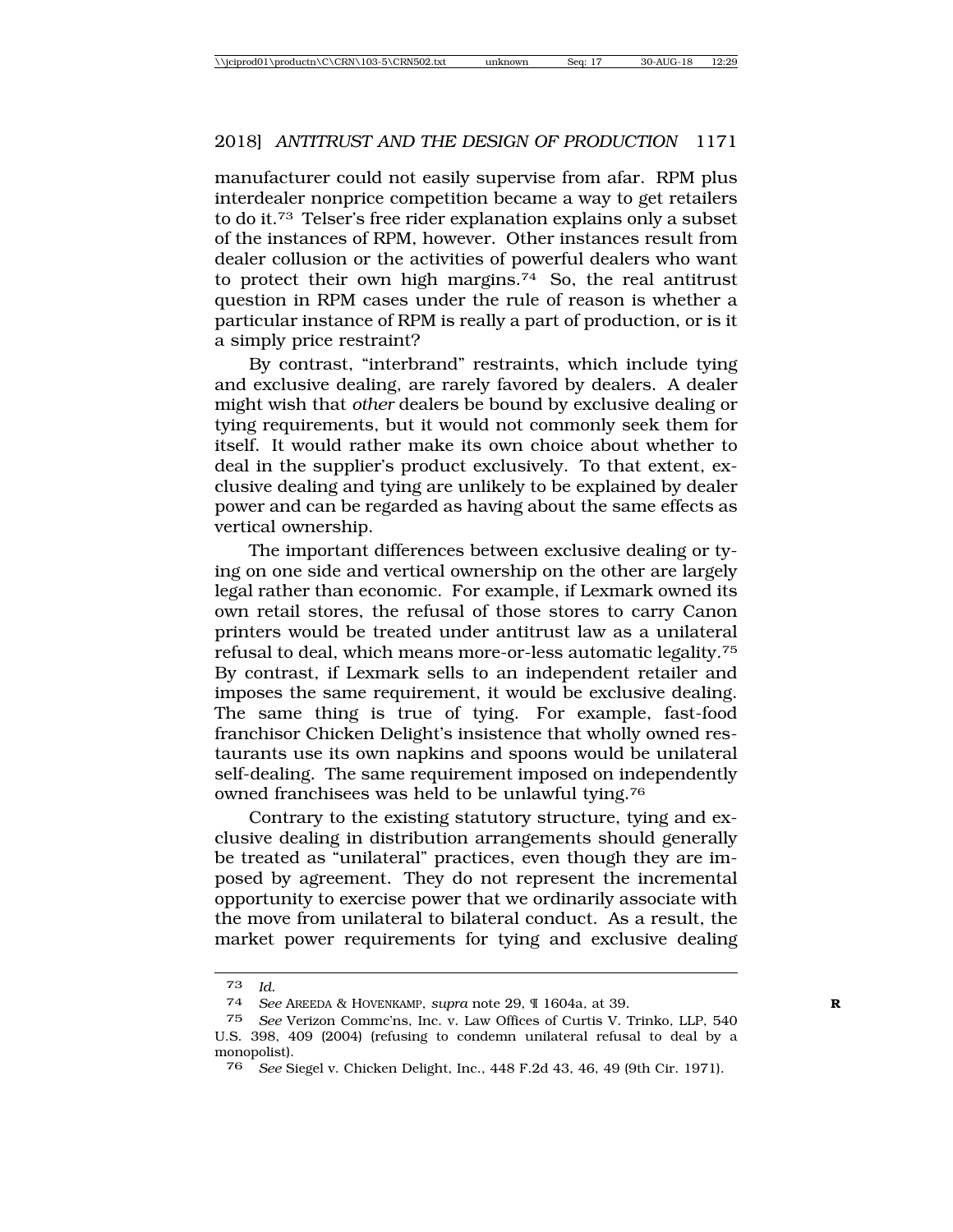should presumptively be the same as for single-firm monopolization.77 Further, they should not be condemned unless they are exclusionary and not simply because they extract more from customers.78

Manufacturer decisions to employ exclusive dealing or tying generally fall into two categories. When exclusive dealing is imposed on dealers in branded goods, its purpose is generally to get dealers to behave in the same way a wholly owned subsidiary would behave—that is, it operates as an alternative to ownership–vertical integration. For example, Baskin-Robbins imposes exclusive dealing on franchisees because it wants them to be stores specializing in the sale of Baskin-Robbins ice cream.79 That decision is no more exclusionary than Baskin-Robbins' decision to sell ice cream through wholly owned stores.

Exclusive dealing is more likely to be anticompetitive when it is used by dominant firms in a way that effectively requires end users to purchase exclusively or substantially from the firm in question.<sup>80</sup> Significantly, Baskin-Robbins' decision to use exclusive dealing in order to achieve single branding can be profitable even if its market share is very small. By contrast, using exclusive dealing to achieve anticompetitive exclusion requires a dominant market share.<sup>81</sup> As a result, significant market power is a necessary, but not a sufficient, condition for competitive harm.

Tying, discussed more fully below, can be used for the same purposes as exclusive dealing. More than any of the vertical restraints, however, tying is closely bound up with production. The particular configuration or design of a product or service is likely to be the dominant factor in the decision to tie. For example, if one thinks of a good such as a laser printer as "finished," then a manufacturer's requirement tying its

<sup>77</sup> *See* Herbert Hovenkamp, *The Rule of Reason and the Scope of the Patent*, \_\_ FLA. L. REV. \_\_\_ (2018) (in press).

<sup>78</sup> *See* discussion *supra* text accompanying note 77; discussion *infra* text accompanying notes 144–45.

<sup>79</sup> *See* Krehl v. Baskin-Robbins Ice Cream Co., 78 F.R.D. 108, 112 (C.D. Cal. 1978), *aff'd*, 664 F.2d 1348, 1354, 1356 (9th Cir. 1982) (refusing to condemn franchisor's requirement, brought as both tying and exclusive dealing, that franchisee's deal exclusively in franchisor's ice cream).

<sup>80</sup> *See, e.g*., McWane, Inc. v. FTC, 783 F.3d 814, 836 (11th Cir. 2015); United States v. Dentsply Int'l, Inc., 399 F.3d 181, 196 (3d Cir. 2005).

<sup>81</sup> *Cf.* Jonathan M. Jacobson & Scott A. Sher, *"No Economic Sense" Makes No Sense for Exclusive Dealing*, 73 ANTITRUST L.J. 779, 791 (2006) (indicating that exclusive dealing is more effective as an anticompetitive tool when a firm holds a dominant market share).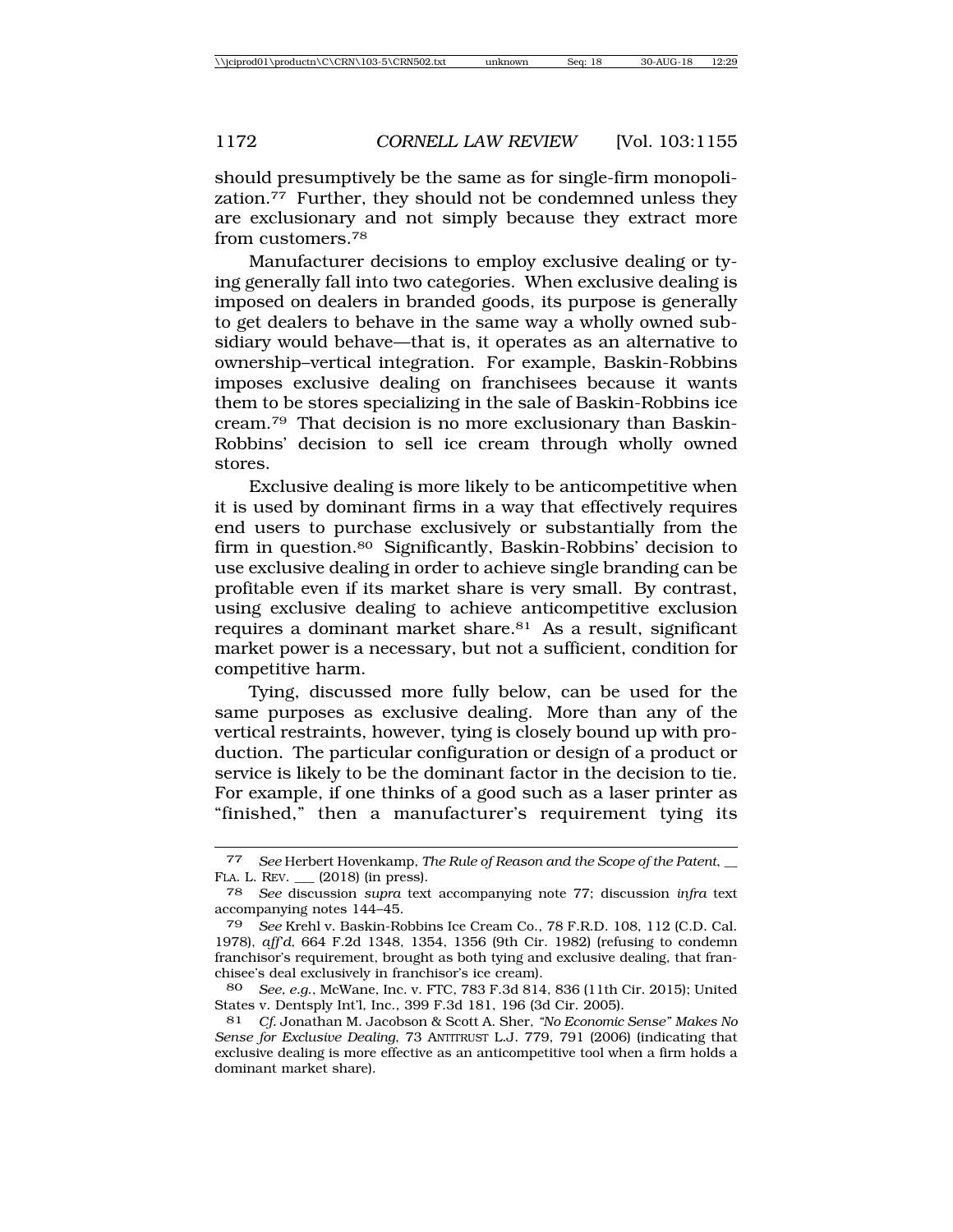aftermarket toner cartridges sounds like a restraint on distribution.82 By contrast, if the market is for printing services in which the printer and its cartridges are vital components, then the tie is more a part of production. The cartridge must be designed to work in a particular manufacturer's printer. The printer maker may be expected to provide warranty services if the combination fails to deliver as promised. The home or office printer plus separately purchased cartridges competes with commercial printing services. In the latter instance, the consumer is largely uninformed and very likely indifferent about how and from where the printer and the cartridge were acquired. If both the printer and the cartridge are protected by patents, then patent law may limit the ability of customers to substitute away from the manufacturer's printer/cartridge combination. Finally, products are sometimes designed in such a way that two components will not work unless they are used together. That was true of Kodak's famous Instamatic camera plus film cartridge in the *Berkey Photo* case.83 It was also the case for Microsoft's "commingling" of the software code for its Windows computing operating system and its Internet Explorer web browser.84

As the next section elaborates, many tying arrangements result from design choices. One manifestation of this is the fifty-year history of tying cases in patent law before there were any antitrust laws.

#### II

#### TECHNOLOGY AND TYING

"Tying" occurs when someone combines two products that had previously been regarded as separate and refuses to sell them individually.85 Anyone who looks at the history of tying is struck by its close linkage with design—more particularly, with invention, patenting, and technology. The reason is intuitively easy to explain. New technologies change product boundaries. This process involves both disaggregation of what previously

<sup>82</sup> *See* Impression Prods., Inc. v. Lexmark Int'l, Inc., 137 S. Ct. 1523, 1530–31 (2017).

<sup>83</sup> Berkey Photo, Inc. v. Eastman Kodak Co., 603 F.2d 263, 269 (2d Cir. 1979); *see* discussion *infra* text accompanying notes 147–51. **R**

<sup>84</sup> United States v. Microsoft Corp., 253 F.3d 34, 64–65 (D.C. Cir. 2001) (concluding that Microsoft's commingling of operating system and Internet browser code violated § 2 of the Sherman Act).

<sup>85</sup> *See* David S. Evans & Michael Salinger, *Why Do Firms Bundle and Tie? Evidence from Competitive Markets and Implications for Tying Law*, 22 YALE J. ON REG. 37, 41 (2005).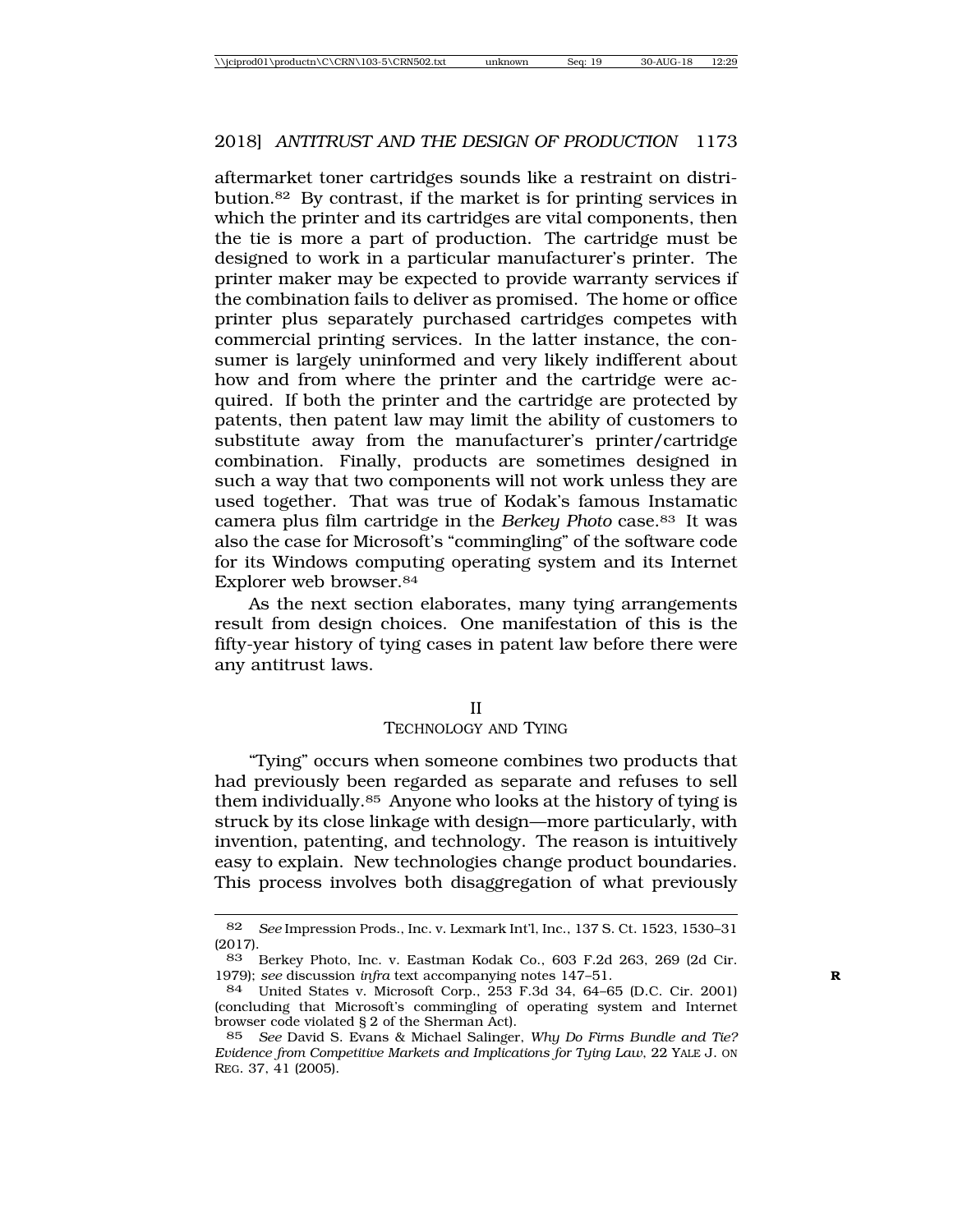had been made or sold together and aggregation of what previously had been separate. As an example of disaggregation, what a fireplace might have accomplished in the early nineteenth century would later be performed by a furnace, a kitchen stove, and a toaster. Or, a farmer that used hand tools to grow a variety of crops would later use specialized equipment and concentrate on one or two crops. Innovation-induced disaggregation occurs less frequently than aggregation. Further it is much less likely to cause the dislocations, or destruction of previous investment that has accompanied aggregation. For example, if GE makes furnaces, kitchen stoves, and toasters it would be quite happy to sell you one of each. As a result, you can still replace all the functions of your fireplace from the same seller.

Innovation-induced aggregation is another matter, and it sometimes wipes out entire industries. For example, the deployment of the automobile severely damaged the formerly separate markets for horses and wagons or buggies, to say nothing of buggy whips and blacksmiths. The development of the personal computer, largely attributed to IBM, virtually ruined an industry of businesses that had made freestanding computer components that customers could acquire separately and combine for themselves.<sup>86</sup> Innovation-induced tying is often coercive, in the sense that sellers of the new product are unable or unwilling to sell things separately. In an earlier day, horses and buggies were customarily sold separately. Today, automobile manufacturers bundle automobiles with their engines. The same is true of computers and disc drives. This is why we have a significant law of tying, but not of untying.<sup>87</sup>

Several phenomena account for the link between tying and technology. These include: (1) product complexity; (2) manufacturing and functional economies, particularly economies of scope;<sup>88</sup> (3) product differentiation; (4) dedicated aftermarkets; (5) attempts to maximize the value of intellectual property rights, including metering or price discrimination; (6) economies of distribution; (7) joint risk taking or entrepreneurship; and (8) exclusion, or attempts to protect one's own market from competitors' entry or growth.89

<sup>86</sup> *See* FRANKLIN M. FISHER, JOHN J. MCGOWAN & JOEN E. GREENWOOD, FOLDED, SPINDLED, AND MUTILATED: ECONOMIC ANALYSIS AND *U.S. v. IBM* (1983).

<sup>87</sup> For example, the *Antitrust Law* treatise's treatment of tying law runs to over 1000 pages. 9 & 10 AREEDA & HOVENKAMP, *supra* note 29 ch. 17 (in press). **R**

<sup>88</sup> Economies of scope are cost savings that accrue because doing two or more things together is cheaper than doing each one separately.

<sup>89</sup> *See* Evans & Salinger, *supra* note 85, at 50, 52, 81. **R**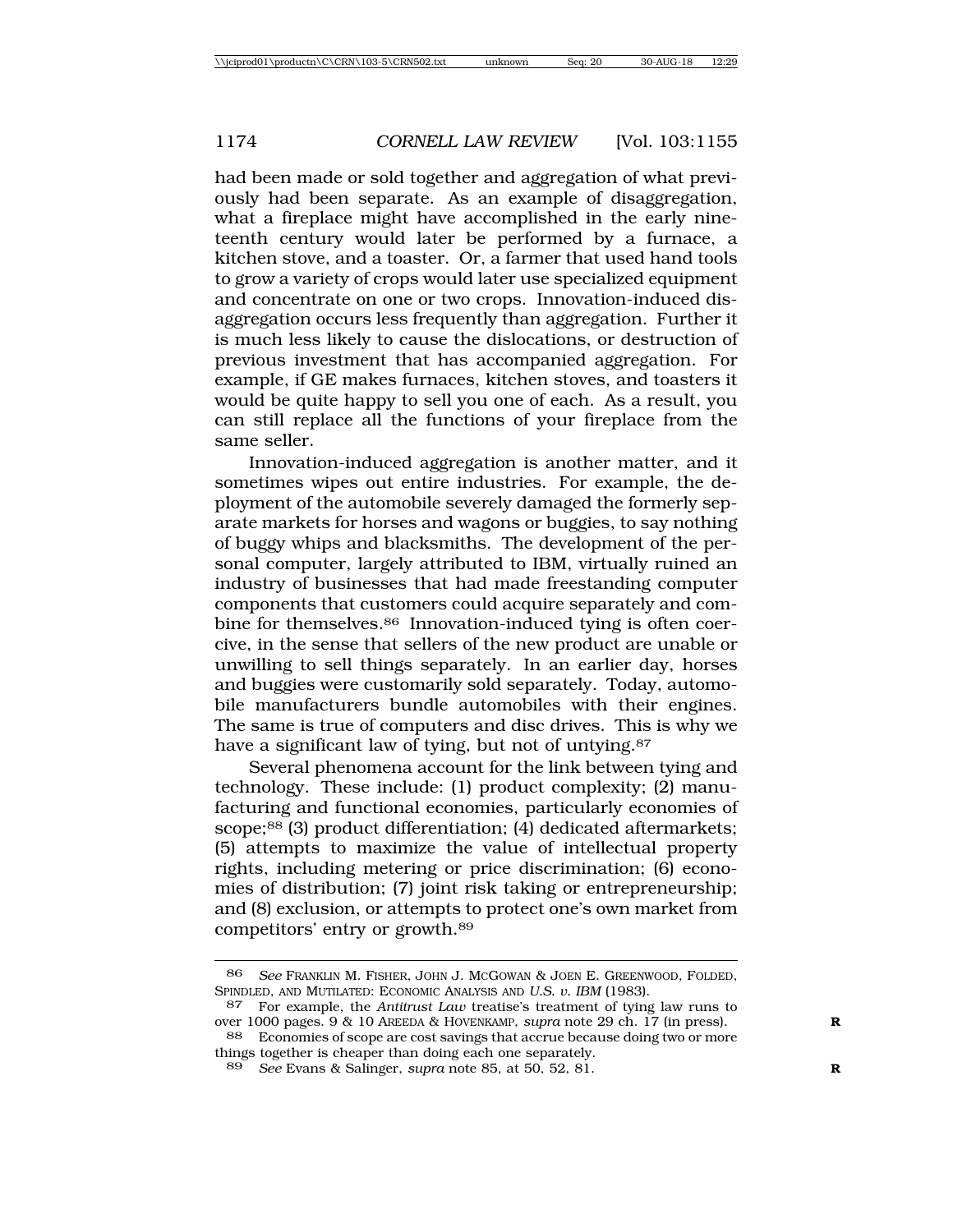#### 2018] *ANTITRUST AND THE DESIGN OF PRODUCTION* 1175

Most of these rationales suggest procompetitive, welfareincreasing results, and none is inherently anticompetitive. The most likely candidate for competitive harm is number 8, or attempts to protect oneself from competition. Such attempts can be anticompetitive under the right structural conditions, but they are not always so. Number 5, capitalizing on IP rights, has been regarded as anticompetitive,  $90$  but making that case is difficult unless the conduct is also exclusionary.<sup>91</sup>

#### A. Tying in Patent Law

The history of tying law illustrates its close connection with technology, design, and innovation. Although it was not called by that name, tying was well developed as a part of patent law long before there were any antitrust laws. In the nineteenth century, tying or analogous practices raised issues under several patent law doctrines, including the "repair/reconstruction" distinction, the appropriate scope of so-called "combination patents," contributory infringement, and patent exhaustion. A little later came the judge-made patent-law doctrine of "misuse," and antitrust law only after that. By the time ties were first addressed under the antitrust laws, dozens of decisions had considered them under patent law.

This early patent law of tying did not expressly address issues of competition policy but focused instead on the proper scope of a patent, particularly where a patented device contained multiple parts with different lifecycles, or contemplated the use of unpatented complementary goods. Suppose that a patented phonograph device used unpatented wax discs to make sound recordings. To what extent should we consider the disc to be a part of the device? More to the point, should we permit the patentee seller to insist that purchasers cannot use discs from a different provider without committing patent infringement? Decisions like this were common in the nineteenth century long before the antitrust laws were passed.

The earliest patent cases that included tying-like issues concerned patent law's distinction between "repair" and "reconstruction." Under patent law, the purchaser of a patented good is entitled to repair it, but "reconstructing" it is a form of

<sup>90</sup> *E.g*., Int'l Salt Co. v. United States, 332 U.S. 392, 395–96 (1947) (antitrust); Carbice Corp. of Am. v. Am. Patents Dev. Corp., 283 U.S. 27, 33 (1931) (patent misuse).

<sup>91</sup> On nonexcluding ties see 9 AREEDA & HOVENKAMP, *supra* note 29, at ¶¶ **R** 1722–25 (forthcoming).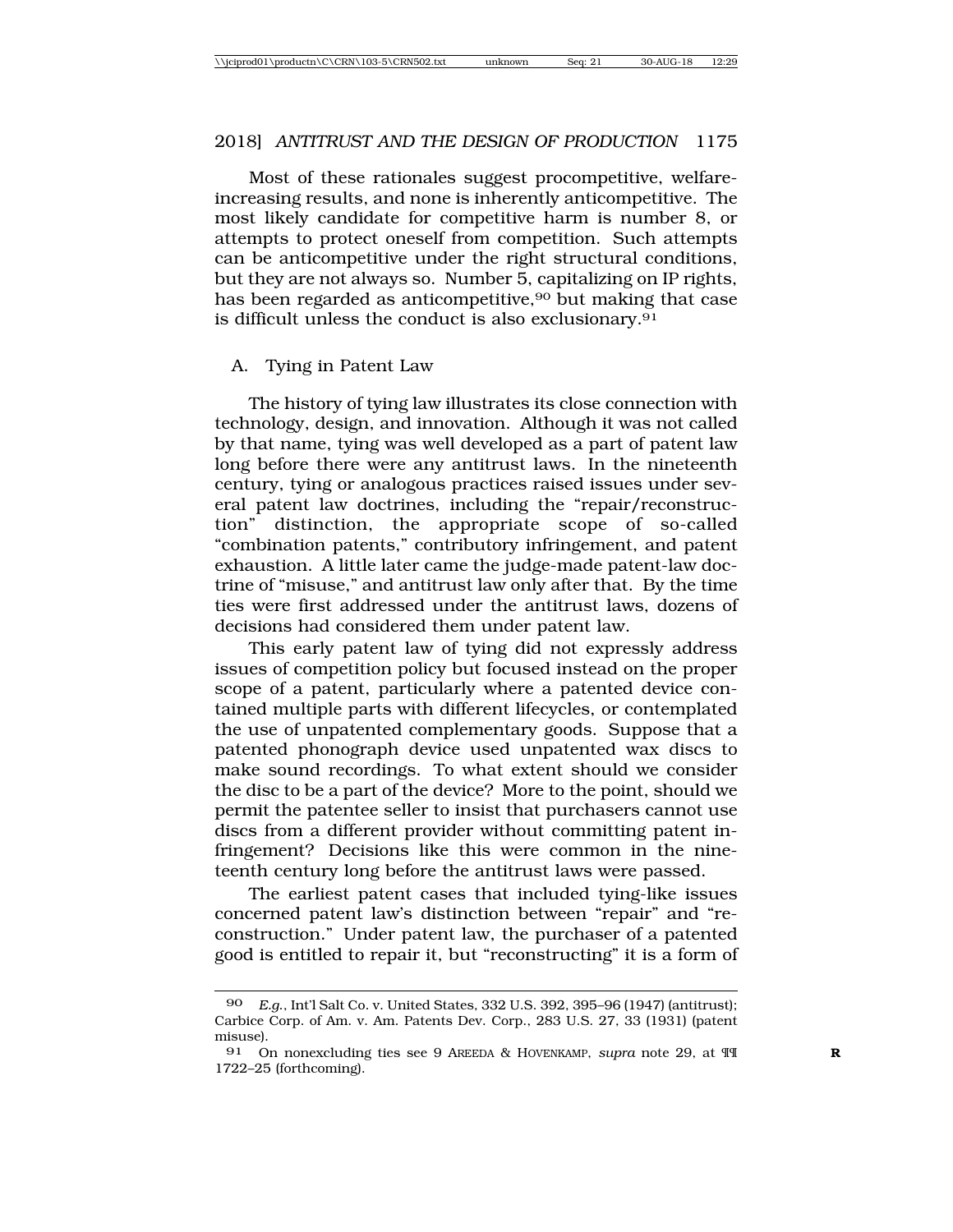duplication constituting patent infringement.92 In 1850, the Supreme Court held that the purchaser of a wood-planing machine was free to replace the machine's worn out cutter knives with knives that he had either made for himself or procured from someone other than the patentee.<sup>93</sup> As the Supreme Court observed, the machine's cutter knives wore out at "short intervals," rendering the machine unusable until they were replaced.94 Further, this was an inherent part of the "arrange[ment]" or design of the machine.95 Justice Holmes made a similar observation dispositive, concluding that when a durable copy machine used gelatin bands that wore out after a few uses, the purchaser of the machine had a right to obtain replacement bands from any source.96 In its last considered treatment of the issue in 1961, the Supreme Court held that replacement of the worn-out fabric of a patented convertible automobile top was a permissible "repair" rather than an infringing "reconstruction."97

What if the short lifecycle portion of an invention is something that is used only once? In that situation, the Supreme Court observed in *Morgan Envelope*, "the distinction between repair and reconstruction becomes of no value."98 That patentee produced a toilet–paper dispenser sold in combination with unpatented rolls of toilet paper.99 Replacing the spent toilet paper was neither a repair nor a reconstruction, as the Court

93 Wilson v. Simpson, 50 U.S. 109, 109 (1850).<br>94 Id. at 125

94 *Id.* at 125.<br>95 *Id* at 125-

<sup>92</sup> Recent examples exist. *See, e.g.*, Fuji Photo Film Co. v. ITC, 474 F.3d 1281, 1285 (Fed. Cir. 2007) (refurbishing of camera intended to be disposable by replacing the back cover was a permissible repair, not a reconstruction); Surfco Haw. v. Fin Control Sys. Pty, Ltd., 264 F.3d 1062, 1066 (Fed. Cir. 2001) (replacing fins on a surfboard was a repair, not an infringing reconstruction of the board).

Id. at 125-26 ("The right of the assignee to replace the cutter-knives is not because they are of perishable materials, but because the inventor of the machine has so arranged them as a part of its combination, that the machine could not be continued in use without a succession of knives at short intervals. Unless they were replaced, the invention would have been but of little use to the inventor or to others."); *see also* Thomson-Houston Elec. Co. v. Kelsey Elec. Ry. Specialty Co, 75 F. 1005, 1010 (2d Cir. 1896) (noting that one who purchases a combination patent covering a set of connection devices enabling the transmission of power from its source to a moving train is free to replace a worn-out part from a source other than the patentee); Shickle, Harrison & Howard Iron Co. v. St. Louis Car-Coupler Co., 77 F. 739, 740 (8th Cir. 1896) (noting that purchaser of a patented device "consisting of several distinct parts" has a right to repair it by replacing a worn-out part, provided that this part is not separately patented).

<sup>96</sup> Heyer v. Duplicator Mfg. Co., 263 U.S. 100, 101–02 (1923).

<sup>97</sup> Aro Mfg. Co. v. Convertible Top Replacement Co., 365 U.S. 336, 346 (1961).

<sup>98</sup> Morgan Envelope Co. v. Albany Perforated Wrapping Paper Co., 152 U.S. 425, 433 (1894).

<sup>99</sup> *Id.* at 427.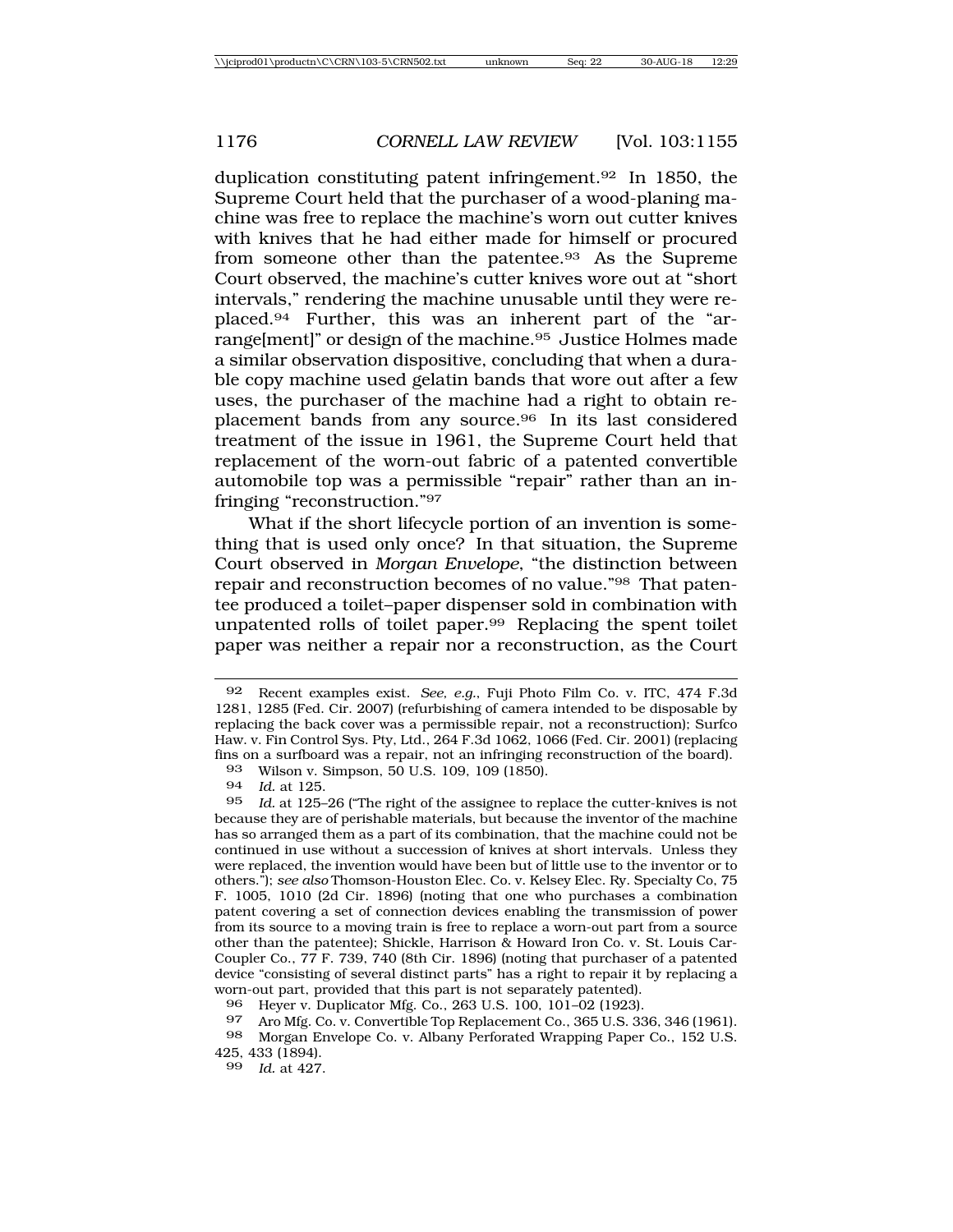observed.100 It applied the patent exhaustion rule, holding that once the dispenser had been sold the purchaser took that unit free and clear of any obligation under the patent.101

The patent exhaustion cases also date back to the  $1850$ s.<sup>102</sup> This judge-made doctrine, which today is as robust as ever,103 held that once the patentee had sold a patented good, it had exhausted its rights in that patent and could not subsequently enforce license restrictions by a patent infringement suit.<sup>104</sup> The exhaustion rule has been applied to a variety of post-sale restraints, but beginning in the late nineteenth century many of the cases involved tying—most generally when a durable patented invention required the use of some single use or consumable complement which the seller insisted be purchased only from itself.105

One important difference between the repair/reconstruction distinction and patent exhaustion is that exhaustion applied to a license condition stated at the time the patented good

103 *See* Impression Prods, Inc. v. Lexmark Int'l, Inc., 137 S. Ct. 1523 (2017); Hovenkamp, *supra* note 22. **R**

104 *Bloomer*, 55 U.S. (14 How.), at 542.

105 Important early examples of patent ties raising exhaustion issues include: *Motion Picture Patents Co. v. Universal Film Mfg. Co.*, 243 U.S. 502, 516 (1917) (patent exhaustion precluded enforcement of license condition requiring purchaser of projector to show the patentee's films); *Henry v. A.B. Dick Co.*, 224 U.S. 1, 8–9 (1912) (tie of patented mimeograph machine to paper, stencils and ink); *Morgan Envelope Co. v. Albany Perforated Wrapping Paper Co.*, 152 U.S. 425 (1894) (patented toilet paper dispenser tied to unpatented toilet paper); *Aeolian Co. v. Harry H. Juelg Co.*, 155 F. 119, 119–20 (2d Cir. 1907) (patented player piano and music rolls; no exhaustion); *Cortelyou v. Lowe*, 111 F. 1005, 1005 (2d Cir. 1901) (per curiam) (patented copying machine and unpatented supplies; no exhaustion where contributory infringement defendant apparently did not know he was selling good for an infringing use); *Heaton-Peninsular Button-Fastener Co. v. Eureka Specialty Co.*, 77 F. 288, 289, 292–93 (6th Cir. 1896) (patented button fastening machine and staples used for fastening; refusing to find exhaustion); *Crown Cork & Seal Co. v. Brooklyn Bottle Stopper Co.*, 172 F. 225, 225–26, 233 (E.D.N.Y. 1909) (patented bottle corking machine and tied corks; refusing to find exhaustion); *A.B. Dick Co. v. Milwaukee Office Specialty Co.*, 168 F. 930, 930 (C.C.E.D. Wis. 1908) (mimeograph machines and stencils; refusing to find exhaustion); *Wagner Typewriter Co. v. F.S. Webster Co.*, 144 F. 405, 407 (C.C.S.D.N.Y. 1906) (patented typewriter and typewriter ribbons); *Brodrick Copygraph Co. v. Roper*, 124 F. 1019, 1019 (C.C.D.R.I. 1903) (copying machine and ink; no exhaustion, but observing that the ink was capable of noninfringing uses and limiting the injunction to sale of ink actually known by the seller to be intended for infringement of the patent).

<sup>100</sup> *Id.* at 433.<br>101 *Id.* at 436.

<sup>101</sup> *Id.* at 436.

<sup>102</sup> They originated in *Bloomer v. McQuewan*. 55 U.S. (14 How.) 539 (1852). For different opinions about the doctrine's origins and rationale see John F. Duffy & Richard Hynes, *Statutory Domain and the Commercial Law of Intellectual Property*, 102 VA. L. REV. 1 (2016); Herbert Hovenkamp, *Patent Exhaustion and Federalism: A Historical Note*, 102 VA. L. REV. ONLINE 25 (2016).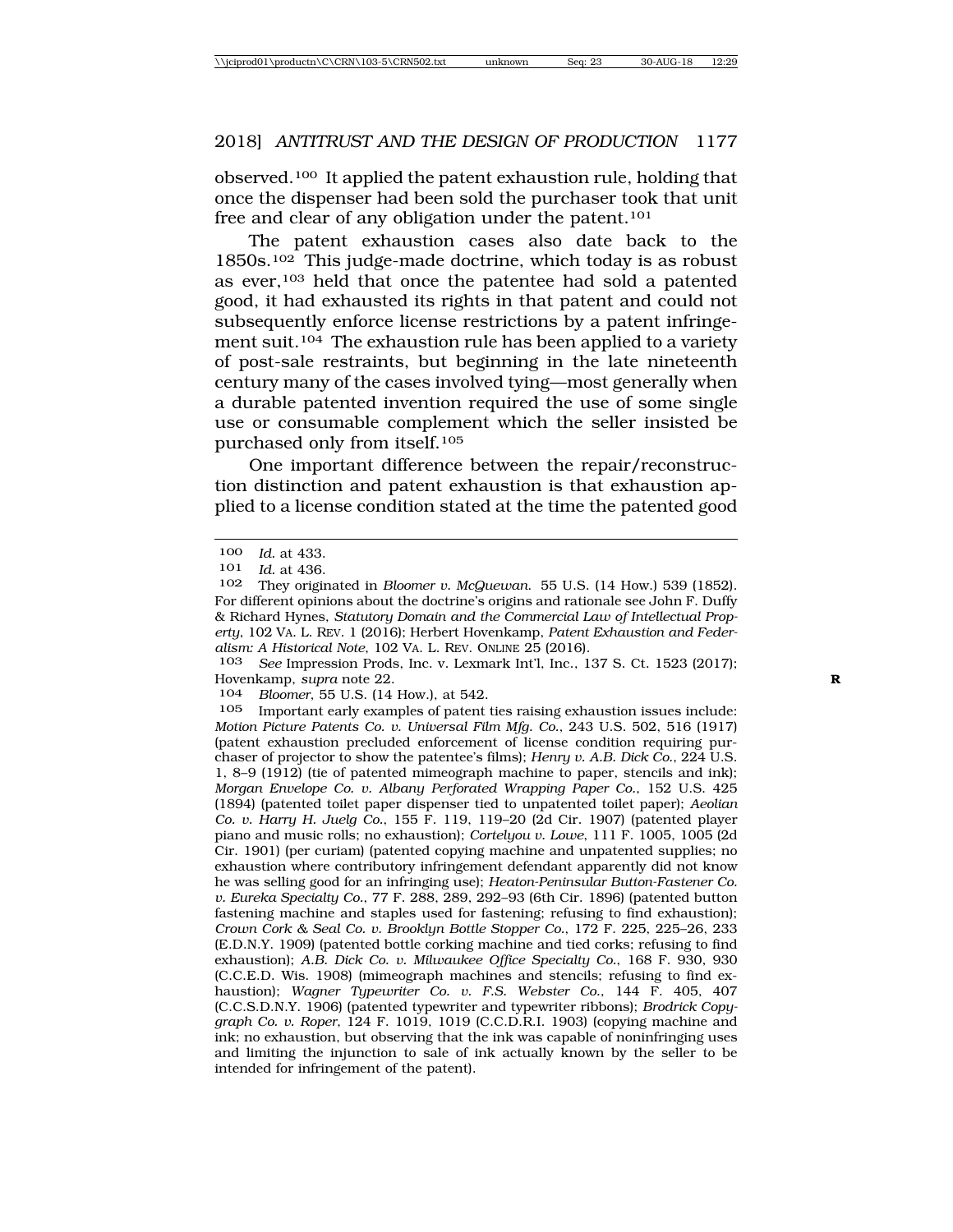was sold. By contrast, the repair/reconstruction distinction could apply to a patented article, whether or not any condition was attached. That was true of the combination patent as well.

Patent law's contributory infringement rule applied when the patent contemplates that a product and a process are to be used together, even if the product is unpatented. The defendant then sells the unpatented product, knowing that its intended use will be in combination with the process. Thus the patent itself imposes tying to the extent it prohibits anyone except the patentee from selling the product separately from the process. In *Leitch*, a New Deal-era case, the Court refused to find infringement by a seller of an unpatented road-building material that could be applied only with the patented process.106 The Court found an attempt to extend enforcement "beyond the scope" of the patent by interpreting it to cover the unpatented material.107 In 1952, Congress amended the Patent Act, making clear that a sale of the unpatented good would infringe if it was not capable of substantial noninfringing uses.108

By contrast, a combination patent was ordinarily given to a combination of separate devices, some or all of which might be separately patented. As the Supreme Court defined the term in *Victor Talking Machines*: "A combination is a composition of elements, some of which may be old and others new, or all old or all new. It is, however, the combination that is the invention, and is as much a unit in contemplation of law as a single or non-composite instrument."109

That decision held that Victor, which owned a combination patent on a phonograph together with unpatented wax discs on which music was recorded, had a patent right to insist that a purchaser of the machine use only discs provided by the patentee itself.110 As Justice McKenna observed, it was the interaction of the stylus in the machine and the impressions in the

<sup>106</sup> Leitch Mfg. Co. v. Barber Co., 302 U.S. 458, 459 (1938).<br>107 *Id.* at 462 ("IBlevond the scope of the patentee's monopology

<sup>107</sup> *Id.* at 462 ("[B]eyond the scope of the patentee's monopoly . . . .").<br>108 35 U.S.C. 8.271(c) (2018): see also Dawson Chem. Co. v. Rohm & H

<sup>108</sup> 35 U.S.C. § 271(c) (2018); *see also* Dawson Chem. Co. v. Rohm & Haas Co., 448 U.S. 176 (1980) (interpreting new provision and finding that sale of unpatented chemical that could be applied only by patentee's method patent constituted contributory infringement).

<sup>109</sup> Leeds & Catlin Co. v. Victor Talking Mach. Co., 213 U.S. 325, 332 (1909), *overruled by* Mercoid Corp. v. Mid-Continent Inv. Co., 320 U.S. 661 (1944). The Supreme Court's decision in *KSR Int'l Co. v. Teleflex Inc.* made it much more difficult for the creator of a combination patent to show that the new combination of previously known technologies met the nonobviousness requirement. 550 U.S. 398 (2007).

<sup>110</sup> *Victor Talking Mach.*, 213 U.S. at 333–35.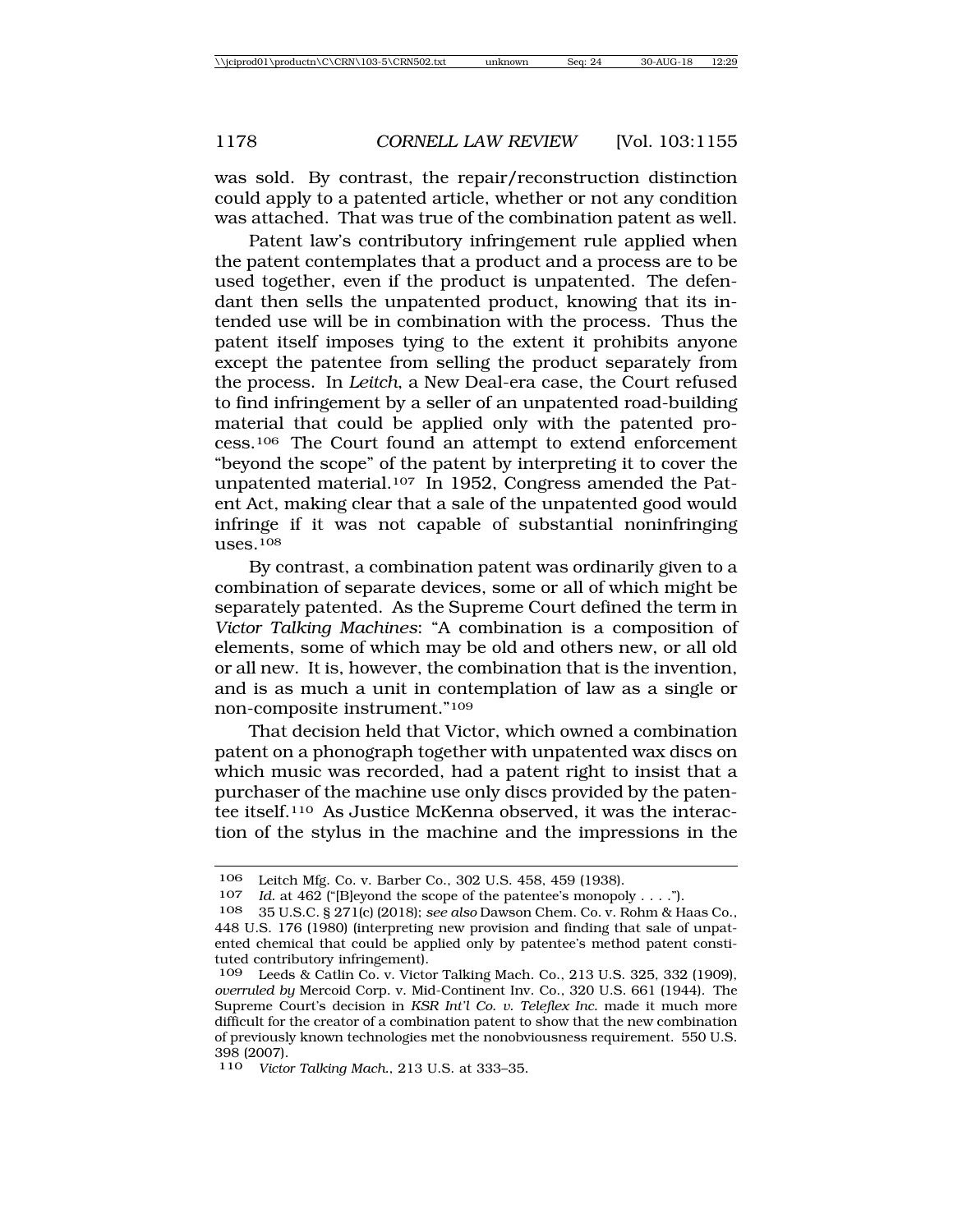disc that produced the desired sound.111 In this case, the infringement defendant "had made and sold a single element of the claims of the . . . patent, with the intent that it should be united to the other element and complete the combination; and this is infringement[.]"<sup>112</sup>

The *Victor* rule effectively authorized the owner of a combination patent to impose tying to the extent that the tying and tied products were the separate components of a single combination patent. Thirty-five years later in *Mercoid*, however, the Court changed its mind, holding that if an element in a combination patent was itself unpatented, then the user had a right to supply that good for itself.<sup>113</sup> To hold otherwise would expand the patent's coverage beyond its lawful scope to include unpatented articles.<sup>114</sup> In a separate decision issued the same day, the Court held that the patentee's insistence that a buyer take all elements of the combination together from the patentee, including the unpatented element, was unlawful tying under the antitrust laws.115

Some decisions employed these doctrines in combination. For example, in *Aiken*, the court held that the purchaser of a knitting machine that used needles that wore out frequently was free to replace the worn-out needles with needles that he had produced himself.<sup>116</sup> First, this replacement constituted a "repair" of the machine.<sup>117</sup> Second, under the patent exhaustion rule the sale of the knitting machine exhausted the patents contained in that machine and could no longer control the purchaser's conduct.<sup>118</sup>

113 *Mercoid Corp.*, 320 U.S. at 665–67.

114 *Id*. at 665 ("[T]o allow such suits would be to extend the aid of a court of equity in expanding the patent beyond the legitimate scope of its monopoly.").

115 Mercoid Corp. v. Minneapolis-Honeywell Regulator Co., 320 U.S. 680, 684 (1944) ("The legality of any attempt to bring unpatented goods within the protection of the patent is measured by the anti-trust laws not by the patent law.").

116 Aiken v. Manchester Print Works,1 F. Cas. 245, 247 (D.N.H. 1865) (No. 113).

<sup>111</sup> *Id.* at 335.

<sup>112</sup> *Victor Talking Mach.*, 213 U.S. at 332 (internal quotation marks omitted); *see also* Thomson-Houston Elec. Co. v. Ohio Brass Co., 80 F. 712 (6th Cir. 1897) (combination patent covering components of railroad switch; enjoining defendant from selling one of the unpatented components). Courts had reached this conclusion as early as 1878. Bowker v. Dows, 3 F. Cas. 1070 (C.C.D. Mass. 1878) (No. 1734). The combination patent in question required a presumably unpatented extract taken from unspecified vegetables; the defendant sold the extract, advertising its use in infringement of the patent, and the court approved an injunction. *Id.* at 1071–72.

<sup>117</sup> *Id.*

<sup>118</sup> *Id.*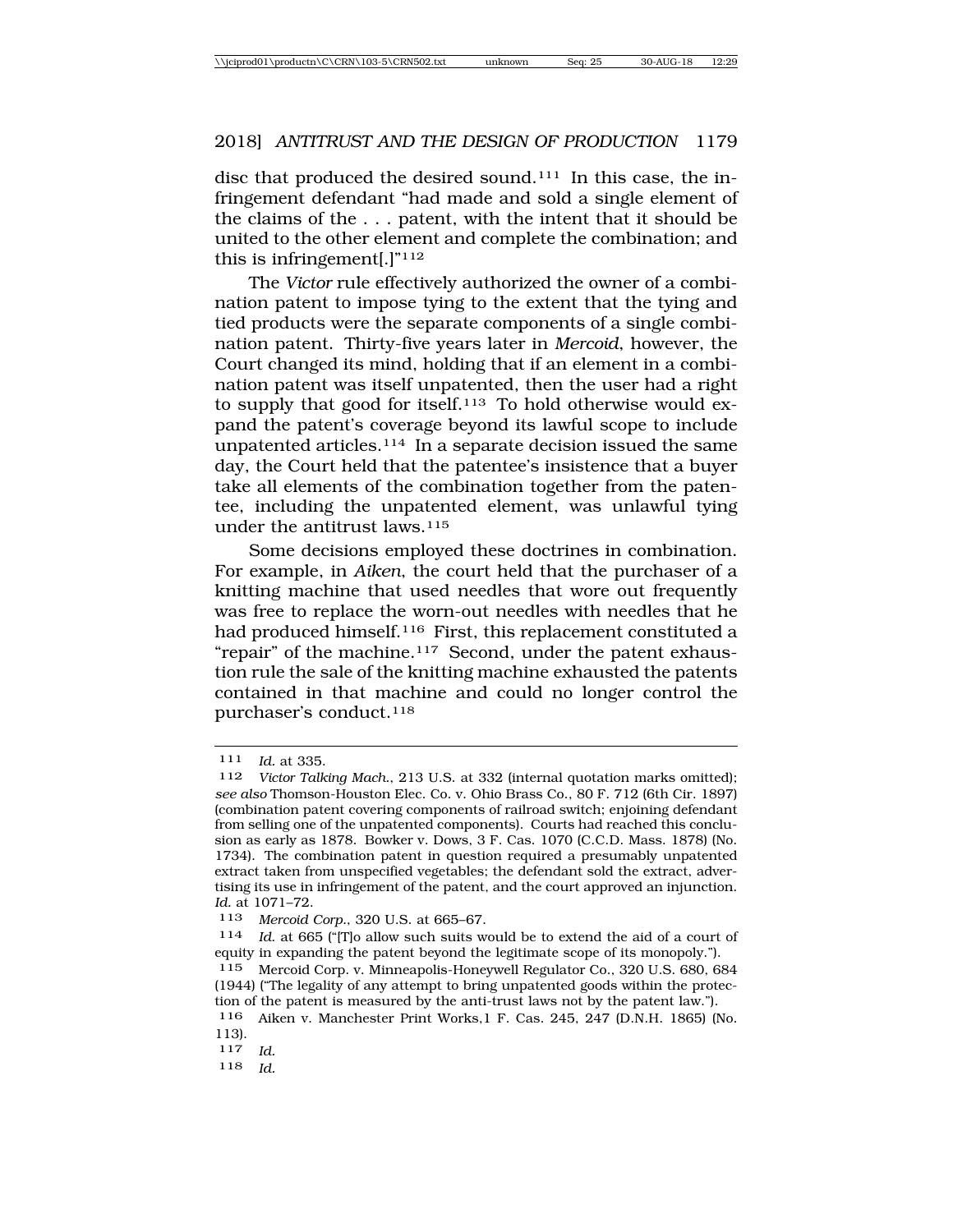These patent tying cases rarely mention competition policy as such. Their concern is how to determine the appropriate scope of the patent in order to measure the patentee's reward. As such, they were very heavily driven by technological and design issues pertaining to the life expectancy, separate patentability, or functionality of the individual components that made a patented article valuable.

#### B. Tying and Antitrust Law

The emergent theory of patent ties, widely embraced during the Progressive Era, was that the patentee was trying to expand its power from the patented primary product, where patent law rightfully gave it a monopoly, to include a second unpatented product in which it had no legal monopoly.119

The early antitrust analysis of ties developed in controversy surrounding the Supreme Court's *Henry v. A.B. Dick* decision.<sup>120</sup> Writing for the majority, Justice Lurton had taken a benign position on patent ties, originally formulated in the *Button* case while he was still a judge on the Sixth Circuit Court of Appeals.121 In that case, the patentee's machine used small metal staples to fasten buttons to newly made garments.<sup>122</sup> The staples were loaded into the machine and were used a single time.123 By a license restriction created on sale of the machine, the patentee required the staples to be purchased from the patentee.124 In upholding this restriction, Lurton rejected the argument that the machine–staple tie constituted an improper enlargement of the monopoly from the machine to the

- 123 *Id.*
- 124 *Id.* at 290.

<sup>119</sup> *E.g.*, *Mercoid Corp.*, 320 U.S. at 665–66 (tying of unpatented elements in combination patent was an attempt to "acquire a monopoly which is not plainly within the terms of the grant"); Carbice Corp. of Am. v. Am. Patents Dev. Corp., 283 U.S. 27, 33 (1931) (noting how the tying of patented ice box to unpatentable dry ice was "[c]ontrol over the supply of such unpatented material [which] is beyond the scope of the patentee's monopoly"); Motion Picture Patents Co. v. Universal Film Mfg. Co., 243 U.S. 502, 517 (1917) (tying of patented projector to unpatented films was attempt to extend power "wholly without the scope of the patent monopoly"); Herbert Hovenkamp, *The Rule of Reason and the Scope of the Patent*, 52 SAN DIEGO L. REV. 515 (2015) (discussing meaning and effects of "scope of the patent" doctrine in antitrust law); *see also* Henry v. A.B. Dick Co., 224 U.S. 1, 70 (1912) (White, C.J., dissenting) (arguing that tying of patented and unpatented goods represented an attempt by the patentee "to increase the scope of the monopoly granted by a patent").

<sup>120</sup> *Henry*, 224 U.S. 1.

<sup>121</sup> Heaton-Peninsular Button-Fastener Co. v. Eureka Specialty Co., 77 F. 288, 296 (6th Cir. 1896).

<sup>122</sup> *Id.* at 289.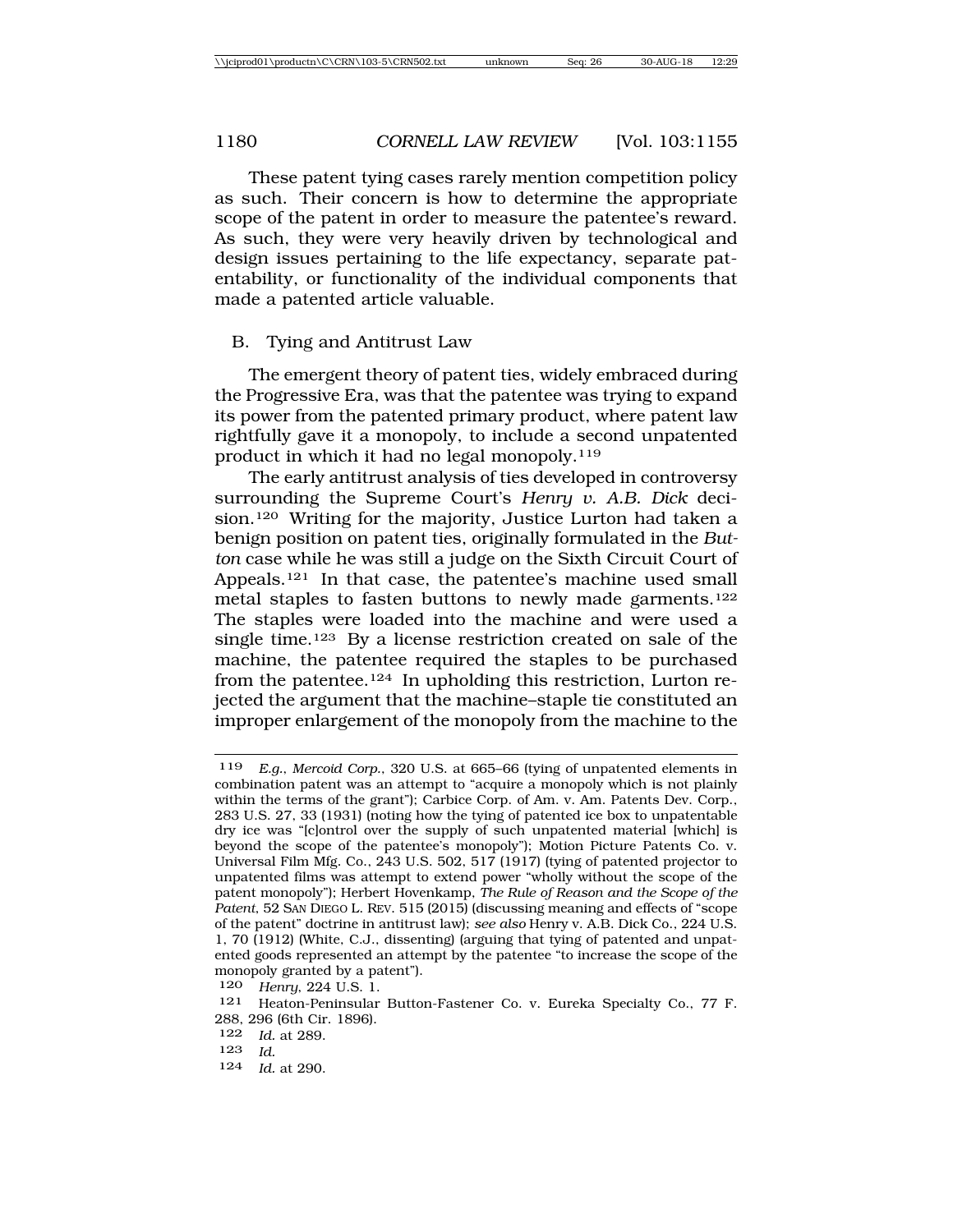unpatented staples.125 Rather, any monopoly that resulted from the tie was entirely derivative of the monopoly that resulted from the patent itself.<sup>126</sup> He concluded that the tie was not a producer of monopoly at all but rather a metering device "by which the royalty proportioned to the actual use of the machine is determined."127 A few years later, Justice Lurton took the same position in *Henry*, adding that the Sherman Act was not relevant.128 To the argument that the tie served to extend the monopoly from the patented machine to the unpatented supplies, Lurton replied that this was nonsense:

The stencil, the paper, and the ink made by the patentee, will continue to be unpatented. Anyone will be as free to make, sell, and use like articles as they would be without this restriction, save in one particular—namely, they may not be sold to a user of one of the patentee's machines with intent that they shall be used in violation of the license.<sup>129</sup>

That statement—obvious to some but heretical to others became the focus of a century-long debate over the proper scope of the patent "monopoly." To Progressives like Justices Brandeis and Douglas, and Thurman Arnold's New Deal Antitrust Division, the patent itself created a "monopoly," and the tie extended it beyond its lawful scope to unpatented supplies.130 Justice Lurton's view ultimately prevailed: there is no monopoly unless the market creates one.131 Neither the Court nor the dissenters cited any evidence from the record indicating the extent to which the patent tie foreclosed the supply market from rivals. Justice Lurton apparently assumed—undoubtedly correctly—that the paper, stencils and ink that actually passed through A.B. Dick's mimeograph machine accounted for a tiny percentage of total sales of those products.

Congress did not like the *Henry* result. Nevertheless, the language that became § 3 of the Clayton Act seems verbally consistent with Lurton's analysis. The statute made it unlawful to sell or lease a patented article on the condition or understanding that the purchaser not deal in the goods of a

<sup>125</sup> *Id.* at 292–93.

<sup>126</sup> *See id.* at 296 ("Their monopoly in an unpatented article will depend upon the merit of their patented device, and the extent to which other clinching devices are superseded by it.").

<sup>127</sup> *Id*. ("The fasteners are thus made the counters by which the royalty proportioned to the actual use of the machine is determined.").

<sup>128</sup> Henry v. A.B. Dick Co., 224 U.S. 1, 31 (1912).

<sup>129</sup> *Id*. at 31–32.

<sup>130</sup> *Id.*

<sup>131</sup> *Id.*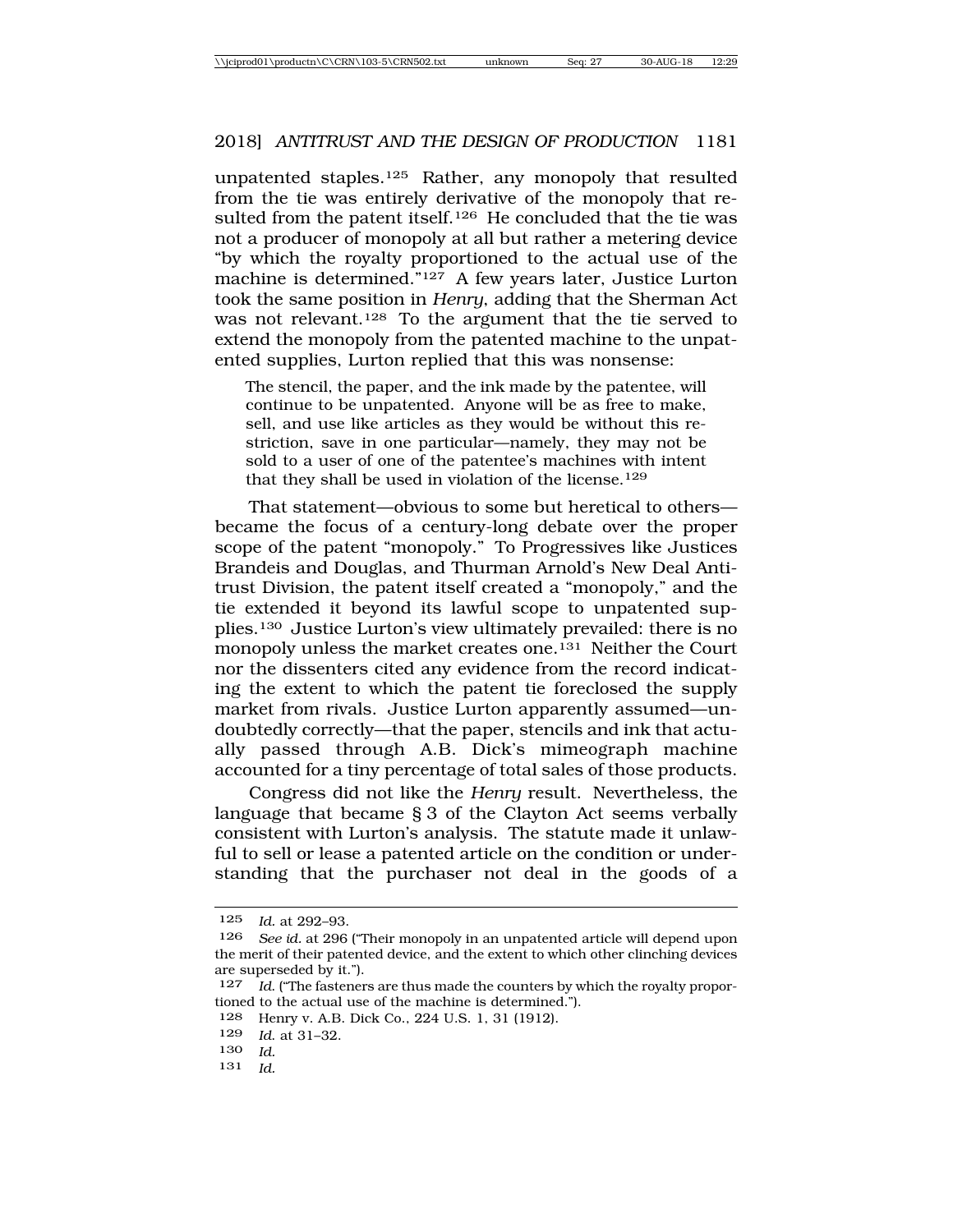competitor, but only "where the effect of such lease, sale, or contract . . . may be to substantially lessen competition or tend to create a monopoly."132 That is, it was not enough to show that the tying article was patented. The challenger also had to show a harmful impact on competition.

The Supreme Court largely ignored that limitation, even though it is express in the statute. In the 1930s and after, it began to fashion rules prohibiting ties under both antitrust law and the patent "misuse" doctrine but without seriously examining whether there was an impact on competition aside from the existence of the patent itself. Justice Brandeis' opinion in the *Carbice* case adopted precisely the position that Lurton had rejected, concluding that a patentee's requirement that purchasers of its ice box use its dry ice was an attempt to extend the patent unlawfully.133 As Brandeis characterized it, the patentee was attempting "to employ the patent to secure a limited monopoly of unpatented material used in applying the invention."134 By using the oxymoron "limited monopoly" he was referring to exclusive control of that portion of the dry ice that was used in the machine. It did not matter that dry ice was unpatentable and came from an inexhaustible supply of carbon dioxide.135 Brandeis also found support for this view in the Clayton Act, but without addressing the Act's express limitation to ties that had a proven anticompetitive effect.136

Acting at the behest of the Department of Justice, the Supreme Court turned this view into an affirmative antitrust cause of action in its 1947 *International Salt* case, condemning a patentee's tying of ordinary unpatentable salt to its patented salt injection machine.<sup>137</sup> The Court held that monopoly would be presumed when the tying product was patented, rejecting the defendant's argument that under the Sherman Act the tie must be shown to be unreasonable, or under the Clayton Act be shown to substantially lessen competition or create a monopoly.138 It was enough for the court that the machine was patented and that the "volume of business affected by these

<sup>132</sup> 15 U.S.C. § 14 (2018).

<sup>133</sup> Carbice Corp. of Am. v. Am. Patents Dev. Corp., 283 U.S. 27, 34–35 (1931). 134 *Id*. at 33–34.

<sup>135</sup> *See id*. at 29 ("The patent in suit is not for solid carbon dioxide. That article and its properties as a refrigerant have been long known to the public.").

<sup>136</sup> *See id.* at 34 n.4.

<sup>137</sup> Int'l Salt Co., Inc. v. United States, 332 U.S. 392, 396–98 (1947).<br>138 See id. at 396

<sup>138</sup> *See id*. at 396.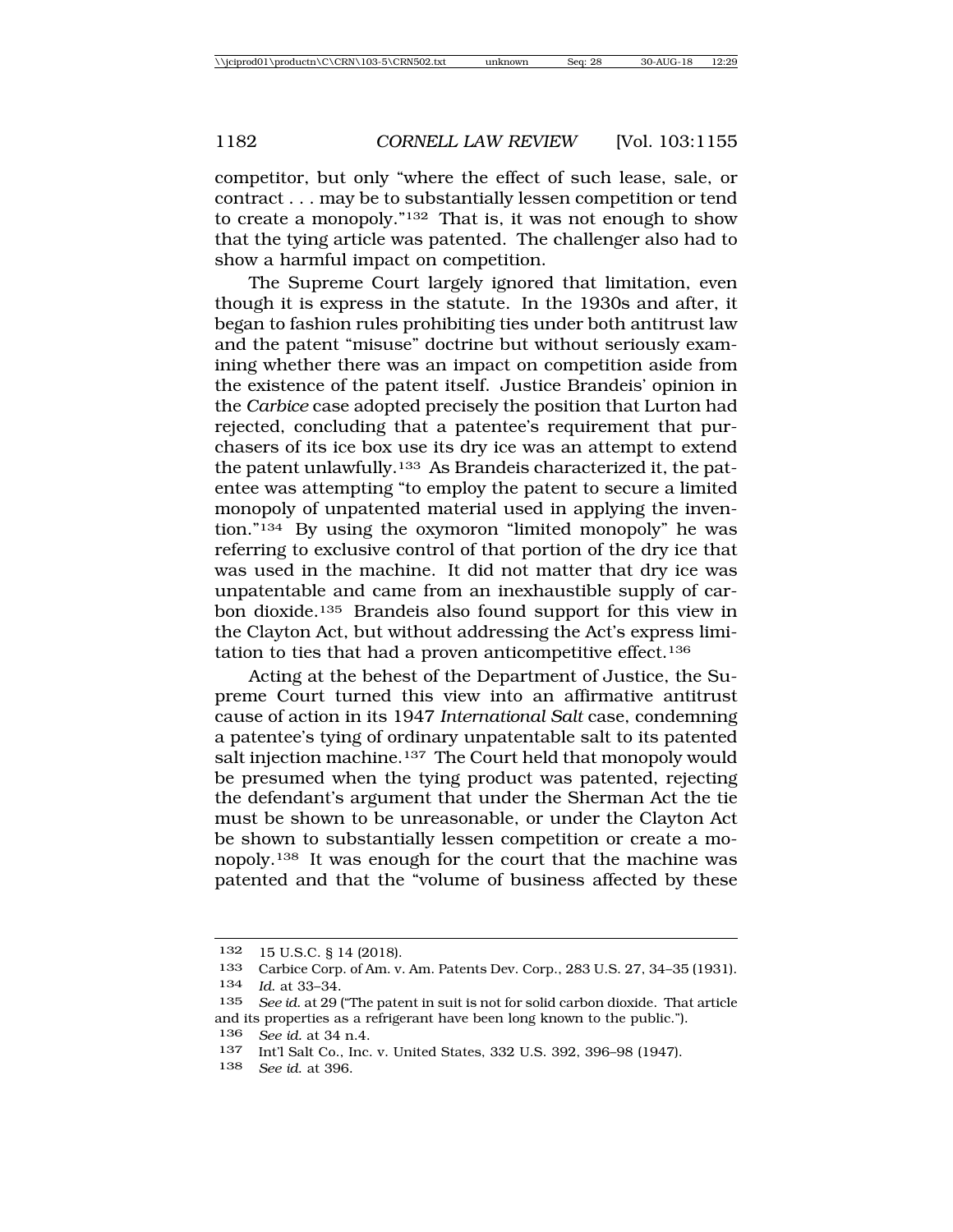contracts cannot be said to be insignificant."139 Thus was born the per se rule against ties.

Tying law has moved significantly since that time, initially by assessing a serious market power requirement,<sup>140</sup> and later by overruling the *International Salt* presumption that a patent itself confers the requisite monopoly.141 As tying has become better understood, it is increasingly clear that it is not simply a price restraint. Its principal uses are in furtherance of design and production. Sometimes it saves costs. For example, in the *Times-Picayune* case, classified advertisers were required to advertise simultaneously in the morning and evening editions of a newspaper, for that way a typesetter could set identical pages for both editions.142 In *Hyde*, the hospital's decision to use a single firm to provide anesthesiological services was very likely related to quality control and risk management.143 In any event, it is difficult to see how a hospital can profit by making the market for anesthesiological services less competitive. A hospital, which is vertically related to its providers, generally profits when individual providers offer the best combination of high quality care and competitive prices.

The trick in these cases is to determine when tying is a production decision and when it is merely a scheme for obtaining higher prices by reducing output. Except for a small number of ties that foreclose competitors, that is almost never the case.

#### 1. *Tying as a Substitute for Firms*

Tying law's most significant departure from patent law occurred when businesses became seriously involved in developing contractual restricted distribution alternatives to the firm. The development of dedicated dealerships and business franchising reflected the fact that traditional lines between production and distribution were unravelling.144 Increasingly, dealers became involved in performing "production" functions, not mere reselling. In practically every sense, franchisees hold

<sup>139</sup> *Id*. <sup>140</sup> *See* Jefferson Par. Hosp. Dist. No. 2 v. Hyde, 466 U.S. 2, 26–29 (1984); United States Steel Corp. v. Fortner Enters. (*Fortner II*), 429 U.S. 610, 613 (1977); 10 AREEDA & HOVENKAMP, *supra* note 29, ¶ 1733e.<br><sup>141</sup> See Ill. Tool Works Inc. v. Inden. Ink. Inc.

<sup>141</sup> *See* Ill. Tool Works Inc. v. Indep. Ink, Inc., 547 U.S. 28, 42–45 (2006).

See Times-Picayune Publ'g Co. v. United States, 345 U.S. 594, 596-97, 623 & n.45 (1953); Herbert Hovenkamp, *Distributive Justice and the Antitrust Laws*, 51 GEO. WASH. L. REV. 1, 7 (1982).

<sup>143</sup> *See Hyde*, 466 U.S. at 25 nn.41–42. <sup>144</sup> *See* HERBERT HOVENKAMP, THE OPENING OF AMERICAN LAW: NEOCLASSICAL LEGAL THOUGHT, 1870–1970 chs. 7, 12 (2015).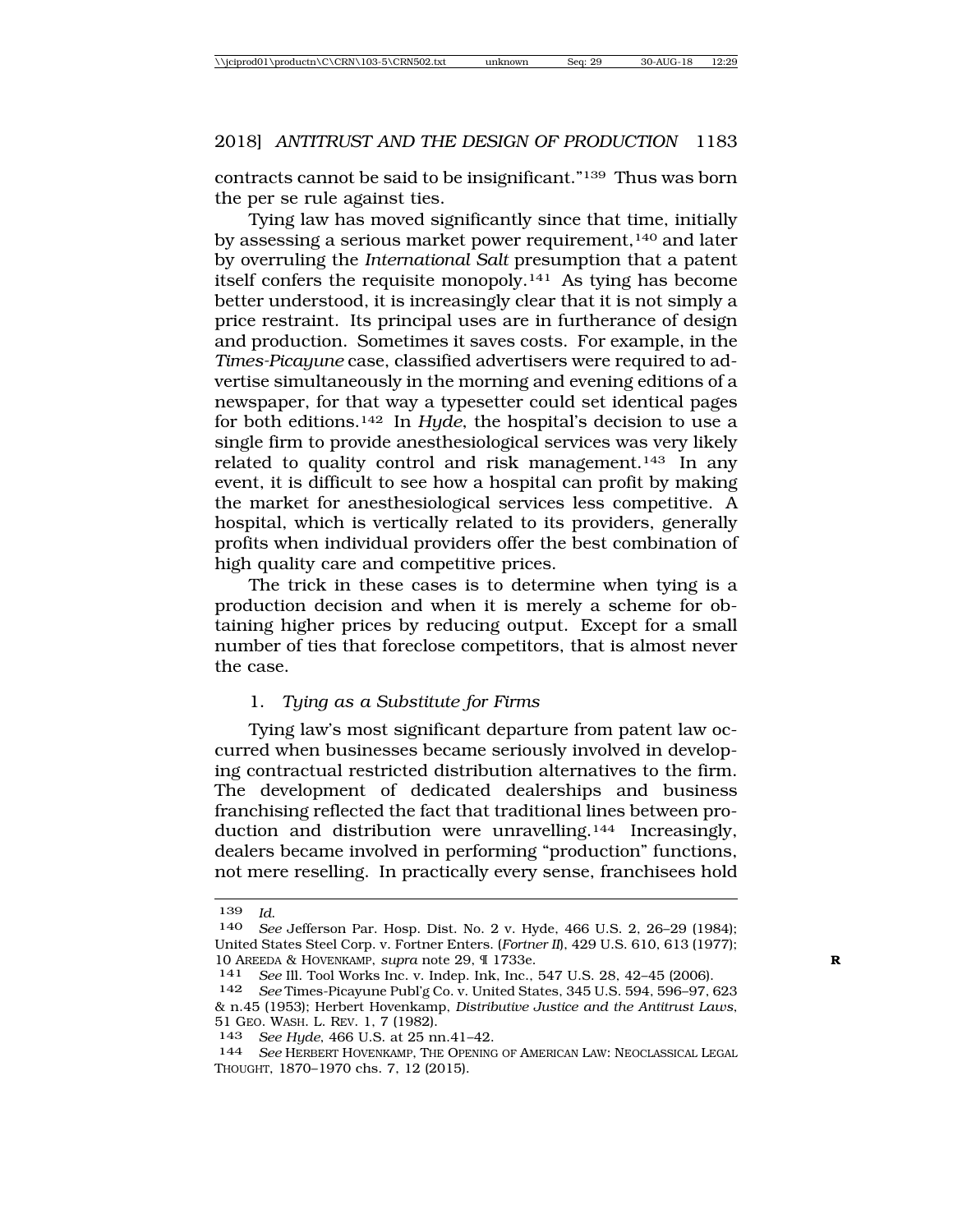themselves out as producing representatives of the franchisor, so much so that customers typically do not know whether a franchise location is independently owned or a wholly owned subsidiary of the supplier.<sup>145</sup>

Intellectual property rights are usually present in franchise or dealership tying cases, although mainly in the form of trademarks. These antitrust tying cases are renegade in the sense that they address economically beneficial, competitively harmless practices, nearly always arising in competitive markets. Few involve genuine foreclosure. Some cases do find extraction of profits from downstream firms.146 They do this by setting the traditional classical production and distribution framework as the baseline, and then measuring from that. In the traditional framework, a manufacturer produced its product, set the price, and sold it to an intermediary or dealer, and that was the end of the matter. The baseline was competition, identified by marginal cost pricing. In a franchise case, by contrast, the franchisor not only sells a product but also licenses business methods, trademarks, perhaps trade secrets and copyrights, and goodwill. Overcharges on tied products perform a royalty function, and the aggregate of franchisee or dealer payments operate as a form of co-investment.147 Given the presence of intellectual property rights, good will, and metering, prices are invariably above marginal cost.

Siegel v. Chicken Delight,<sup>148</sup> one of the earliest franchise tying cases, illustrates the issues. Chicken Delight was a nondominant fast food franchisee with a declining market share.149 Its franchise fee was zero, but it required franchisees to purchase certain equipment and food items at an overcharge. The antitrust claim was for the overcharge on these purchases, trebled.150 The court apparently realized that this overcharge was in fact a substitute for a royalty, so it remanded

<sup>145</sup> Good literature on this subject includes Benjamin Klein, *The Economics of Franchise Contracts*, 2 J. CORP. FIN. 9 (1995); Benjamin Klein & Lester F. Saft, *The Law and Economics of Franchise Tying Contracts*, 28 J.L. & ECON. 345 (1985); G. Frank Mathewson & Ralph A. Winter, *The Economics of Franchise Contracts*, 28 J.L. & ECON 503 (1985); Paul H. Rubin, *The Theory of the Firm and the Structure of the Franchise Contract*, 21 J.L. & ECON 223, 227 (1978).

<sup>146</sup> *See, e.g.*, Siegel v. Chicken Delight, Inc., 448 F.2d 43, 46 (9th Cir. 1971) (requiring that franchisees purchase certain products at a mark up from the franchisor in lieu of a franchise fee).

<sup>147</sup> *See id.* at 52; Klein & Saft, *supra* note 145, at 348. **R**

<sup>148</sup> *Siegel*, 448 F.2d 43.

<sup>149</sup> The court inferred market power from the fact that the franchisor's name was trademarked. *See id.* at 49–50.

<sup>150</sup> *Id*. at 52.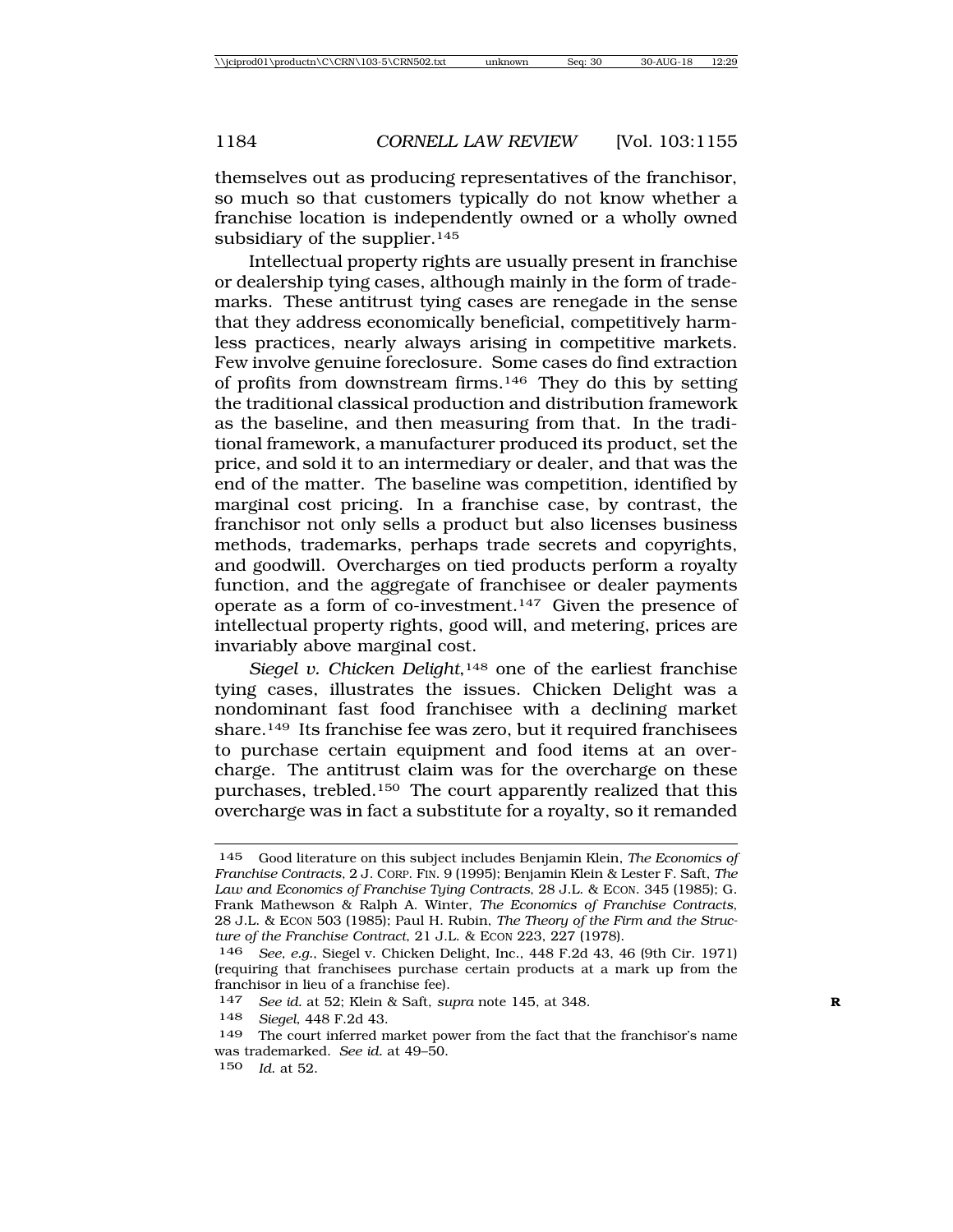for a determination of what the damages should be.151 Its only basis for thinking that there would be any damages at all was that a franchise fee would have been negotiated up front, while the overcharge was added later to actual purchases and might have been unknown at the time that the franchise was negotiated.152

Franchise ties occur because the franchisor is attempting to achieve the same structure of production that it would obtain through wholly owned subsidiary stores. If a fried chicken restaurant chain supplied its own cooking equipment, food items, and paper products to its stores, no one would have given the practice a second look. And one would expect an automobile manufacturer that owned its own dealerships to use its own repair parts. Further, the owner would earn different amounts from different locations depending on their profits or volume of business. When the individual restaurants or dealerships are independently owned, however, the same practices are transformed into tying.153 The same thing is true of so-called "full-line forcing," a type of tying arrangement in which dealers are required to handle the full line of the franchisor's output.154 The models that the franchisee wants to sell are the "tying" product, while those it does not want are the "tied" product.155 By contrast, a manufacturer that owned its own dealership would naturally want to sell its entire line.

<sup>151</sup> *Id*. at 53.

<sup>152</sup> *Id.*

<sup>153</sup> *See, e.g.*, Metrix Warehouse, Inc. v. Daimler-Benz Aktiengesellschaft, 828 F.2d 1033, 1047 (4th Cir. 1987) (Mercedes Benz unlawfully required dealers to use its own repair parts); Tire Sales Corp. v. Cities Serv. Oil Co., 637 F.2d 467, 477 (7th Cir. 1980), *cert. denied*, 451 U.S. 920 (1981) (unlawful for nondominant gasoline station franchisor to require its dealers to purchase its tires, batteries and automotive accessories); Carpa, Inc. v. Ward Foods, Inc., 536 F.2d 39, 47 (5th Cir. 1976) (nondominant defendant's "Zuider Zee" seafood restaurants unlawfully required franchisees to use its restaurant equipment); Collins v. Int'l Dairy Queen, 939 F. Supp. 875, 882–84 (M.D. Ga. 1996) (Dairy Queen could have unlawfully tied its franchise to requirement that franchisee purchase cookies in Blizzard ice cream product from franchisor), *overruled on other grounds by* Maris Distrib. Co. v. Anheuser-Busch, Inc., 302 F.3d 1207 (11th Cir. 2002).

<sup>154</sup> *See* Menominee Rubber Co. v. Gould, Inc., 657 F.2d 164, 165 (7th Cir. 1981) (termination of dealer for failure to carry franchisor's full line of hose couplings might have violated Sherman Act, as well as state law; inferring market power from patent on the machine that crimped the unpatented couplings to the hoses).

<sup>155</sup> *E.g*., George Lussier Enters., Inc. v. Subaru of New England, Inc., No. CIV. C–99–109–B, 1999 WL 1327396, at \*6 (D.N.H. Dec. 13, 1999) (refusing to dismiss claim of unlawful tying where car manufacturer required dealers to take slower selling models as well as the more desirable ones); *cf. Menominee Rubber Co.*, 657 F.2d at 167 (sustaining preliminary injunction under both state law and federal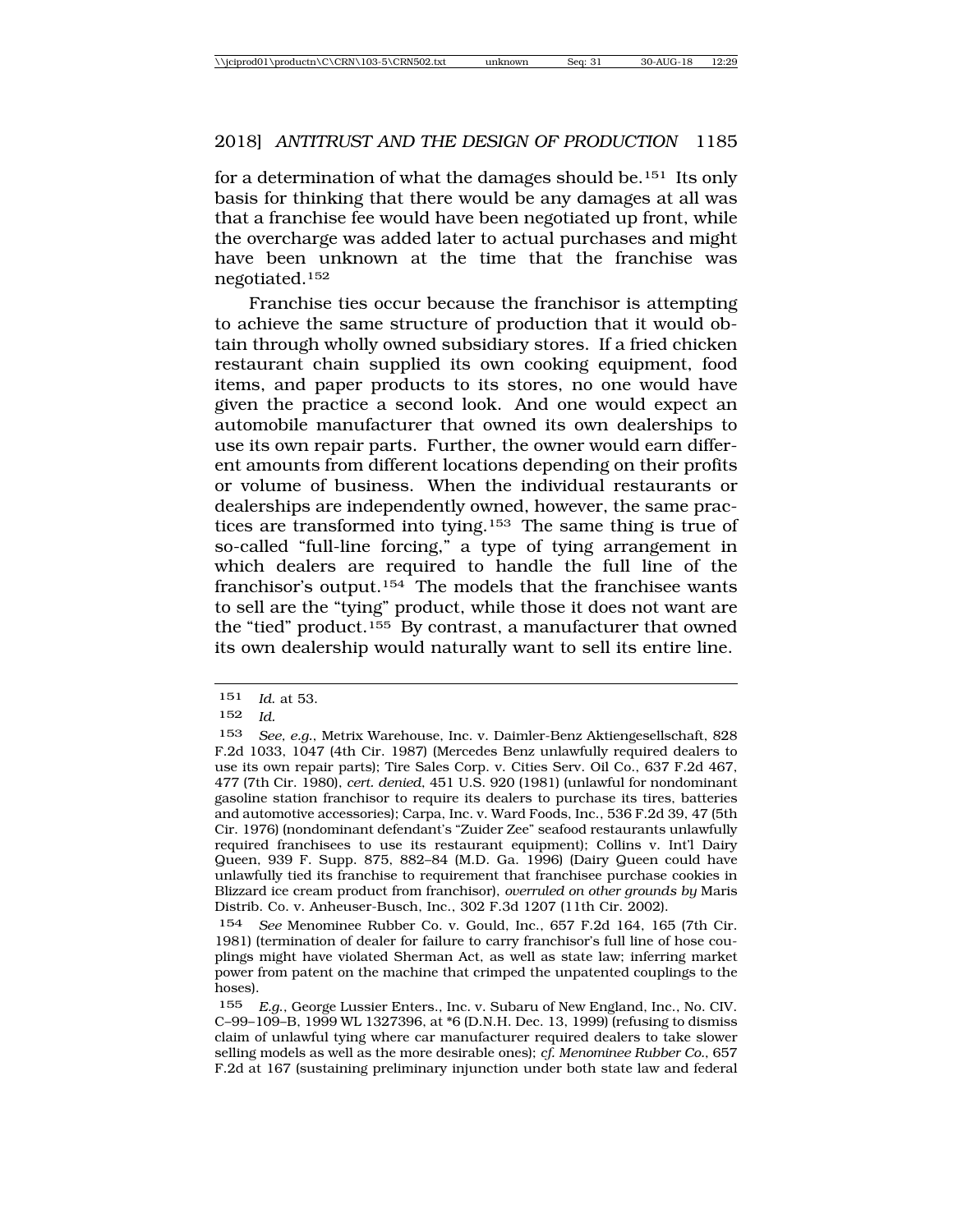Antitrust courts have largely come to realize this, and the day of the franchise tying arrangement antitrust case may be over. In particular, the Supreme Court's *Illinois Tool Works (ITW)* case156 precluded the inference of tying product market power from a patent and, *pro tanto*, from other IP rights as well.157 Given that nearly all franchise distribution markets are competitive, an unlawful tie in such a market would be a rarity, and there are virtually no cases finding illegality in a franchise case subsequent to the *ITW* decision.

#### 2. *Metering Ties*

#### a. *Uses and Effects*

In a metering, or variable proportion, tie the purchaser uses one unit of a durable tying product, such as a camera or printer, and must purchase from the same seller its varying needs of some tied product, such as film or toner cartridges. Most of the nineteenth century patent cases discussed previously involved variable proportion ties.158 The main portion of the patented device was a durable good, but various components (needles, wax discs, ink, cutters, ribbons, and the like) wore out quickly or could be used only once. These needed to be replaced or restocked in proportion to how intensely the machine was used.

Variable proportion ties can accomplish several things. Sometimes they simply meter use of a leased or purchased device, serving as a substitute for a patent or other IP royalty.159 For example, the inventor of a printer covered by patents might sell the printer at a certain price but install an electronic counter, charging the user so much per page.160 It could accomplish the same thing by requiring the purchaser to

antitrust law in favor of dealer terminated because it refused to promote supplier's full line of hose fittings).

<sup>156</sup> Ill. Tool Works, Inc. v. Indep. Ink, Inc., 547 U.S. 28 (2006).

<sup>157</sup> *See, e.g*., Sheridan v. Marathon Petroleum Co., 530 F.3d 590, 593–95 (7th Cir. 2008) (under *ITW*, sufficient market power to support tying claim could not be inferred from trademark).

<sup>158</sup> *See* discussion *supra* text accompanying notes 84–89. **R**

<sup>159</sup> *E.g.*, Casey v. Diet Center, Inc., 590 F. Supp. 1561, 1570 & n.13 (N.D. Cal. 1984) (tie exploited franchisees no more than a "variable royalty based on a percentage of [the franchisee's] revenue").

<sup>160</sup> *See, e.g*., Mid-America ICEE, Inc. v. John E. Mitchell Co., Civil No. 69-654, 1973 WL 856 (D. Or. Aug. 7, 1973) (defendant franchisor of ICEE brand frozen drinks experimented with electronic meter to count the number of cups); Killian v. Commissioner, 11 B.T.A.M. (P-H) 42,036 (U.S. Bd. Tax App. 1942)) (licensor of production technology used meters on machines to measure output for computation of royalties). Such meters are also used to measure oil and gas royalties by computing production at the wellhead. *See* Lang v. Weiss Drilling Co., 70 N.E.3d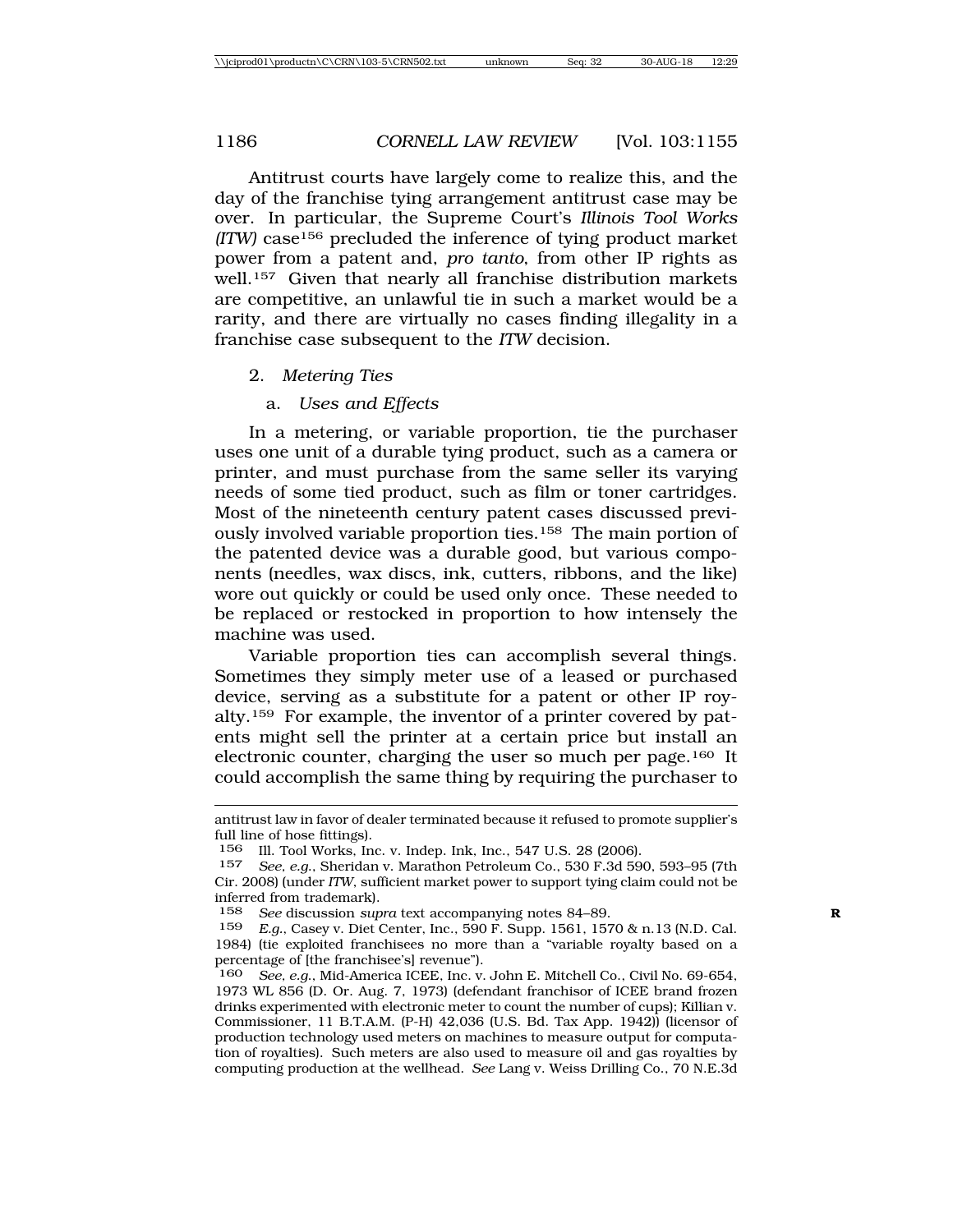buy its own toner cartridges, at an upcharge equal to the royalty. In both situations, it would earn more from higher volume users. In other cases, metering ties enable a firm to accomplish through contracting partners what it would ordinarily accomplish for itself. For example, a restaurant chain that owned its locations would earn more revenue from higher volume locations. Metering ties enable a firm to accomplish the same thing through independent franchisees, although it could also use a license fee based on revenue.

Variable-use royalties are an important inducement to technology development because they provide larger payoffs as inventions are more heavily used. This is why per usage patent royalties have been around for many decades.161 Variable proportion ties perform the same function.

The terms "price discrimination" and "metering" might appear to be synonyms, but they can refer to quite different things. Price discrimination occurs when a seller earns different rates of return on different sales—or more precisely, when the sales occur at different ratios of price to marginal cost.162 By contrast, "metering" need not involve price discrimination at all. In some cases, metering reflects no more than the differential costs that variable use imposes on the seller or lessor.163 For example, suppose that I lease a metal press that costs precisely 20 cents per stamp to operate. My lease rate is a fixed fee plus 20 cents per stamp. In that case I am metering but probably not price discriminating. The variable fee simply covers my costs. By contrast, if use of the device costs me 20 cents but I charge a usage fee of 30 cents, I will be obtaining a higher rate of return from higher intensity users. For example, the pizza franchisor which requires its franchisees to purchase its own pizza dough at a premium price is not merely metering. Rather, it is earning a higher rate of return from franchisees who sell more pizza because they purchase more dough.<sup>164</sup> Likewise, the patentee who licenses out a process patent on a

<sup>625, 633 (</sup>Ohio App. 2016); Sowell v. Nat. Gas Pipeline Co. of Am., 604 F. Supp. 371, 373 (N.D. Tex. 1985).<br>161 *See en* Kelly v Po

See, e.g., Kelly v. Porter, 17 F. 519, 520 (C.C.D. Cal. 1883) (patent calling for royalty of \$3 per dozen boots manufactured by patentee's machine).

<sup>162</sup> *See* 3A AREEDA & HOVENKAMP, *supra* note 29 ¶ 721 (defining and discussing **R** price discrimination).

<sup>163</sup> *See, e.g.*, Heaton-Peninsular Button-Fastener Co. v. Eureka Specialty Co., 77 F. 288, 296 (6th Cir. 1896) (concluding the metering device was used to determine the royalty proportioned to the actual use of the machine).

<sup>164</sup> *E.g*., Queen City Pizza, Inc. v. Domino's Pizza, Inc., 124 F.3d 430 (3d Cir. 1997) (unsuccessful challenge to Domino's requirement that franchisee's purchase its pizza dough at a premium price).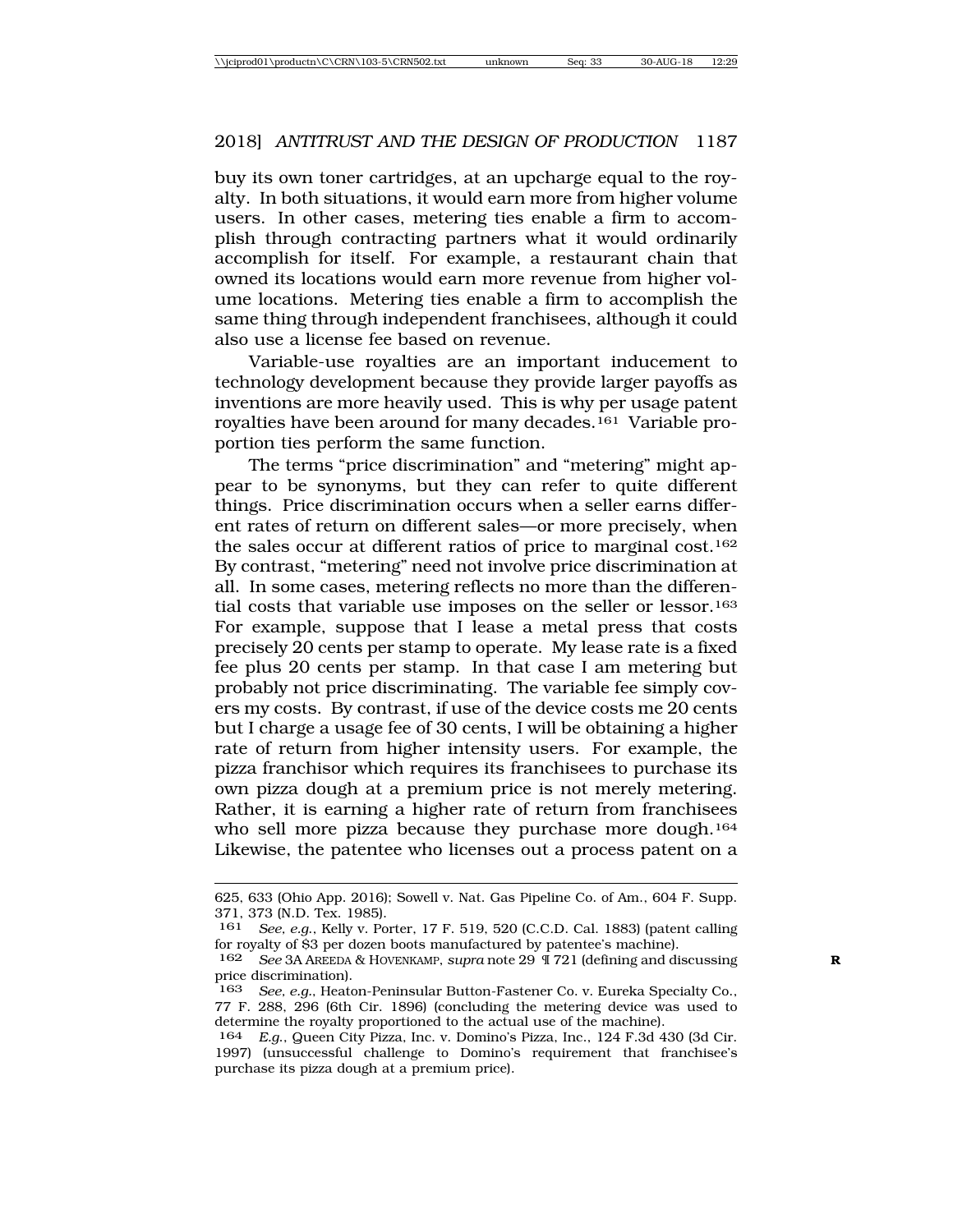royalty measured by use incurs no per-use costs. Thus it has a higher rate of return from higher-intensity users.

Nearly all the litigated variable proportion tying cases involve intellectual property rights, most commonly patents or trademarks.165 The seller typically lowers the price of the tying product, often below marginal cost and sometimes even to zero,166 and charges a premium for the tied product. As a result, the seller earns more from high-volume users who consume more of the tied product.

Most variable-use royalties, including patent royalties, and discriminatory metering ties result in prices that are higher than short-run marginal cost.167 As a result, if they are viewed in a purely static model, they appear to reduce welfare from some hypothetical competitive norm.168 For example, a 3% royalty on a process patent or a 10% royalty on a book is deadweight loss in a static model because the marginal cost to the rights holder is zero. The book royalty might increase the cost of the book from \$20 to \$22 even though the royalty recipient (author) has no marginal costs of production. That price increase transfers wealth away from those customers who actually buy, and causes deadweight loss with respect to those customers who choose not to buy at a price of \$22.

This example ignores incentive effects, however. The function of both royalties and variable proportion ties is to induce innovation or entrepreneurial risk taking.169 An IP royalty seems to harm consumer welfare only if we compare it with a regime in which producers get access to the same rights at a price of zero.

<sup>165</sup> One possibility that did not involve IP rights is *N. Pac. Ry. Co. v. United States*. 356 U.S. 1, 3–8 (1958) (condemning "preferential routing" covenants in land sales by railway to farmers, requiring latter to ship on defendant's railroad). Presumably different farmers shipped different amounts, although the Court did not discuss the issue; the Court discussed harm entirely in terms of exclusion—in this case, taking away the farmers' "freedom to deal with competing carriers." *Id.* at 8.

<sup>166</sup> *E.g*., Siegel v. Chicken Delight, Inc., 448 F.2d 43, 46 (9th Cir. 1971) (price of tying product, the franchise, was zero); *see* Hovenkamp & Hovenkamp, *supra* note 23, at 942–43 & n.78 (discussing Coca-Cola's practice of providing a free **R** soft-drink dispensing machine to qualifying employers, subject to the condition that the machine be stocked exclusively with Coca-Cola products).

<sup>167</sup> A perfectly calibrated metering tie that did not price discriminate could reflect marginal cost pricing. For example, if the marginal cost of using the press is 20 cents per stamp and the patentee charges that amount, the result might be metering at marginal cost.

<sup>168</sup> In a pure patent license, marginal cost is zero, so any positive royalty would appear to reduce output from marginal cost pricing of the same technology. 169 *See infra* subsection II.A.3.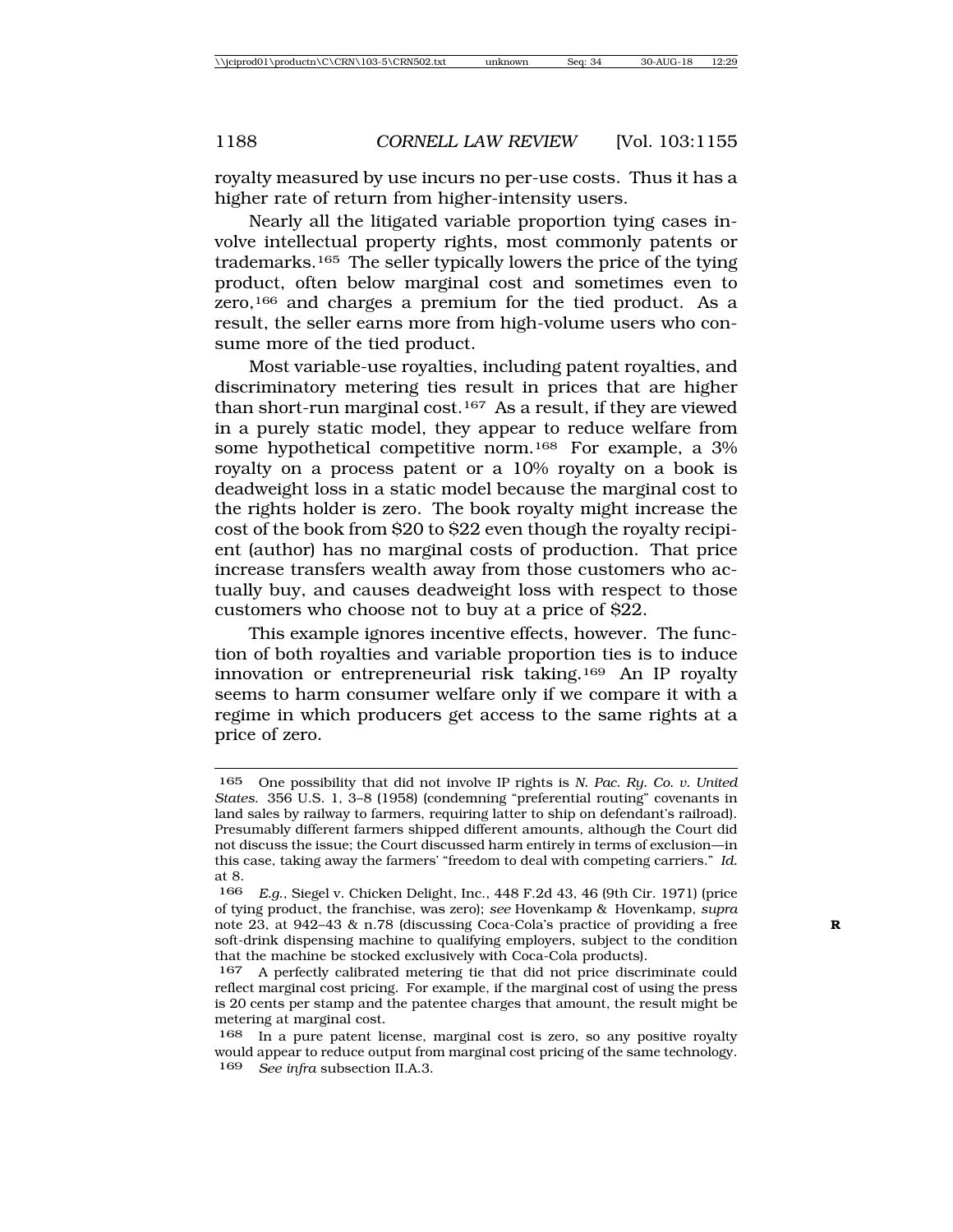#### b. *Metering Ties and the Nonmonopolist*

Ignoring incentive effects, when the seller has a monopoly in the tying product and the tied product is perfectly competitive, such ties may reduce short-run consumer welfare from the single monopoly price, at least if they also reduce output of the durable good.170 However, that result appears to be trivial across the range of litigated variable proportion tying cases. The sellers in these cases are virtually never monopolists or even close. In the *Lexmark* printer–cartridge tying case that has gone twice to the Supreme Court,<sup>171</sup> printer maker Lexmark had less than 5% of the fiercely competitive market for computer printers.172 In *Chicken Delight*,173 a well-known antitrust case condemning a franchisor's variable proportion tie, Chicken Delight was a struggling franchisor fighting a losing battle against Kentucky Fried Chicken and other fast food restaurants.174 Like many struggling, nondominant franchisors, Chicken Delight gave its franchise away for free but used a variable proportion tie with an upcharge on tied products to obtain its revenue.175 Strategies that are profitable for a nonmonopolist must have at least one nonmonopolistic explanation.

By contrast, the patentee in the *Motion Picture Patents* case appears to have been a dominant firm, but its metering tie was

<sup>170</sup> Einer Elhauge & Barry Nalebuff, *The Welfare Effects of Metering Ties*, 33 J.L. Econ. & Org. 68, 68–72 (2017) (discussing effects based on a model in which the tying firm is a monopolist in the tying product and the tied product is perfectly competitive). The authors also show that on realistic assumptions second degree price discrimination increases welfare only if it increases output. Id. at 70.

<sup>&</sup>lt;sup>171</sup> Impression Prods., Inc. v. Lexmark Int'l, Inc., 137 S. Ct. 1523 (2017); Lexmark Int'l, Inc. v. Static Control Components, 134 S. Ct. 1377 (2014).

<sup>172</sup> *See "Weak Demand" for Printers and Cartridges Affects Lexmark*, RECYCLER (Dec. 10, 2015), https://www.therecycler.com/posts/weak-demand-for-printersand-cartridges-affects-lexmark/ [https://perma.cc/BYV4-BWA2] (Lexmark's printer market share estimated as 4.5%).<br><sup>173</sup> Siegel v. Chicken Delight, Inc., 448 F.2d 43 (9th Cir. 1971).

<sup>174</sup> See William Whitworth, *Kentucky-Fried*, NEW YORKER (Feb. 14, 1970), http://www.newyorker.com/magazine/1970/02/14/kentucky-fried [https://per ma.cc/74W4-6H2K].

<sup>175</sup> *Chicken Delight*, 448 F.2d at 46–47 ("[Chicken Delight] charged its franchisees no franchise fees or royalties. Instead, in exchange for the license granting the franchisees the right to assume its identity and adopt its business methods and to prepare and market certain food products under its trade-mark, Chicken Delight required its franchisees to purchase a specified number of cookers and fryers and to purchase certain packaging supplies and mixes exclusively from Chicken Delight. The prices fixed for these purchases were higher than, and included a percentage markup which exceeded that of, comparable products sold by competing suppliers."); *see also* ROGER D. BLAIR & FRANCINE LAFONTAINE, THE ECONOMICS OF FRANCHISING 59 (2005) (noting that most up-front franchise fees are very low in relation to value of business).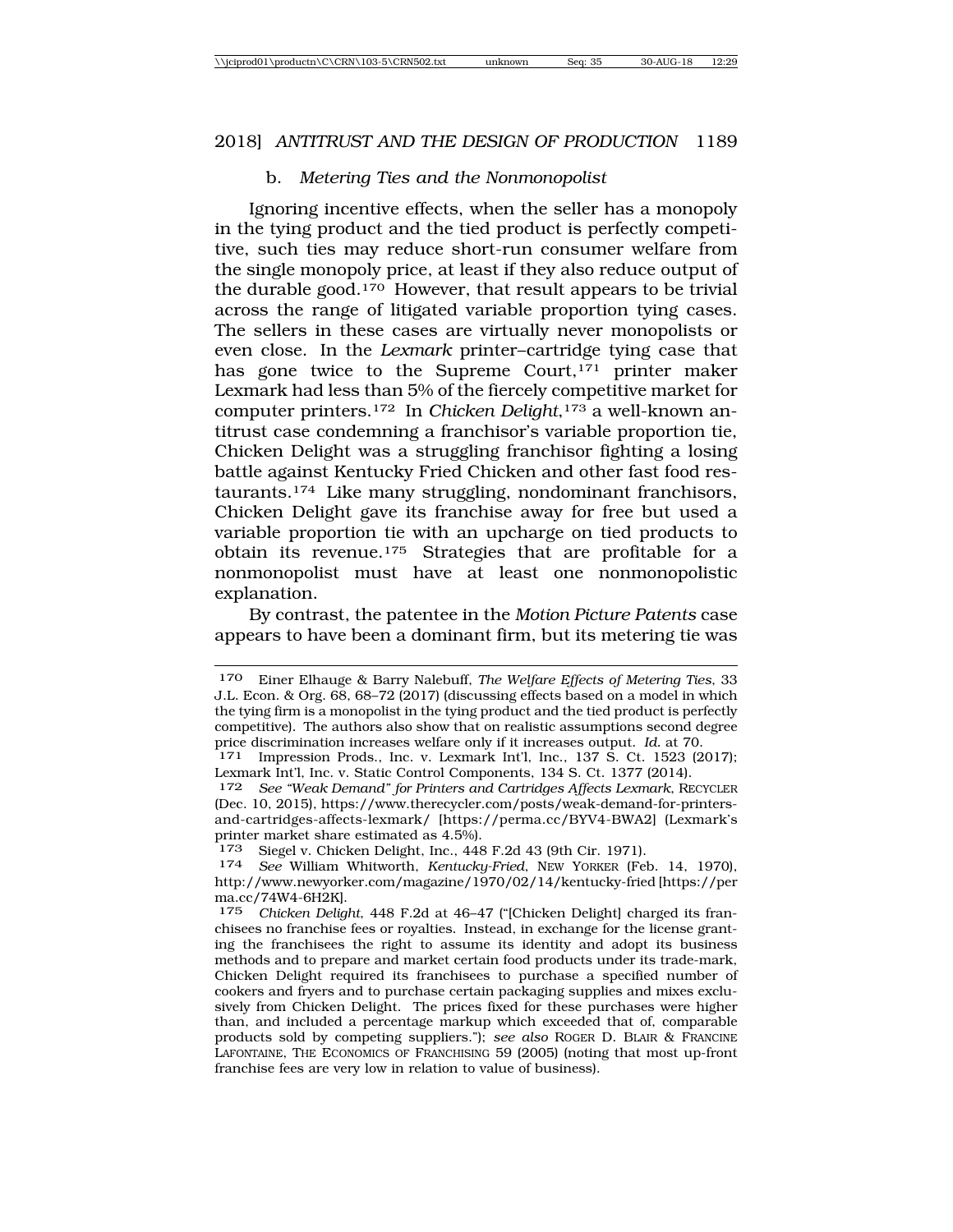also exclusionary, intended to drive competing film makers out of the market or limit their growth.176 That was also true of the 1936 *IBM* case, where an arguably dominant firm tied computer tabulating cards to its computer leases, but the tying was addressed as an exclusionary practice directed against rivals in the card market.177 Variable proportion technology ties, discussed at greater length below,178 are more difficult to classify, but they are always challenged as exclusionary practices.

One example of a technological variable proportion tie imposed by a dominant firm is the Kodak Instamatic/film cartridge combination, which was the subject of the *Berkey Photo* litigation.<sup>179</sup> Kodak's simultaneous introduction of a new miniaturized camera and sealed film cartridges that worked only with each other very likely enabled Kodak to earn higher returns from high-intensity users.<sup>180</sup> At the same time, however, the camera/film package was a substantial technological advance, and the only way to open up the tie would have been for Kodak to relinquish its intellectual property rights in either the camera or the film cartridges. In any event, the alleged harm was foreclosure of a competitor, the plaintiff Berkey Photo.

*Berkey Photo* illustrates some of the assessment problems that arise when innovative products that incorporate technological ties are introduced. If we argue that this particular metering tie reduces welfare, the question is: In reference to what? The previous technology, which was the old-fashioned Brownie camera with rolled film? Hardly, or customers would not have substituted away from it in droves.181 So, the argument must be that we want to permit Kodak to innovate the new camera/film combination, but we want it to obtain less revenue from customers than the variable proportion tie enabled it to do. One way to do that might be to permit Kodak to set a single price on the camera, though force the film to be sold

<sup>176</sup> Motion Picture Patents Co. v. Universal Film Mfg. Co., 243 U.S. 502 (1917); *see infra* note 187. **R**

<sup>177</sup> IBM Corp. v. United States, 298 U.S. 131, 139 (1936). The Court made no attempt to compute IBM's market share for either computers or cards, but it referred to IBM frequently as having a "monopoly" in the computers simply because it owned patents. Further, the action had been brought not only against IBM, but also against its competitor Remington Rand. *See* United States v. IBM Corp., 13 F. Supp. 11 (S.D.N.Y. 1935). The district court also predicted that, given that the cards themselves were unpatented, enjoining the tie would increase competition in the cards. *Id*. at 20.

<sup>178</sup> *See* discussion *infra* text accompanying notes 190–91. **R**

Berkey Photo, Inc. v. Eastman Kodak Co., 603 F.2d 263 (2d Cir. 1979).

<sup>180</sup> *See* HOVENKAMP, *supra* note 29, § 10.6e. **R**

<sup>181</sup> *See Berkey Photo*, 603 F.2d at 269 (describing success of Instamatic camera/film package).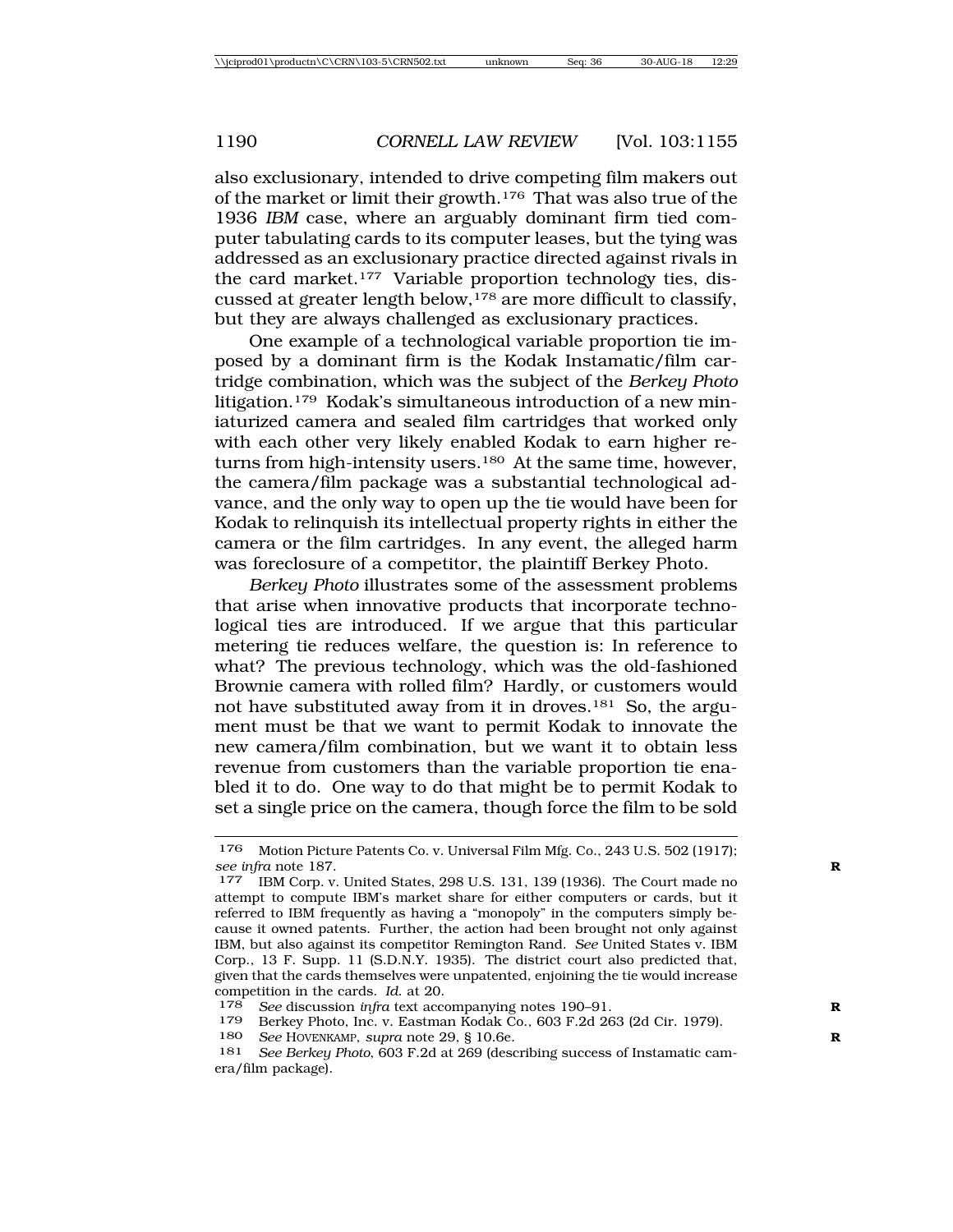at marginal cost. That would turn Kodak into a single-price monopolist, but it would also involve an antitrust court in price regulation of a kind that it has always avoided.

Alternatively, we might do what plaintiff Berkey Photo requested, which is to force Kodak to pre-disclose its technology in order to give rivals a head start, perhaps with the result that the film would be sold in a competitive market.182 It is hard to come up with a remedy more hostile toward innovation than that one, and the Second Circuit was wise to reject it as a matter of law.183 For example, assuming it took a copyist two years to invent around Kodak's patents, a two year pre-disclosure requirement could deprive Kodak of its entire innovation investment by forcing its returns down to the competitive level. Of course, the court might pick a shorter pre-disclosure period—say one year. This would force Kodak to share some but not all of its returns. That would involve an antitrust court with no statutory warrant—to get involved in regulating the proper return to innovation, and in a situation where the result would be highly speculative at best.

The dominant explanation for metering or variable proportion ties is that they can increase output because the seller lowers the price of the tying product, enabling more purchasers to buy.184 It then increases the price of the tied product. For buyers who would not be in the market at all at the standalone price,185 the tie is an unambiguous gain. For buyers who would have been in the market anyway, individual welfare depends on intensity of use.186 Lower volumes users come out ahead because the increased price they pay for the tied good is more than offset by the price reduction in the tying good. Higher volumes users lose out unless they are able to predict in advance that their costs will be higher. In that case, they will switch to an alternative if one is available.

That is why monopoly power in the tying product is essential for consumer harm. Otherwise, any purchaser who would be worse off under the tie would substitute to a different seller. To illustrate, suppose the seller of a durable printer cuts the price by \$100 below the competitive level but ties cartridges at

<sup>182</sup> *See id.* at 279–82.

Id. at 279-84 (discussing and rejecting pre-disclosure requirement). The trial judge had permitted the jury to decide whether refusal to pre-disclose was unlawful if it made "it impossible for a competitor to compete with Kodak," and the jury found for Berkey Photo. *Id.* at 281.

<sup>184</sup> *See* Hovenkamp, *supra* note 29, §§ 10.6e, 11.3c. **R**

<sup>185</sup> That is, the price if the seller were prohibited from tying.

<sup>186</sup> *See* Hovenkamp, *supra* note 29, §§ 10.6e, 11.3c. **R**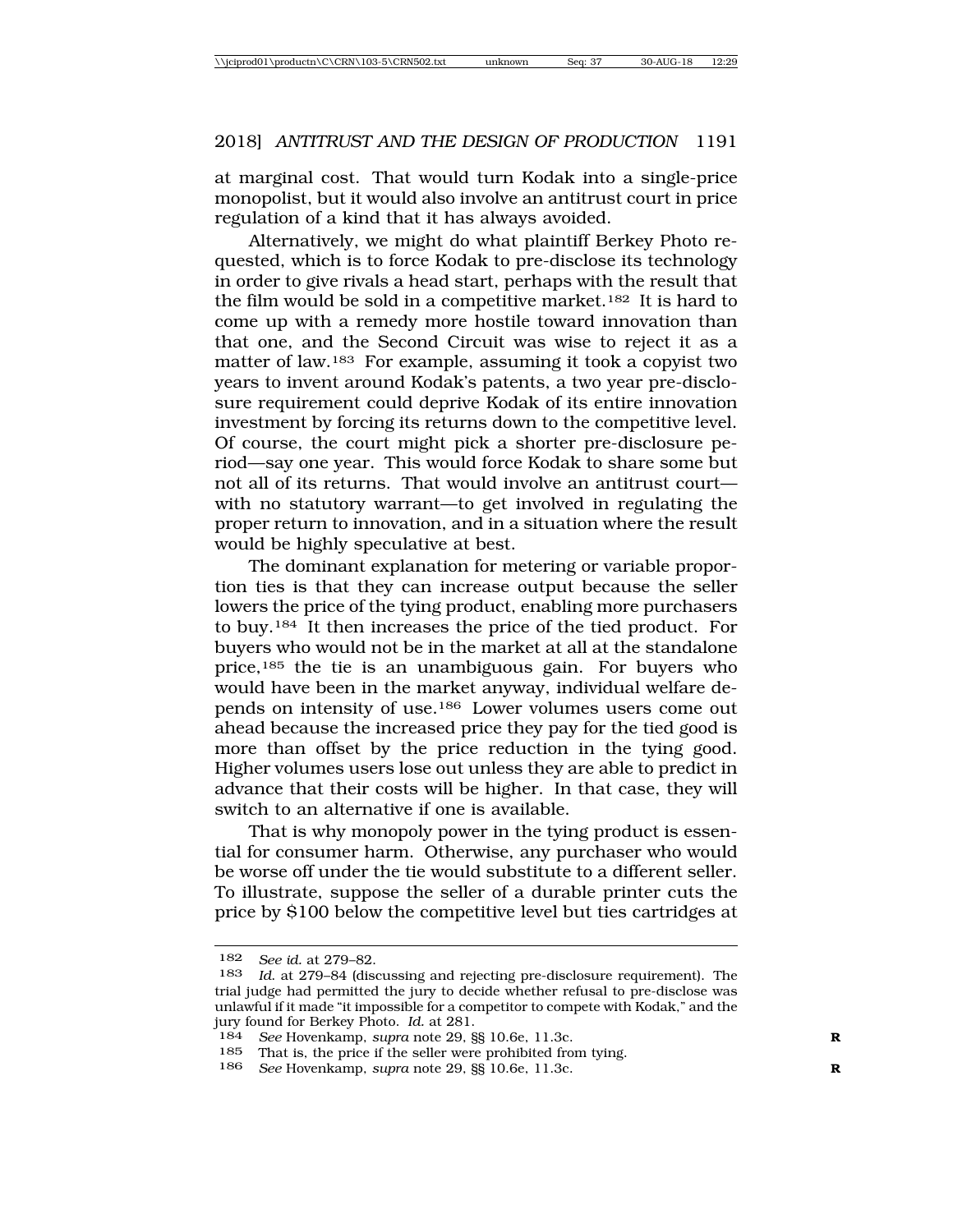an upcharge of \$10 each. The customer who would not be in the market at the old price but who buys at the lower price experiences a clear gain. The seller gains as well from sales to this customer, provided that the combined printer–cartridge price is profitable. Ignoring the time value of money, the printer user who knows that she will use fewer than ten cartridges will also gain, knowing that the printer discount more than offsets the increased cartridge costs. By contrast, the printer user who knows in advance that she will use more than ten cartridges during the relevant time period will purchase from a competitor whose printer accepts generic cartridges. If the printer seller is not a monopolist and the printer makers are not colluding, this substitution will occur. The nonmonopolist printer seller would lose all of these high-intensity customers to rivals.

The vast majority of variable proportion ties are imposed by nonmonopolists. In that case, their source of profit cannot be sales that harm high volume users, for these will have substituted to a competitor. Rather, the nonmonopolist's source of profit results from the price cut in the tying product that induces more people to purchase the tying product. If the tying product is competitive, no class of consumers is harmed.

#### c. *Metering Ties, Antitrust Policy, and the Design of Production*

Should variable proportion ties ever be condemned? Never, if the defendant is not a monopolist in the tying product market. Perhaps, if the defendant is a monopolist and the tie forecloses rivals unreasonably. That was very likely the case of the *Motion Picture Patents* tie, in which the patentee used a projector–film tie as part of an attempt to control the infant American film market.<sup>187</sup> Most of the variable proportion tying cases do not foreclose anyone because no monopoly exists in the tying product and the tied products are common commodities.

For nonforeclosing ties addressed under § 1 of the Sherman Act, the tie is lawful unless it restrains trade.188 That would require, first, that the firm have significant market

<sup>187</sup> Motion Picture Patents Co. v. Universal Film Mfg. Co., 243 U.S. 502 (1917). On the monopolistic story of *Motion Picture Patents Co.*, see MICHAEL CONANT, ANTITRUST IN THE MOTION PICTURE INDUSTRY: ECONOMIC AND LEGAL ANALYSIS 16–21 (1960); BENJAMIN B. HAMPTON, A HISTORY OF THE MOVIES (THE LITERATURE OF CINEMA) 8–11, 17–24, 34, 64–76, 79–81 (1931); LEWIS JACOBS, THE RISE OF THE AMERICAN FILM: A CRITICAL HISTORY, 1921–1947, at 81–85, 88, 164–65, 291–92 (1968). 188 *See* 15 U.S.C. § 1 (2018).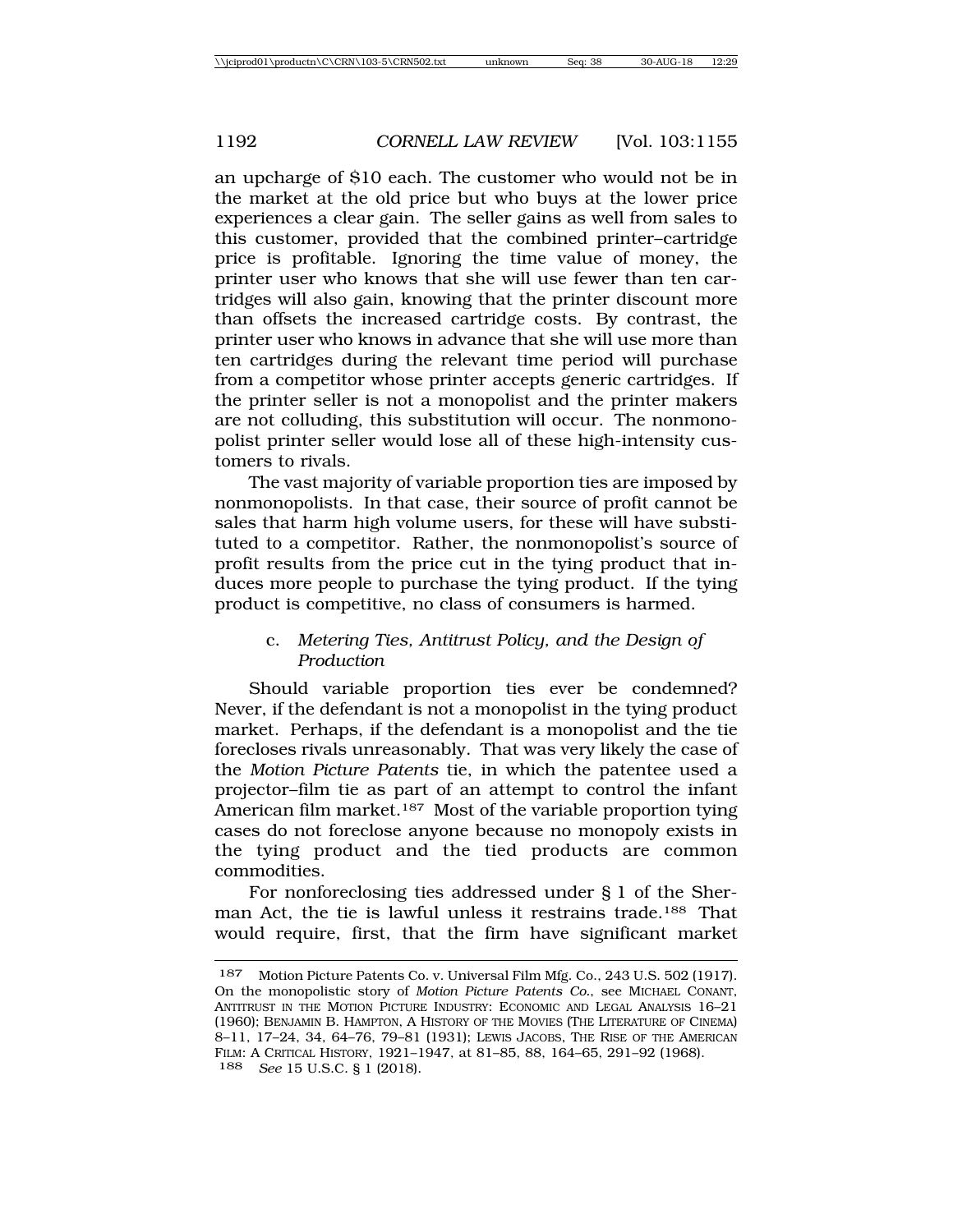power in the tying market.189 Second, once a monopolist is found, it would have to be shown that the tie actually impaired competition.190 While such a case might be possible, I am unaware of any among numerous variable proportion tying cases in which these two requirements have been proven.

More fundamentally, the argument against variable proportion ties is a misconceived venture that treats a practice that is really a design or production choice as a price restraint. To the extent that variable proportion ties involve goods that are protected by IP rights, the variable proportion tie is an important—and quite ordinary—device for incentivizing development in that particular market. That is why we have royalties on IP rights in the first place.191 In the franchise and other restricted dealership cases, variable proportion ties are ways of incentivizing developing by reducing the costs of franchisee or dealer entry and enabling both the franchisor and the franchisee to profit from higher sales. The principal lesson here is that the metering tie should be viewed as a design or production tool, not as a constraint on pricing.

#### 3. *Technological Ties: Direct Attacks on Innovation*

A technological tie, or "tech tie" occurs when two products are bound together by technological design rather than contract.192 As a result, at least in the straightforward case, the creation of a tech tie is a unilateral act that is not covered by § 1 of the Sherman Act or § 3 of the Clayton Act.193 It must be addressed as monopolization or attempt to monopolize under § 2 of the Sherman Act.194 This also entails that the practice can be condemned only if it is "exclusionary." Because a firm acting unilaterally can set any price it pleases, mere extraction of higher prices does not violate § 2.195

Tech ties can come in both variable and fixed proportion. A good example of a variable proportion tech tie is *Berkey Photo*,

193 15 U.S.C. § 1 (2018); 15 U.S.C. § 14 (2018).

194 15 U.S.C. § 2 (2018).

<sup>189</sup> Elhauge & Nalebuff apparently agree. *See* Elhauge & Nalebuff, *supra* note 170, at 33 (assuming a monopolist in the tying product). **R**

<sup>190</sup> *See* AREEDA & HOVENKAMP, *supra* note 29 ¶ 1729 (forthcoming). **R**

Elhauge & Nalebuff recognize that patents increase innovation incentives and at one point suggest the possibility of time-limited variable proportion ties. In the case of a patent, the lifetime is twenty years or less, but copyrights typically last a century and trademarks never expire. Elhauge & Nalebuff, *supra* note 170, **R** at 34.

<sup>192</sup> *See* 3B AREEDA & HOVENKAMP *supra* note 29 ¶¶ 776–77 (on technology ties).<br>193 **15 U S C 8 1 (2018)** 15 U S C 8 14 (2018)

<sup>195</sup> *See* AREEDA & HOVENKAMP *supra* note 29, ¶ 720. On technology ties as **R** Sherman § 2 violations, see 3B AREEDA & HOVENKAMP, *supra* note 29. **R**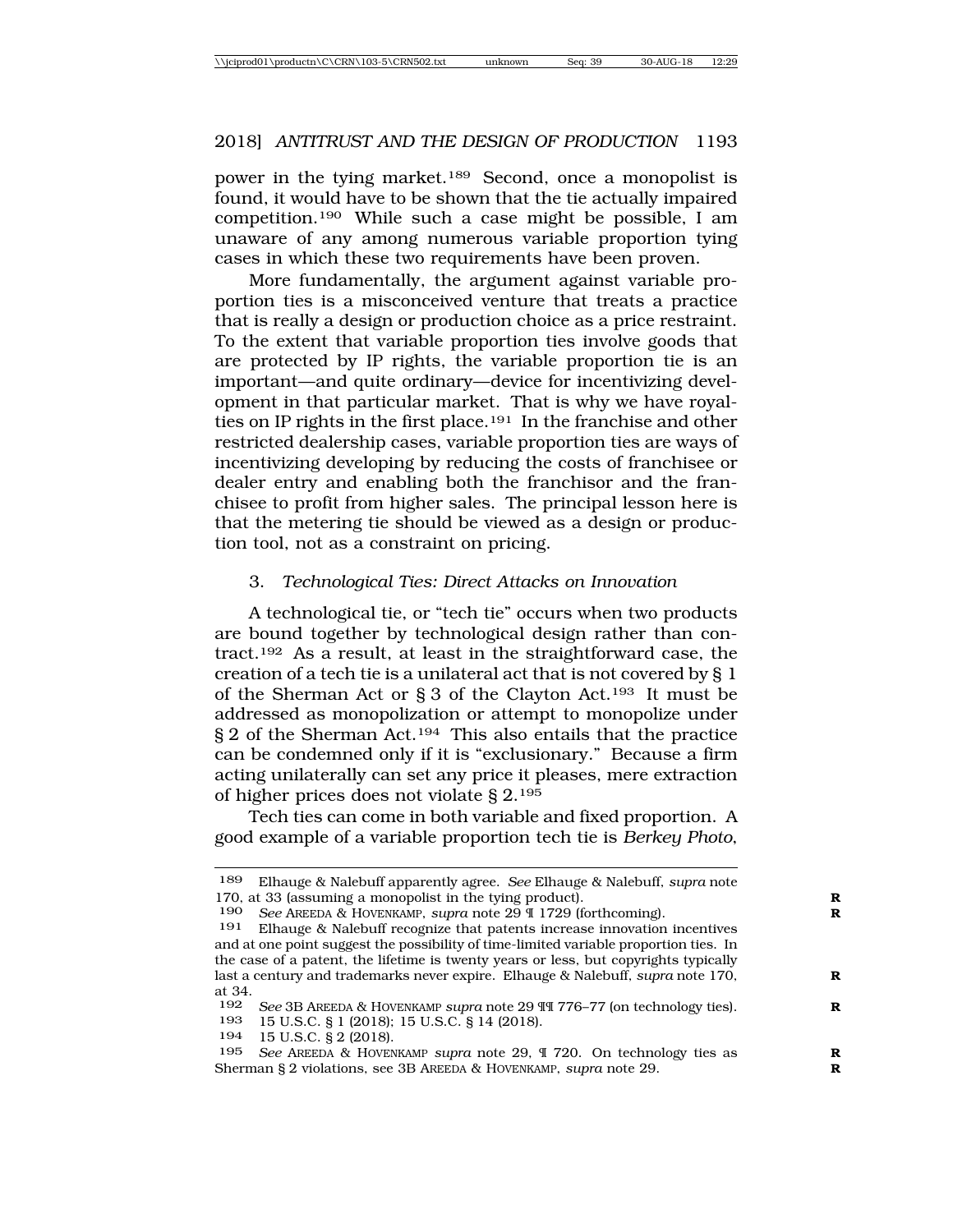where Kodak simultaneously introduced a revolutionary camera design, the Pocket Instamatic, along with sealed film cartridges.196 Both the camera and the cartridges were protected by patents and would work only with each other. As a result, for some period of time someone using the camera had to use Kodak's film as well, but the proportion varied depending on how many photos that person made. As a result, the purpose of the tie was very likely price discrimination or metering.197

An example of a fixed proportion tech tie is Microsoft's "commingling" of the code for its Internet Explorer browser into the Windows computer operating system.<sup>198</sup> Once the browser code had been written into the Windows operating system, someone could purchase a copy of Windows only by purchasing Internet Explorer as well. In that case, the anticompetitive purpose of commingling was exclusion, targeting Netscape, which was a rival in the browser market.<sup>199</sup> The tie was fixed proportion because one copy of Windows invariably included one copy of Internet Explorer.

Tech ties have become by far the most important vehicle for direct antitrust attacks on innovation. The typical plaintiff, such as Berkey, is a manufacturer of a complementary product claiming that its own product was excluded from the market by means of the defendant's redesign. The tortured history of antitrust litigation against IBM in the 1970s and 1980s also argued that by pulling various components into a single, miniaturized box, IBM destroyed the market for old-style, individually sold peripheral products.200

<sup>196</sup> Berkey Photo, Inc. v. Eastman Kodak Co., 603 F.2d 263 (2d Cir. 1979); *see* discussion *supra* text accompanying notes 179–86. **R**

<sup>197</sup> *See generally* Elhauge & Nalebluff, *supra* note 170, at 69–74 (2016) (dis- **R** cussing metering, price discrimination, and ties).

<sup>198</sup> United States v. Microsoft Corp., 253 F.3d 34, 64–65 (D.C. Cir. 2001).

<sup>199</sup> *Id*. at 64 (observing that commingling prevented computer manufacturers (OEMs) "from pre-installing other browsers and deterred consumers from using them").

<sup>200</sup> *See, e.g*., Transamerica Comput. Co. v. IBM, 698 F.2d 1377 (9th Cir. 1983) (company in business of purchasing peripheral equipment suing IBM); Memorex Corp. v. IBM Corp., 636 F.2d 1188 (9th Cir. 1980) (per curiam) (disk storage device manufacturer bringing suit against IBM), *cert. denied*, 452 U.S. 972 (1981); Telex Corp. v. IBM, 510 F.2d 894 (10th Cir. 1975) (per curiam) (manufacturer of hearing aids and audio equipment suing IBM), *cert. dismissed*, 423 U.S. 802 (1975). The parent of these cases was *In re IBM Corp.*, which the government voluntarily dismissed after thirteen years of litigation. *See* 687 F.2d 591 (2d Cir. 1982) (noting dismissal by stipulation). For a recap by a critic, see John E. Lopatka, United States v. IBM*: A Monument to Arrogance*, 68 ANTITRUST L.J. 145 (2000). For an analysis by IBM's principal economic expert, see FISHER, MCGOWAN & GREENWOOD, *supra* note 86. **R**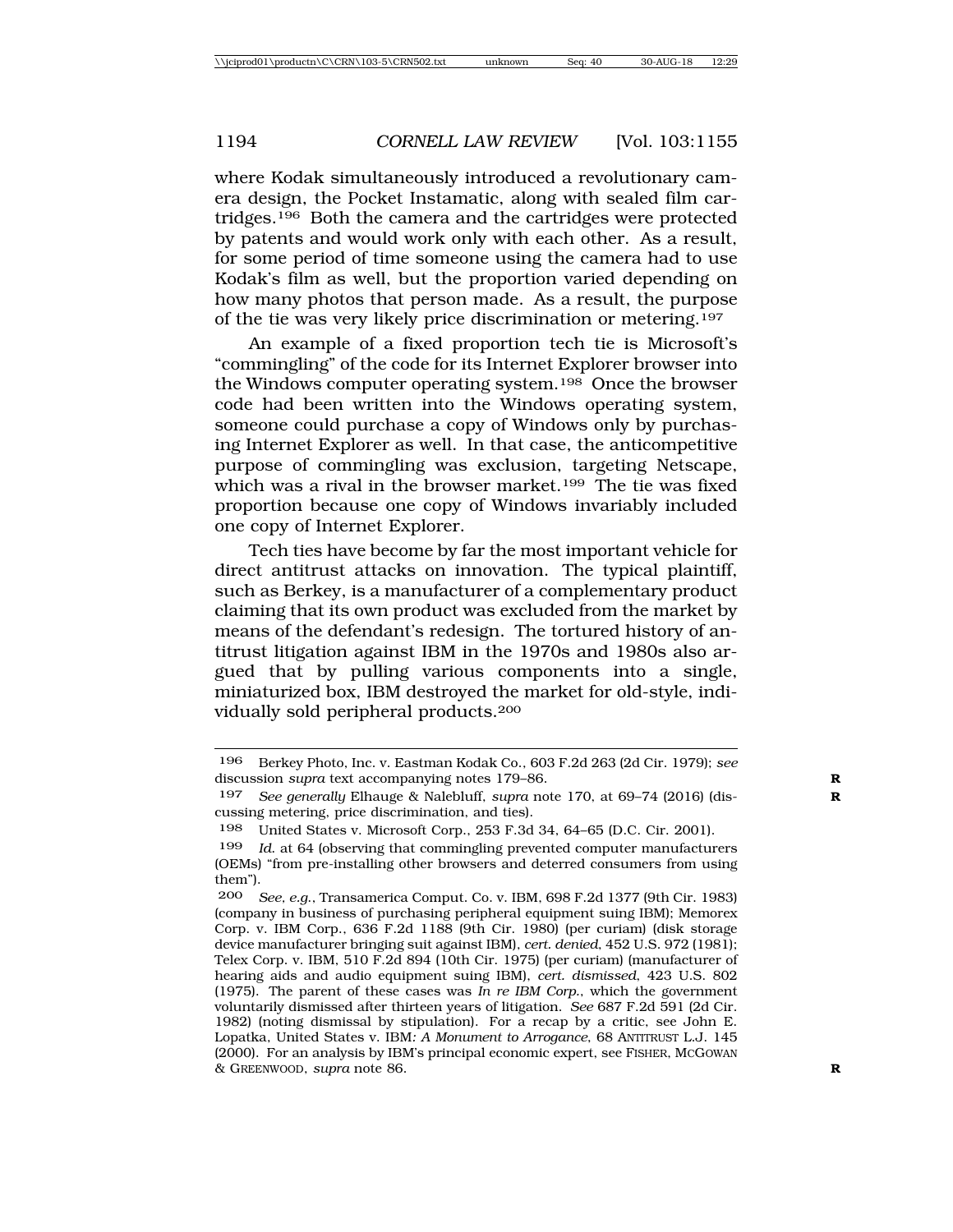Few plaintiffs have been so brazen as to argue that antitrust should condemn an innovation simply because the innovated product was more desirable to consumers and thus took sales away from competitors committed to older technology. Rather, competitors have made other arguments. One, considered and wisely rejected in *Berkey Photo*, was that the developer of market-shifting technology had a duty to pre-disclose it to rivals so that they could prepare themselves.201

Another rejected claim was, in essence, of predatory pricing. IBM introduced new, smaller models of its computers at a price significantly lower than that of previous technology.202 Looking at the production costs of the new line, the prices were above all relevant measures of cost. However, the plaintiff argued that IBM introduced the new computers while there was still commercial life remaining in the old line, and that the foregone profits on the old line—which it characterized as "impact costs"—should also be considered in computing IBM's costs on the new line.203 The district court concluded that including such "impact costs" in the cost of a new product would operate as a "disincentive to research and innovation," essentially forcing dominant firms to continue to sell an existing product as long as it had commercial life remaining.204

Finally, the plaintiff in *Allied Orthopedic*, which involved a medical device, made an unsuccessful "welfare tradeoff" argument.205 It urged that to the extent the introduction of new technology harmed those committed to the previous technology, the incremental costs of this harm should be balanced against the incremental benefit produced by the innovation.

#### *Id.* at 631–32.

205 Allied Orthopedic Appliances, Inc. v. Tyco Health Care Grp. LP, 592 F.3d 991 (9th Cir. 2010).

<sup>201</sup> *See* discussion *supra* text accompanying notes 179–86.<br>202 Transamerica Comput, Co. v. JBM 459 F. Supp. 626

Transamerica Comput. Co. v. IBM, 459 F. Supp. 626 (N.D. Cal. 1978),

*aff'd*, 698 F.2d 1377 (9th Cir. 1983), *cert. denied*, 464 U.S. 955 (1983).

<sup>203</sup> *See Transamerica Comput. Co.*, 459 F. Supp. at 631.

Id. at 631. As the district court characterized and concluded: For example, the introduction of a popular and revolutionary new tape device may give rise to impact costs (reductions in anticipated profits) as the result of the withdrawal from production of an outmoded tape device, and also impact costs that result from customers switching from older but continued tape devices to the newer model. Again [the plaintiff] would take these costs beyond the planning stage and subtract them from the new product's profits in determining whether the price set was predatory and below cost. Such a rule of law would be a disincentive to research and innovation, and has all the drawbacks that calculation of opportunity costs would impose. Neither opportunity nor impact costs (as defined here) may be included in determining whether a price is predatory.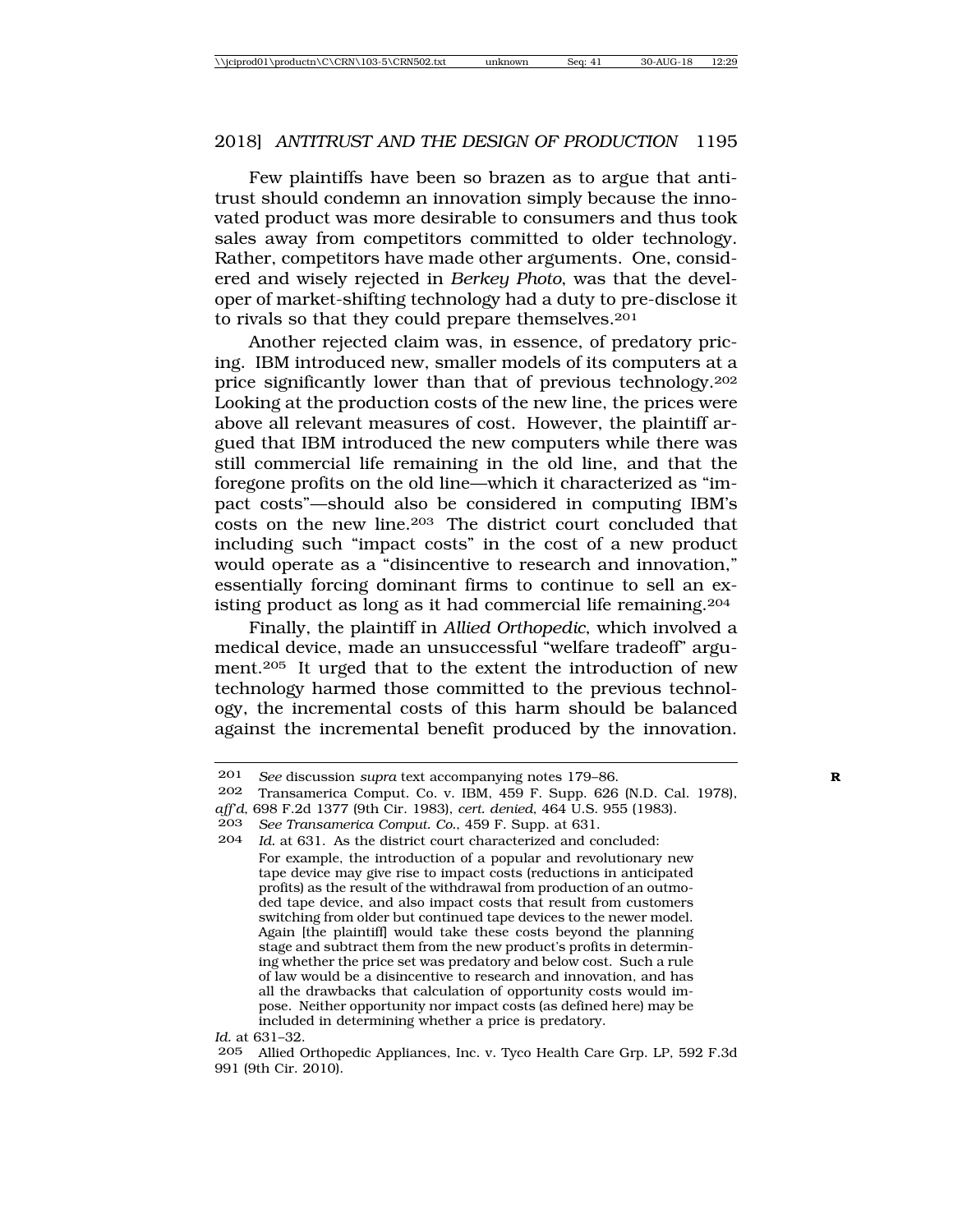The Ninth Circuit rejected this argument categorically and as a matter of law.206 Rather, the court held, if the innovation was a genuine product improvement then there would be no basis for "balancing," and thus no antitrust liability.207

One exception, acknowledged but not often found, is the technological change that is not an improvement at all but was adopted exclusively because it made a rival's complementary product incompatible. In *C.R. Bard*, the Federal Circuit approved a jury verdict to that effect.208 The antitrust defendant had a dominant position in a durable medical skin sample gun, which used single-use needles to capture small pieces of skin from patients for laboratory study. The needles were generic and supplied by the defendant, the plaintiff, and others. The defendant then re-engineered the collar fastening the needle to the gun, with a patented connector that served to make the plaintiff's needles incompatible with the gun, thus giving the defendant the entire market for the needles as well.<sup>209</sup> The jury found that the re-engineered collar was not a technological improvement at all, but was created only to make the plaintiff's needles incompatible.210

Consistent with both *Allied Orthopedic* and *C.R. Bard*, in the *Apple iTunes* case, the jury was asked if Apple's modifications to its software that made rivals' devices incompatible had a legitimate technological purpose.211 The plaintiff had argued that Apple's repeated modifications of its iTunes software rendered non-Apple devices incompatible with the iTunes database. Apple defended by arguing that the modifications

209 *C.R. Bard, Inc.*, 157 F.3d at 1346–48.

<sup>206</sup> *See id*. at 1000 ("There is no room in this analysis for balancing the benefits or worth of a product improvement against its anticompetitive effects. If a monopolist's design change is an improvement, it is 'necessarily tolerated by the antitrust laws,' unless the monopolist abuses or leverages its monopoly power in some other way when introducing the product. To hold otherwise 'would be contrary to the very purpose of the antitrust laws, which is, after all, to foster and ensure competition on the merits.' 'Antitrust scholars have long recognized the undesirability of having courts oversee product design, and any dampening of technological innovation would be at cross-purposes with antitrust law.'" (citations omitted)).

<sup>207</sup> *Id.*

<sup>208</sup> C.R. Bard, Inc. v. M3 Sys., Inc., 157 F.3d 1340 (Fed. Cir. 1998), *cert. denied*, 526 U.S. 1130 (1999); *see also* Xerox Corp. v. Media Scis. Int'l, Inc., 511 F. Supp. 2d 372 (S.D.N.Y. 2007) (finding that a Xerox rival stated a claim of frivolous, exclusionary design for solid printer ink). Other cases are discussed in 3B AREEDA & HOVENKAMP, *supra* note 29, ¶ 777b. **R**

<sup>210</sup> *Id.* at 1346.

<sup>211</sup> *See* Apple iPod iTunes Antitrust Litig., No. 05–CV–0037 YGR, 2014 WL 4809288 (N.D. Cal. Sep. 26, 2014) (granting summary judgment in Apple's favor on any redesign conceded to be a genuine product improvement).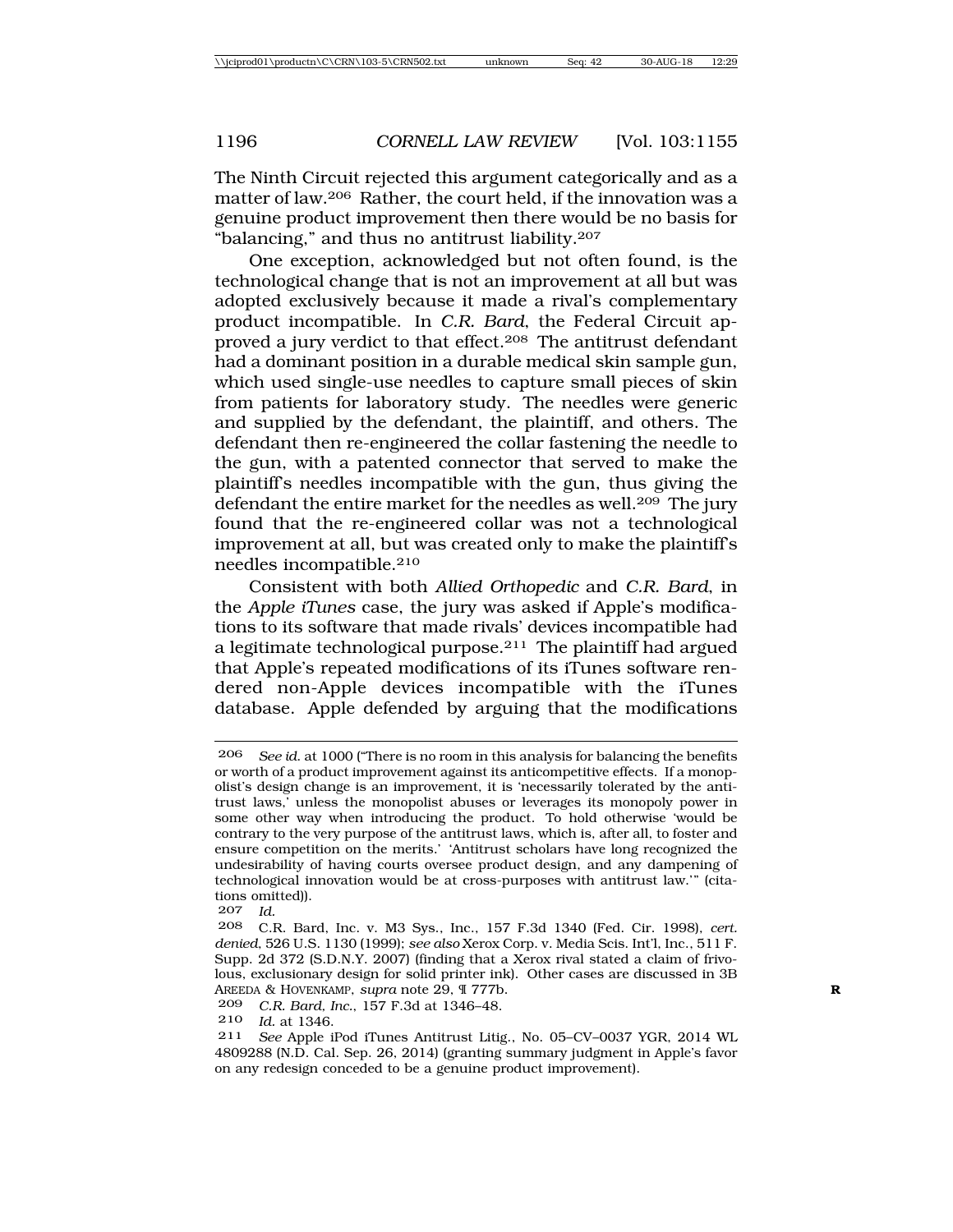were necessary to deal with evolving security issues. When the jury affirmatively answered that the modifications were genuine improvements, the complaint was dismissed.212

The *iTunes* case raises an interesting question, however, about whether there should be a "software exception" to the general rules giving virtual carte blanche to design changes. One reason for extreme deference to product design changes is that they are usually both costly and risky, and we do not want to use antitrust law to destroy the incentive to innovate.213

Software may be different, however, because a code change that makes a competitor's complementary product worthless might not involve very much in the way of cost or risk at all.214 For example, the D.C. Circuit condemned Microsoft's "commingling" of operating system and browser code into a single program, concluding that the combination did not improve functionality, but did serve to exclude rival browser Netscape.215

The judicially manageable software case would be the one analogous to *C.R. Bard*, were the jury found that the product redesign was never intended to be an improvement but was adapted simply to make rival complementary products incompatible.216 But what about the *iTunes* case, where the jury found that Apple's software designs were in fact improvements and the court then found for the defendant?217 Cases such as those raise the possibility of extremely minor improvements effected through changes in a few lines of code, but doing considerable harm to rivals and perhaps consumers by creating incompatibilities.

Here, there is much to be said for the Ninth Circuit's admonition that courts are poorly equipped to "balance" innovation

<sup>212</sup> *See* Brian X. Chen, *Apple Wins Decade-Old Class–Action Suit Over iTunes Updates*, N.Y TIMES, Dec. 17, 2014, at B2 (noting jury instruction on "genuine [product] improvement").

<sup>213</sup> *See* John M. Newman, *Anticompetitive Product Design in the New Economy*, 39 FLA. ST. U. L. REV. 681 (2012).

<sup>214</sup> For a good explication, see *id*. at 705–06. *See also* Suzanne Van Arsdale & Cody Venzke, Note, *Predatory Innovation in Software Markets*, 29 HARV. J.L. & TECH. 243, 247–49 (2015) (describing recent examples of technology companies changing their code to harm competitors).

<sup>215</sup> *See* United States v. Microsoft Corp., 253 F.3d 34, 64–66 (D.C. Cir. 2001) (condemning commingling of operating system and internet browser code under § 2 of Sherman Act).

<sup>216</sup> *See* discussion *supra* text accompanying notes 208–11. **R**

<sup>217</sup> Karen Gullo & Robert Burnson, *Jury Returns Verdict for Apple in \$1 Billion iPod Antitrust Class Action*, BLOOMBERG (Dec. 26, 2014) (original hyperlink omitted) [https://perma.cc/H2SZ-T7FR].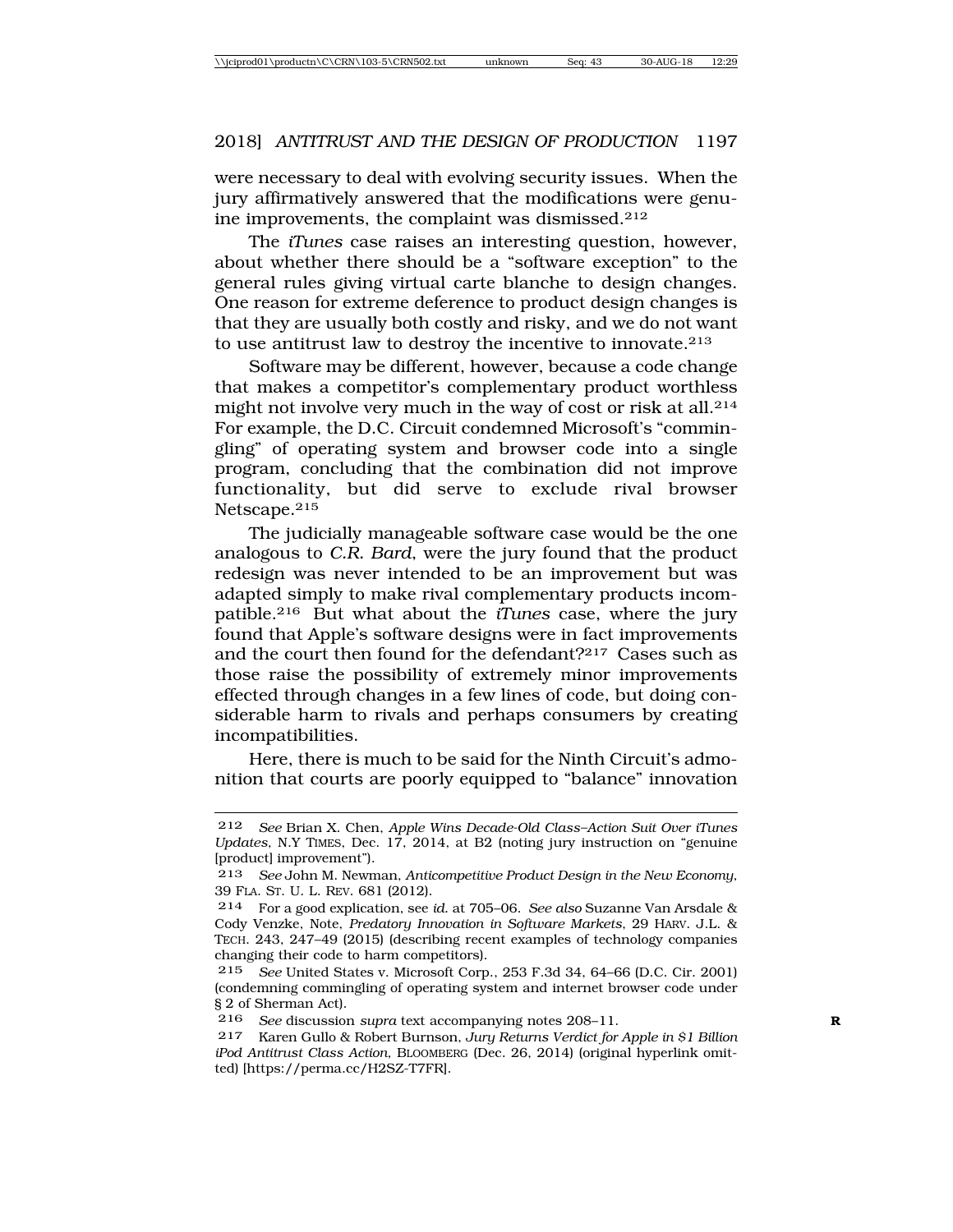improvements against competitive harm.218 Antitrust's rule of reason can address the issue, however, without the need to balance, at least in all but a few cases. The difficult decisions will be those finding both a genuine improvement from the innovation and creation of incompatibility with rivals' products. At that point, however, antitrust policy still rightfully insists on a query into "less restrictive alternatives."219 The fact finder must make sure that the incompatibility is reasonably essential to the product improvement.220 Rewriting a few lines of code that makes a rival's device incompatible may be a product improvement, but perhaps the same improvement could have been achieved without creating the incompatibility. That question may not be easy to answer, although it is subject to expert testimony. Most importantly, however, is that the existence of such a rule should give dominant firms an *ex ante* incentive to redesign in a way that achieves their declared goals without creating greater incompatibilities than are necessary.

III

#### HORIZONTAL AGREEMENTS—DISTINGUISHING DISTRIBUTION FROM PRODUCTION

Agreements among competitors is another class of restraints where distinguishing production from distribution is vital. Although they have not been classified as such, naked cartels are actually restraints on distribution. They have nothing to do with design, development, or production. Rather, they are agreements about the volume to be produced of a completed good or the price at which it will be sold. While the Supreme Court has mischaracterized some agreements, it has generally held that if the only thing an agreement does is provide collaborative selection of the "correct" price, it is unlawful per se.

For example, in the Gilded Age railroad–cartel cases, which were the first antitrust cases that the Supreme Court decided on the merits,221 the defendants raised "ruinous competition"

<sup>218</sup> Allied Orthopedic Appliances, Inc. v. Tyco Health Care Grp. LP, 592 F.3d 991, 998–1000 (9th Cir. 2010).

<sup>219</sup> *See* C. Scott Hemphill, *Less Restrictive Alternatives in Antitrust Law*, 116 COLUM. L. REV. 927, 937 (2016).

<sup>220</sup> *See* Hovenkamp, *supra* note 77. **R**

<sup>221</sup> United States v. Joint Traffic Ass'n., 171 U.S. 505 (1898); United States v. Trans-Missouri Freight Ass'n, 166 U.S. 290 (1897). The Supreme Court's first Sherman Act case was *United States v. E.C. Knight Co.*, 156 U.S. 1 (1895), but it did not reach the merits. Rather, the Court held that the restraint in question was out of reach of Congress' Commerce power. *Id.* at 17–18.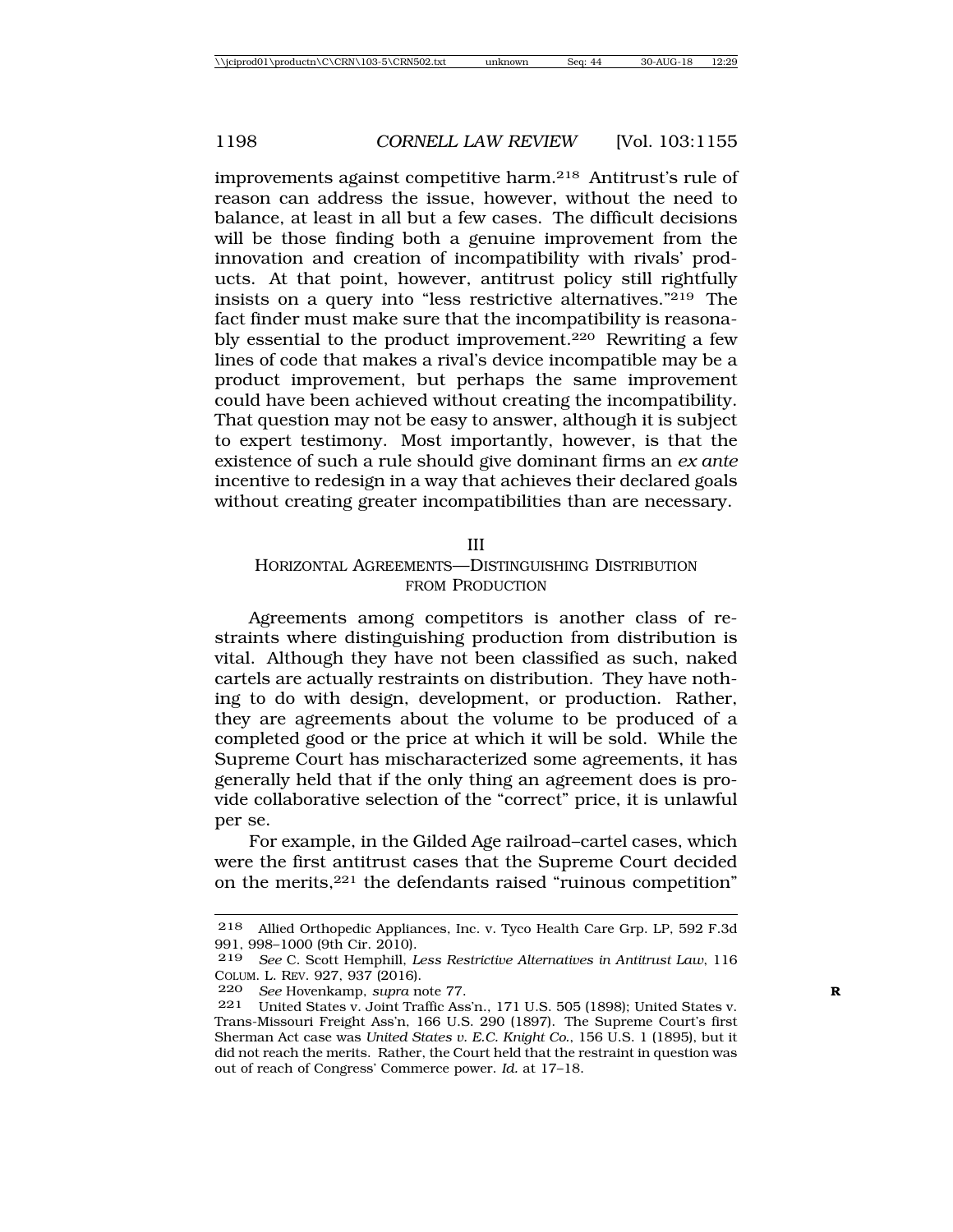as a defense. The argument was a popular one at the time, supported by the economic theory of the day.<sup>222</sup> Many economists and critics of the antitrust laws believed that competition would not work in industries with high fixed costs. Prices would be driven to marginal cost, which is too low to support recovery of fixed-cost investment. As a result, firms would compete themselves into bankruptcy until only one remained. Justice Peckham's conclusion that the language of the Sherman Act reaches "every" restraint, and not just unreasonable restraints, eliminated the ruinous competition defense.<sup>223</sup>

Eventually, the ruinous competition argument was theorized away for all but a few cases of natural monopoly.224 In any event, a serious deficiency of the ruinous competition defense was the belief that it justified competitor price fixing.225 If ruinous competition forced prices to too low a level, collusion would make them too high. That is, price fixers would not charge the competitive price necessary to maintain investment and production in the industry. Rather, they would charge the monopoly price. Even where ruinous competition exists, it does not justify pricing at monopoly levels.

Cartel pricing is an inferior solution for the ruinous competition problem for another reason. Ruinous competition usually results from significant economies of scale.226 Price fixing generates the collectively maximizing price among several inefficiently small firms, which will be both higher and costlier to administer than simple single-firm monopoly pricing. For example, a cartel of five inefficiently small firms will maximize at a higher price than a lower cost single-firm monopolist in the same market. From the standpoint of pure production, it is

<sup>222</sup> *See* HERBERT HOVENKAMP, ENTERPRISE AND AMERICAN LAW, 1836–1937, ch. 23 (1991).

<sup>223</sup> *Trans-Missouri*, 166 U.S. at 340 (rejecting argument that Sherman Act prohibits only unreasonable restraints).

<sup>224</sup> In such works as JOHN MAURICE CLARK, STUDIES IN THE ECONOMICS OF OVER-HEAD COSTS (1923); and EDWARD CHAMBERLIN, THE THEORY OF MONOPOLISTIC COMPETI-TION (1933). *See* Herbert Hovenkamp, *United States Competition Policy in Crisis: 1890–1955*, 94 MINN. L. REV. 311, 329–30, 338 (2009).

<sup>225</sup> *See* Hovenkamp, *supra* note 222, at 341. **R**

<sup>226</sup> Economists and lawyers already understood the link by the 1930s. *See* Herbert Hovenkamp, *The Antitrust Movement and the Rise of Industrial Organization*, 68 TEX. L. REV. 105, 123 (1989); Edward S. Mason, *Price and Production Policies of Large-Scale Enterprise*, 29 AM. ECON. REV. 61, 71 (1939); Louis L. Jaffe & Matthew O. Tobriner, *The Legality of Price-Fixing Agreements*, 45 HARV. L. REV. 1164, 1164–65 (1932); *see also* George Bittlingmayer, *Decreasing Average Cost and Competition: A New Look at the* Addyston Pipe *Case*, 25 J.L. & ECON. 201 (1982) (arguing that high fixed costs forced firms to merger in order to prevent ruinous competition).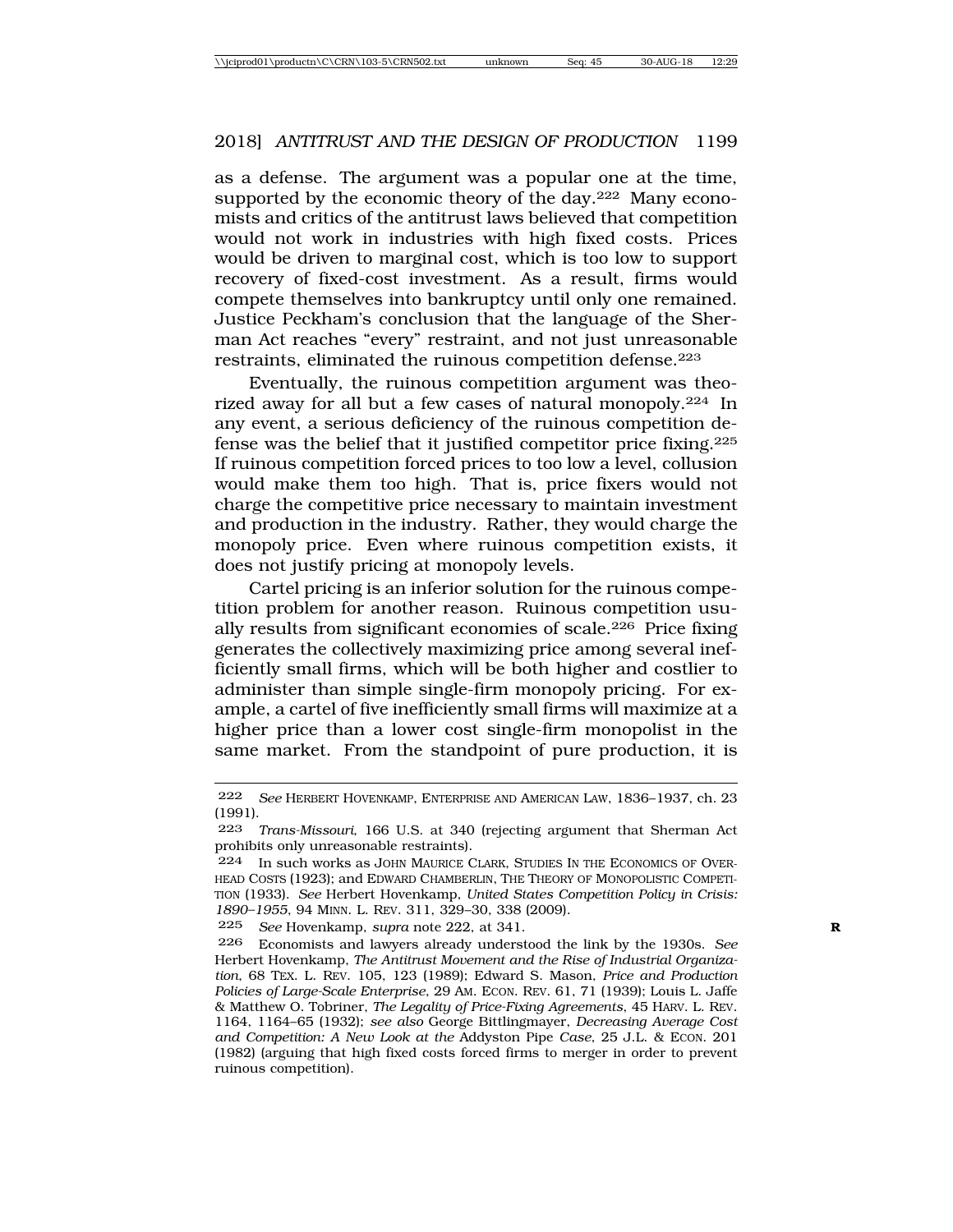better to permit the firms to compete until only one remains. Further, the monopoly outcome is not inevitable. Firms who find ways to differentiate their products may be able to survive and offer some competition to the dominant firm.

Today, many price-affecting agreements among competitors are addressed under antitrust law's rule of reason, which means that they will be condemned only if the plaintiff can prove market power and anticompetitive effects.227 This occurs when the court believes that a price fix is really not a restraint on distribution at all but rather an agreement that facilitates development or production.

Properly designed antitrust pleading and discovery is essential for distinguishing production arrangements from price restraints. Effective pleading rules force plaintiffs to be precise about why a particular agreement is unlawful and defendants to be precise about why it is not. Once an antitrust complaint properly alleges price fixing, the onus is on the defendants (assuming that they are not disputing the facts) to explain: (1) why the challenged agreement facilitates development and (2) why the price fix is essential to this function.228

Supreme Court antitrust cases are filled with instances in which defendants raised an improper defense. These include "ruinous competition" in the railroad cases,229 the *Professional Engineers* defense that excessive price competition would force engineers to cut corners,230 and the *NCAA's* defense that a restraint on televised college football games would bolster live game attendance.231 These defenses are fundamentally arguments that cartel prices are necessary to preserve the right amount of competition in the industry. Importantly, they require market dominance in order to be effective. That is, neither the *Professional Engineers* restraint nor the *NCAA* restraint would work unless those participating in the agreement controlled a dominant share of a relevant market. By contrast, a defense related to improved innovation or production works even for nondominant groups. Indeed, it works better because

<sup>227</sup> *E.g.*, Texaco, Inc. v. Dagher, 547 U.S. 1 (2006) (approving joint venture of two refiners that fixed the price of their output); Cal. Dental Ass'n. v. FTC, 526 U.S. 756 (1999) (approving price advertising restraints by professional association); *see* 7 AREEDA & HOVENKAMP, *supra* note 29, ch. 15. **R**

<sup>228</sup> *See* Hovenkamp, *supra* note 222, at 20. **R**

<sup>229</sup> *See* discussion *supra* text accompanying notes 224–29. **R**

<sup>230</sup> Nat'l Soc'y of Prof'l Eng'rs v. United States, 435 U.S. 679, 682–84, 693–94 (1978).

<sup>231</sup> Nat'l Collegiate Athletics Assoc. v. Bd. of Regents of the Univ. of Okla., 468 U.S. 85, 116–17 (1984).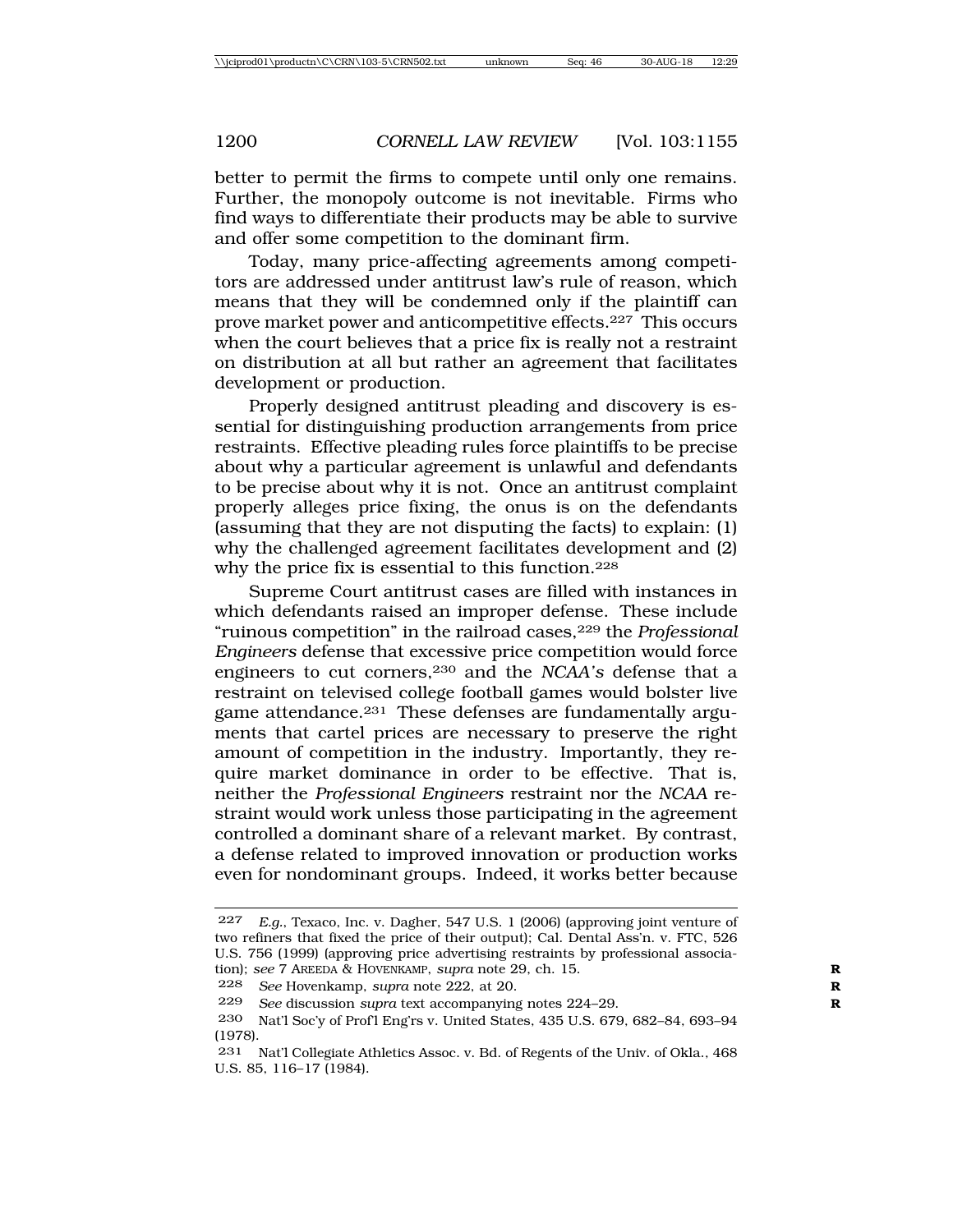nondominant ventures have more to gain from practices that reduce their costs or improve their products.

In the railroad cases, the companies had simply articulated the wrong defense. That may not be surprising given that at the time there was no history of federal antitrust law regarding price fixing. They were writing on a clean slate. In fact, the challenged railroad agreements were actually production joint ventures. The Interstate Commerce Commission supported them, and the Eighth Circuit had approved them, following the ICC's conclusions.232 The participants were state-chartered railroads who, by law, could operate under their own authority only in the state where they were chartered. As a result, any freight that was shipped in one state for delivery in a different state had to be handled by two or more railroads. The freight associations addressed this problem by coordinating their scheduling so as to facilitate transfers from one railroad to another. Further, for multistate shipments, the rate would have to be computed and collected either at the shipping point or the delivery point, and without computers.233 So the agent had to make the calculations with a pencil. As the Eighth Circuit observed:

The fact that the business of railway companies is irretrievably interwoven, that they interchange cars and traffic, that they act as agents for each other in the delivery and receipt of freight and in paying and collecting freight charges, and that commodities received for transportation generally pass through the hands of several carriers, renders it of vital importance to the public that uniform rules and regulations governing railway traffic should be framed by those who have a practical acquaintance with the subject, and that they should be promulgated and faithfully observed.234

To be sure, we might debate whether fixing of rates was the only workable way of addressing the rate computation problem, but that would simply make it grist for treatment under

<sup>232</sup> *Accord* United States v. Joint Traffic Ass'n, 171 U.S. 505 (1898); *see* United States v. Trans-Missouri Freight Ass'n, 58 F. 58, 75–76 (8th Cir. 1893) (relying on Interstate Commerce Commission Annual Report 25 (1889)), *rev'd*, 166 U.S. 290 (1897); *see also* 12 ICC ANN. REP. 10–16 (1899) (approving of joint running arrangements). Ruinous competition was also raised and rejected as a defense in *United States v. Addyston Pipe & Steel Co.* 85 F. 271, 273–75, 288–89 (6th Cir. 1898), *modified*, 175 U.S. 211 (1899).

Then Associate Justice White (joined by Field, Gray and Shiras, jj.) observed some of these things in his dissent. *See Trans-Missouri*, 166 U.S. at 363–65. Justice White would have upheld the agreement as authorized by the Interstate Commerce Commission. *See id.* at 343–47.

<sup>234</sup> *Trans-Missouri*, 58 F. at 79–80.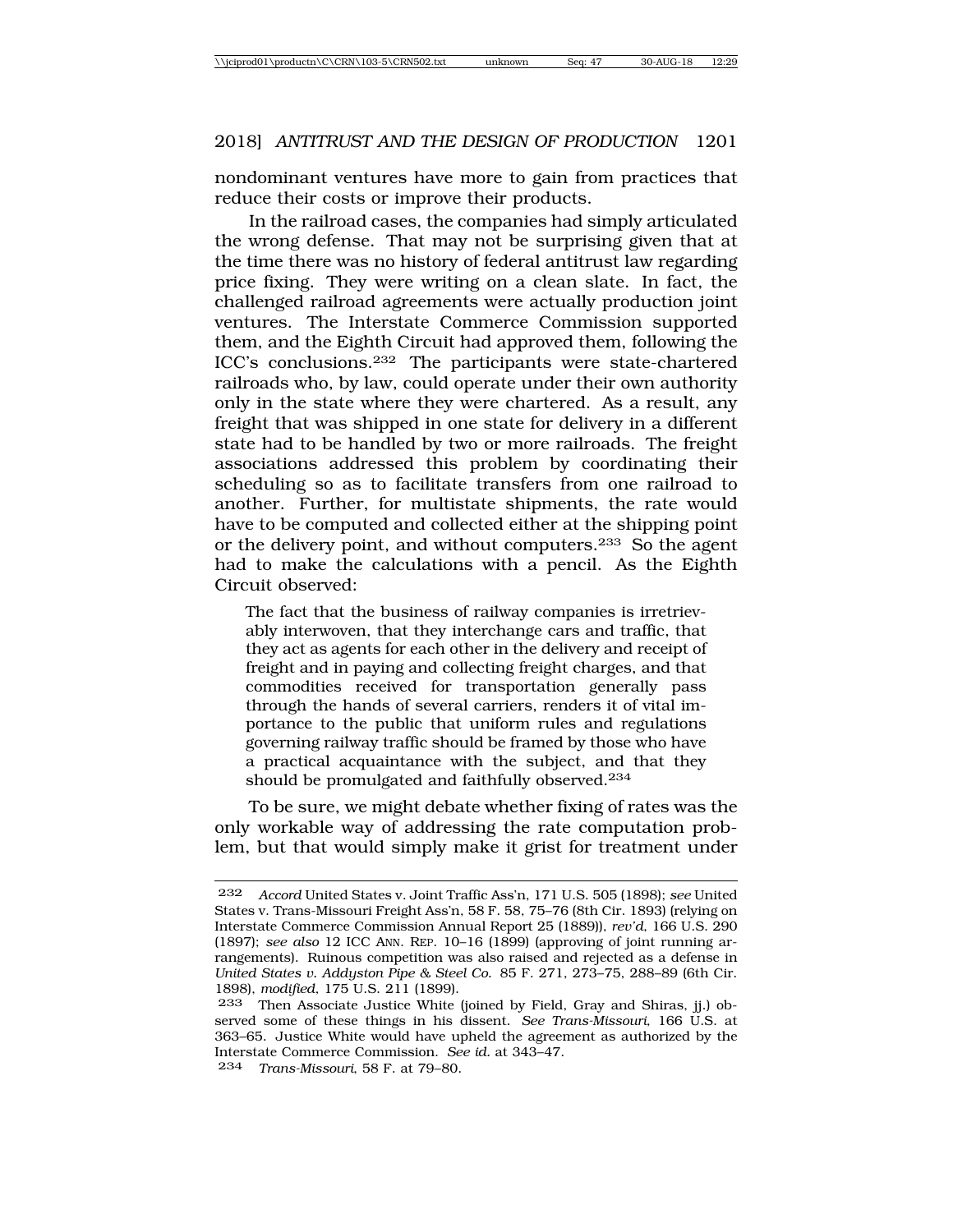antitrust's rule of reason. Nevertheless, the Eighth Circuit's assessment of the freight associations was factually more accurate than that of the Supreme Court. Given the state of corporate law, the associations contributed greatly to the creation of an interstate railroad system.

The ruinous competition defense to price fixing has occasionally reappeared in Sherman Act price fixing cases, nearly always to be rejected.235 Most recently it was rejected as a defense in the *Apple e-Books* price fixing case.236 At Apple's behest, several publishers agreed with each other to impose higher resale prices for electronic books on Amazon, largely to facilitate Apple's entry into the e-book market as an Amazon competitor. Like *Trans-Missouri*,237 the *e-Books* case illustrates the difference between a distribution restraint and a production agreement, except in this case the defendants needlessly chose a restraint on distribution, which was illegal per se.

Historically, book publishing and sales have never been a major source of antitrust controversy. There is a long history of RPM in distribution, very likely at the behest of smaller retailers seeking protection from larger retail chains.238 The industry has never had a dominant firm and is characterized by a mixture of very large and very small publishers.

Although the "ruinous competition" defense was raised in the *Apple e-Books* case,239 that decision is only superficially similar to the railroad cases, *Addyston Pipe*, or the other early ruinous competition decisions.240 One difference between *Apple e-Books* and the earlier ruinous competition decisions is

237 166 U.S. 290 (1897).

<sup>235</sup> *See, e.g*., United States v. Socony-Vacuum Oil Co., 310 U.S. 150, 221–22 (1940) (rejecting ruinous competition defense to output allocation scheme); Pa. Water & Power Co. v. Consol. Gas, Elec. Light & Power Co., 184 F.2d 552, 558–59 (4th Cir. 1950) (rejecting ruinous competition defense to output limitation agreement); Law v. NCAA, 185 F.R.D. 324, 337 (D. Kan. 1999) (jury instruction rejecting ruinous competition defense in challenge to agreement of salary fixing of basketball coaches); Gen. Cinema Corp. v. Buena Vista Distrib. Co., 532 F. Supp. 1244, 1258 (C.D. Cal. 1982) (rejecting ruinous competition defense to motion picture split (market division) agreement). A state court did approve a ruinous competition defense in a merger case. *See* Rafferty v. Buffalo City Gas Co., 56 N.Y.S. 288, 290–91 (N.Y. App. Div. 1st Dep't 1899) (accepting defense that a merger was necessary to prevent ruinous competition between two gas companies).

<sup>236</sup> United States v. Apple, Inc., 791 F.3d 290, 332 (2d Cir. 2015), *cert*. *denied*., 136 S. Ct. 1376 (2016).

<sup>238</sup> *See* Hovenkamp, *supra* note 10, at 438. **R**

<sup>239</sup> *Apple, Inc.*, 791 F.3d at 332; *see* United States v. Apple, Inc., 889 F. Supp. 2d 623, 642 (S.D.N.Y 2012).

<sup>240</sup> *See* discussion *supra* text accompanying notes 226, 232. **R**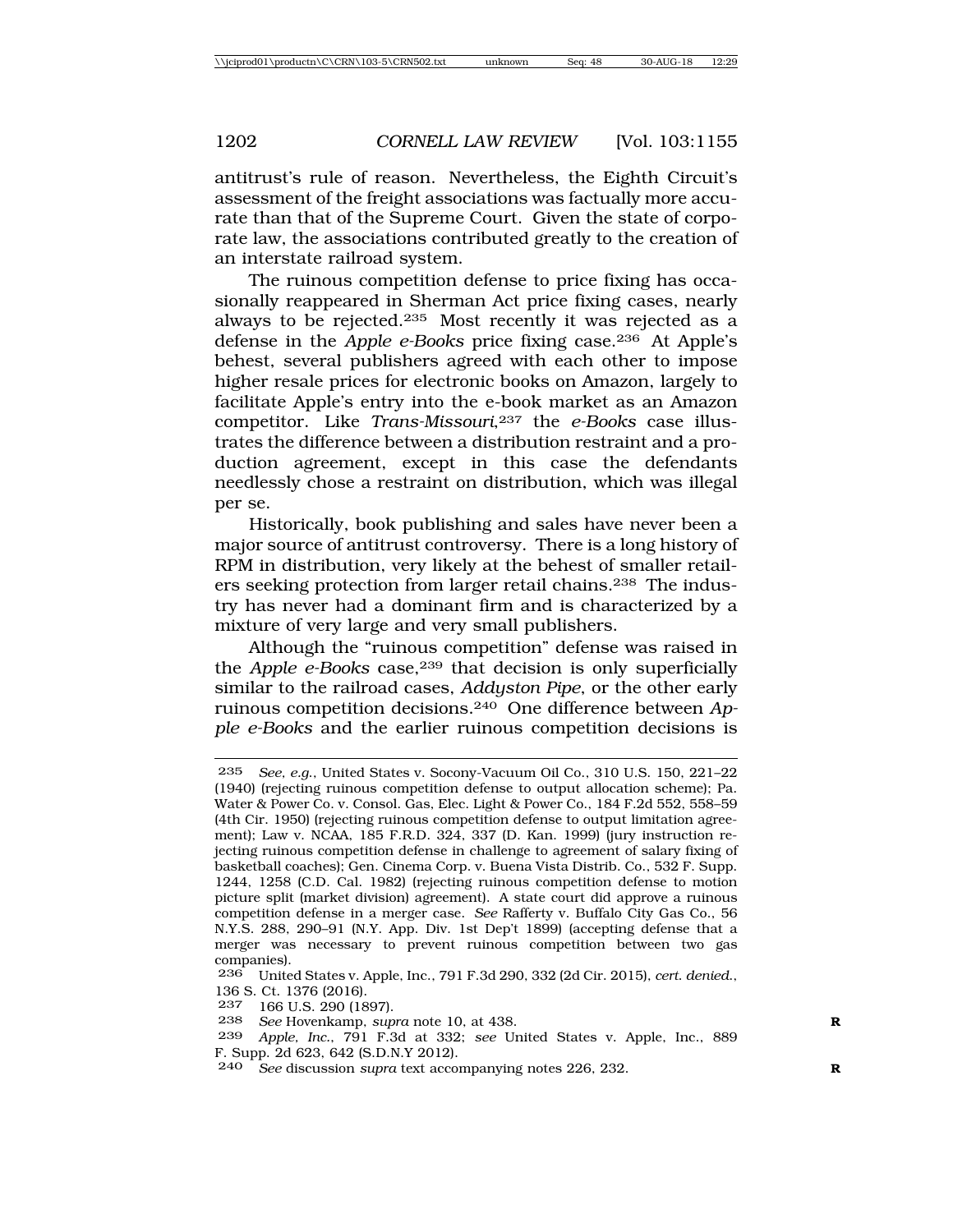that books are subject to extreme product differentiation. As a result, consumers are not indifferent to everything except price, and pricing at above marginal cost can remain profitable even under fairly intense competition. At the same time, however, the book market was and is still going through significant changes brought about by changing technologies of book production.

Traditional book publishing is an industry characterized by some fixed costs (production plant and equipment, for example) and many variable costs, including royalties to authors, shipping, inventorying, and other distribution costs. There were also some "intermediate" costs that are more difficult to classify. For example, type-setting is a fixed cost with respect to one particular imprint of a single title. It needs to be done once whether that particular book sells ten or ten million copies. However, different titles must each be individually type set. As a result, these costs rise as a publisher sells more different titles, though not as it sells more identical copies of the same title. None of this has ever proven to be a particularly significant antitrust problem.

The rise of the e-book dramatically changed the cost structure of the industry—a proposition that too many critics fail to recognize. Once a title has been type set into an electronic file, distribution costs drop to virtually zero. Ordering an e-book from an online seller means that a copy of the electronic file is sent electronically to the purchaser. No inventory is depleted. There are no carrying costs for that particular copy other than the negligible cost of electronic transmission and order processing. As a result, the short-run profit maximizing price of that copy is something very close to zero, excluding royalties.

One significant variable cost item for e-books that are still under copyright is authors' royalties, which typically are a stipulated percentage of net proceeds. For example, if a book produces proceeds of \$20 and the author is entitled to 15%, she will receive \$3 on that particular sale. If the publisher shifts sales to an electronic format and charges only \$10, however, then the author will receive only \$1.50 unless the contract makes special provision for electronic sales. Small wonder that authors' groups are unhappy with the e-book and want existing contracts renegotiated and new contracts written that will change the way authors are compensated for e-book sales.241

<sup>241</sup> *See, e.g*., *Half of Net Proceeds is the Fair Royalty Rate for E-Books*, AUTHORS GUILD (July 9, 2015), https://www.authorsguild.org/industry-advocacy/half-of-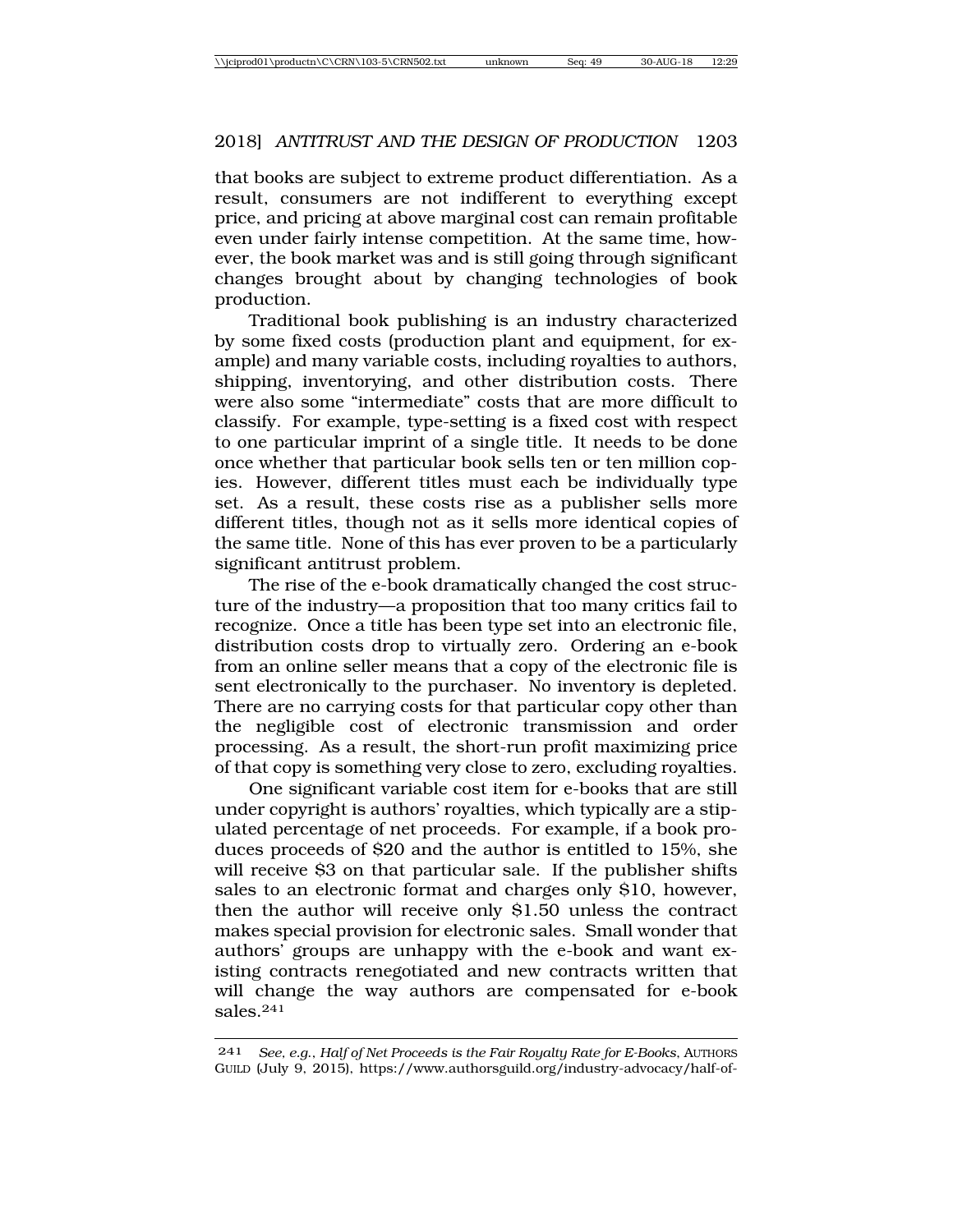The e-book case produced a great deal of hand wringing to the effect that the court incorrectly identified Amazon as the wrong "victim." Basically, Apple wanted to make a dramatic expansion into the e*-*books market simultaneously with its introduction of the iPad, which it wished to market as an e*-*book reader. At the time, Amazon was selling electronic books at very low prices, often \$9.99 for a book that might sell for \$30 or \$40 in a traditional format, and Apple believed its entry would be unprofitable at that price point.242 As a result, it proposed a cartel that served the interests of everyone except consumers and Amazon—the publishers would agree with each other to impose higher resale prices on Amazon. That cartel would, of course, be more profitable to publishers and presumably to authors.

The district court and Second Circuit were correct to condemn the agreement, for several reasons. First, to permit such a cartel would constitute a precipitous reaction to a change in technology whose implications were not yet clear. Second, although ruinous competition might explain the motivation for many firms in high fixed-cost industries to form cartels,243 it is never the correct solution. Most importantly, the cartel price is just as "wrong" as the competitive price. Cartels, just as any other economic actors, set prices to maximize. They will not fix at the minimum price level to provide competitive returns to the industry, but rather at the monopoly price, reflecting whatever degree of market power the cartel members collectively enjoy.<sup>244</sup>

Third, as noted earlier, the *e-Books* case was never a good candidate for a ruinous competition defense even if there was one. The industry is heavily product differentiated. As a result, the ordinary forces of competition cannot be expected to drive prices to short-run marginal cost.

The moral of the *e-Books* litigation is that the publishers should have chosen a production restraint rather than a distribution restraint. For example, rather than simply fixing e-book prices, they could have addressed all of their problems by opening their own joint website for the distribution of electronic books, perhaps with Apple or other device manufacturers as a

242 *See Apple, Inc.*, 889 F. Supp. 2d at 627–29.

net-proceeds-is-the-fair-royalty-rate-for-e-books/ [https://perma.cc/VEU6- SAP5] (urging contracts calling for half of net proceeds to the author).

<sup>243</sup> On this particular cartel, see Michael Wolfe, *The Apple E-Book Agreement and Ruinous Competition: Are E-Goods Different for Antitrust Purposes?*, 12 DUKE L. & TECH. REV. 129, 130–31 (2014).

<sup>244</sup> *See* discussion *supra* text accompanying notes 224–30. **R**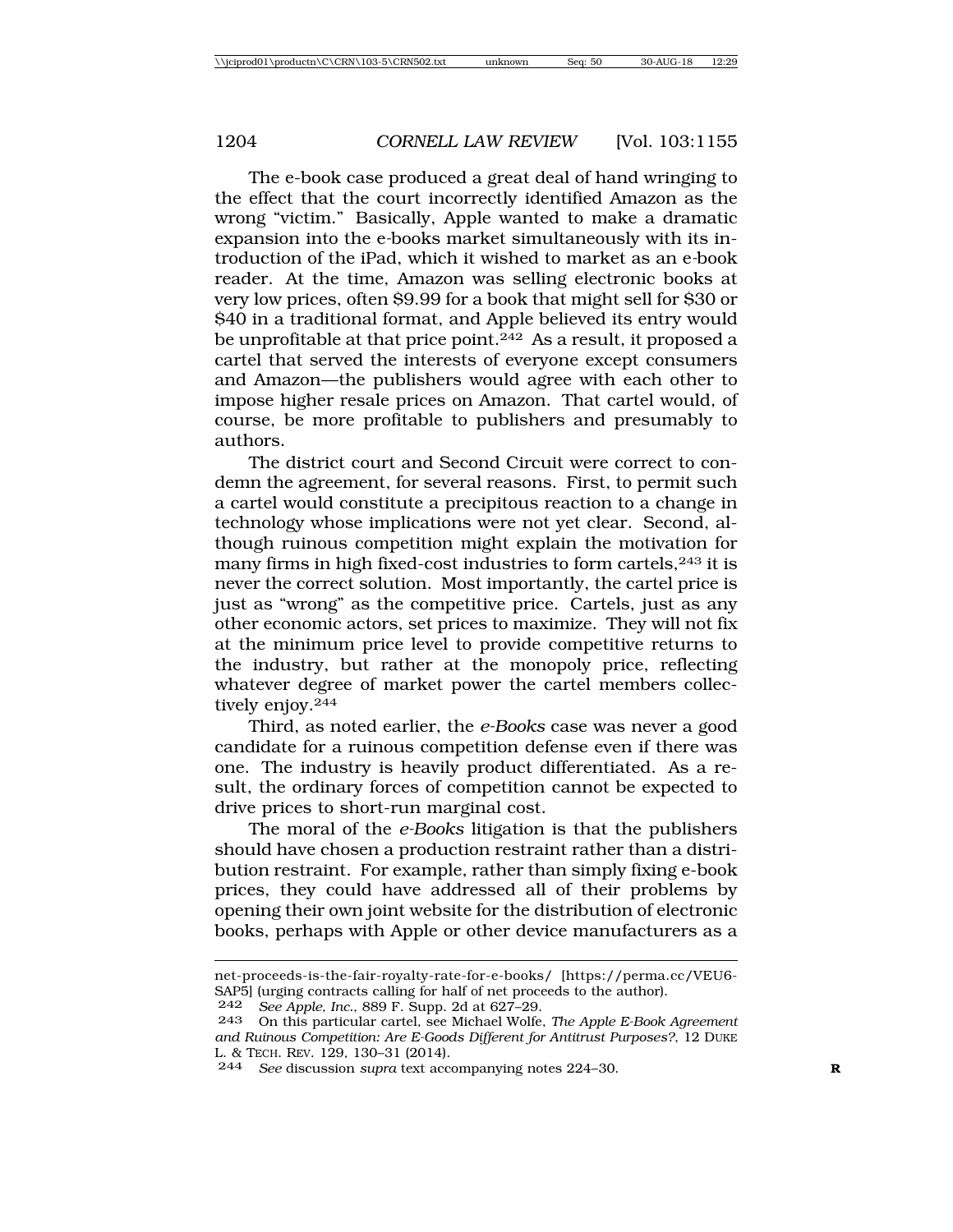partner. Each publisher could have set its own prices, and customers could download individual titles from a common website into as many file formats as they wished. Each publisher acting individually would be able to set its own download prices.245

Three other important Supreme Court antitrust decisions illustrate the difference between horizontal agreements on distribution and agreements about production. In *Topco*, the Supreme Court improperly characterized a clear production agreement as a distribution restraint.<sup>246</sup> The participants were relatively small grocery chains whose market shares averaged about 6% in the territories in which they operated.<sup>247</sup> Under the agreement, they jointly developed the "Topco" brand, built warehouses and other distribution facilities, all in an effort to compete more effectively with larger, wholly owned chain stores. As part of this agreement, each member received an exclusive assigned territory for the sale of Topco brands, although it was free to sell goods not bearing the Topco label anywhere it wished.

Without any serious economic analysis, the majority held that the agreement was unlawful per se because it limited the members' ability to compete with each other.248 The fact is that the Topco venture was doing exactly what any value-maximizing single entity would have done. For example, Wal-Mart would not build three stores in the same block. Rather, it would seek optimal dispersion so that the stores could compete more effectively with competitors and would not end up cannibalizing one another. The Topco defendants were not fixing prices—they lacked the power to do so. Rather, they were developing a common brand—in the process innovating a new production mechanism that, if successful, would result in more effective competition with larger rivals.249

The *Broadcast Music* (*BMI*) decision, which involved digital rights, was an antitrust challenge to a production arrangement whose social benefits today seem beyond question.250 BMI and

```
248 See id. at 610–11.
```

```
249 See id.
```
<sup>245</sup> Since 2007, RPM has been governed by the rule of reason and is presumably lawful for nondominant firms. *See* Leegin Creative Leather Prods., Inc. v. PSKS, Inc., 551 U.S. 877 (2007). In any event, however, a price restraint on an IP license was never unlawful per se to begin with because there is no qualifying "resale." *See* AREEDA & HOVENKAMP, *supra* note 29 ¶¶ 1621–22. **R**

<sup>246</sup> United States v. Topco Assocs., Inc., 405 U.S. 596 (1972).

<sup>247</sup> *Id.* at 599 (noting that the members' market shares ranged from 1.5% to 16%, with an average of about 6%).

<sup>250</sup> Broad. Music, Inc. v. Columbia Broad. Sys., Inc., 441 U.S. 1 (1979).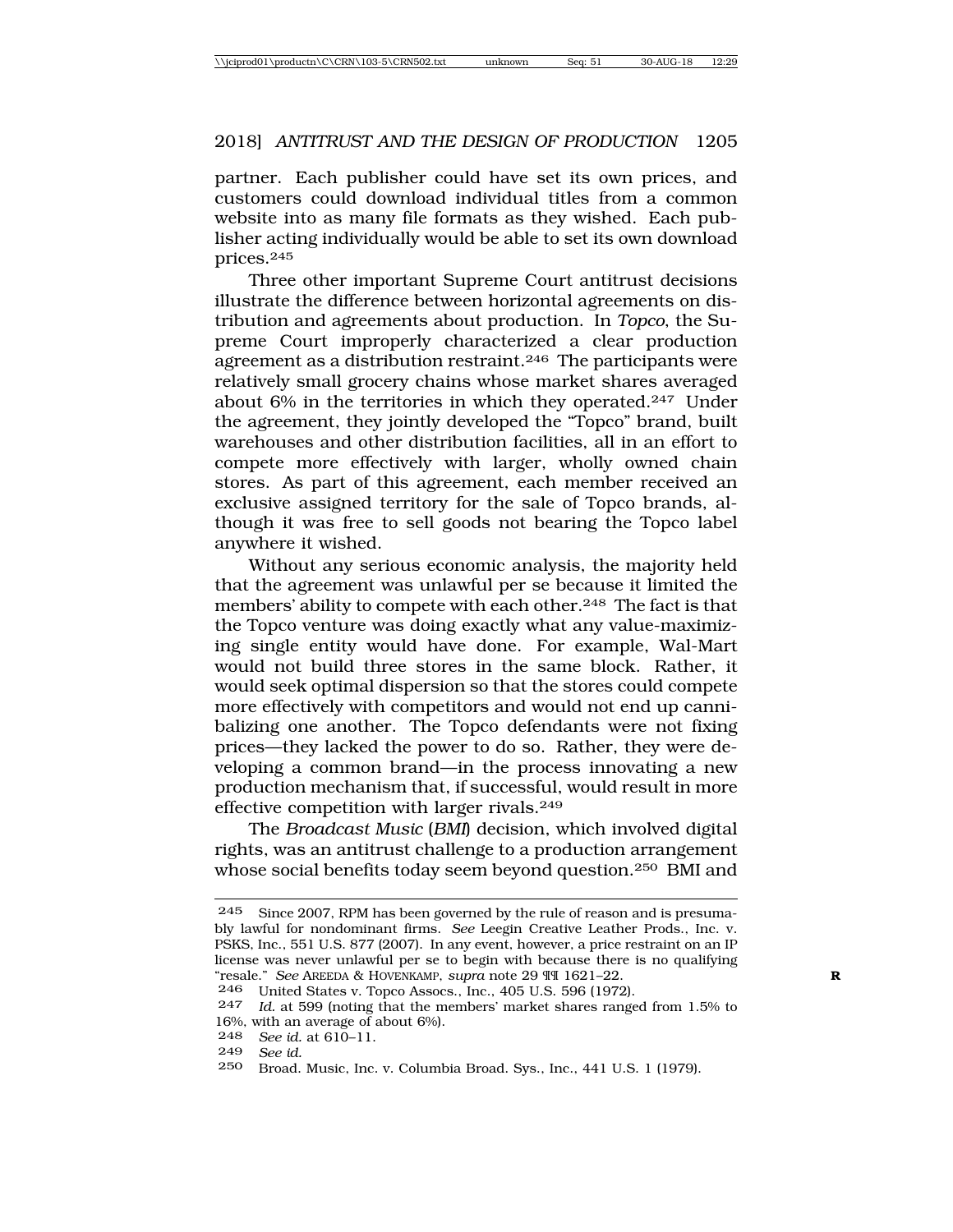its fellow association ASCAP (American Society of Composers, Authors, and Publishers) were associations made up of thousands of composers, publishers, and others who owned the copyrights (performance rights) to recorded music. Today, BMI has approximately 750,000 members,<sup>251</sup> and ASCAP has around 625,000 members.252

BMI and ASCAP issued a "blanket license" in order to confront a problem that had arisen in the recorded music industry—namely, how to license music broadcasting rights to radio stations, television stations, and others in situations where the volume of songs to be licensed was both very high and "on demand," in the sense that the right had to be granted on very short notice. A system in which each radio station programmer or disc jockey negotiated individually for each piece to be played on a radio station would make music channels as we know them today impossible.

The BMI and ASCAP blanket licenses consist of tens of thousands of recorded musical performances for which participating artists and other copyright holders have previously granted a nonexclusive license.253 These licenses are then packaged into a "blanket license" which is sold to individual licensees such as radio stations, at a price which varies with their revenue. The license gives the licensee immediate, indemnified access to any song in the library. For example, the disk jockey who is requested to play a particular song will either know from memory whether it is in the blanket license or else be able to look it up very quickly on a digital directory. At that point, he or she need do nothing further to complete any "transaction." If the station owns the CD or the recording in some other form, it can be played on the air.

The Supreme Court decision approving the blanket license assumed that its composition was a form of horizontal price fixing.254 That characterization seems doubtful. There is nothing to suggest that the tens of thousands of artists were negotiating with each other about license fees. Rather, they dealt individually with the administrators of the blanket license.

<sup>251</sup> *See* BMI, https://www.BMI.com [https://perma.cc/HRX3-7F8M] (last visited Apr. 17, 2018).

<sup>252</sup> *See* AMERICAN SOCIETY OF COMPOSERS, AUTHORS, AND PUBLISHERS, https:// www.ascap.com/about-us [https://perma.cc/7VTE-4F5L] (last visited Apr. 17, 2018).

<sup>253</sup> *See Broad. Music, Inc.*, 441 U.S. at 5.

<sup>254</sup> The Court acknowledged that "the blanket license cannot be wholly equated with a simple horizontal arrangement," but analogized is features to horizontal price fixing. *See id.* at 23–24.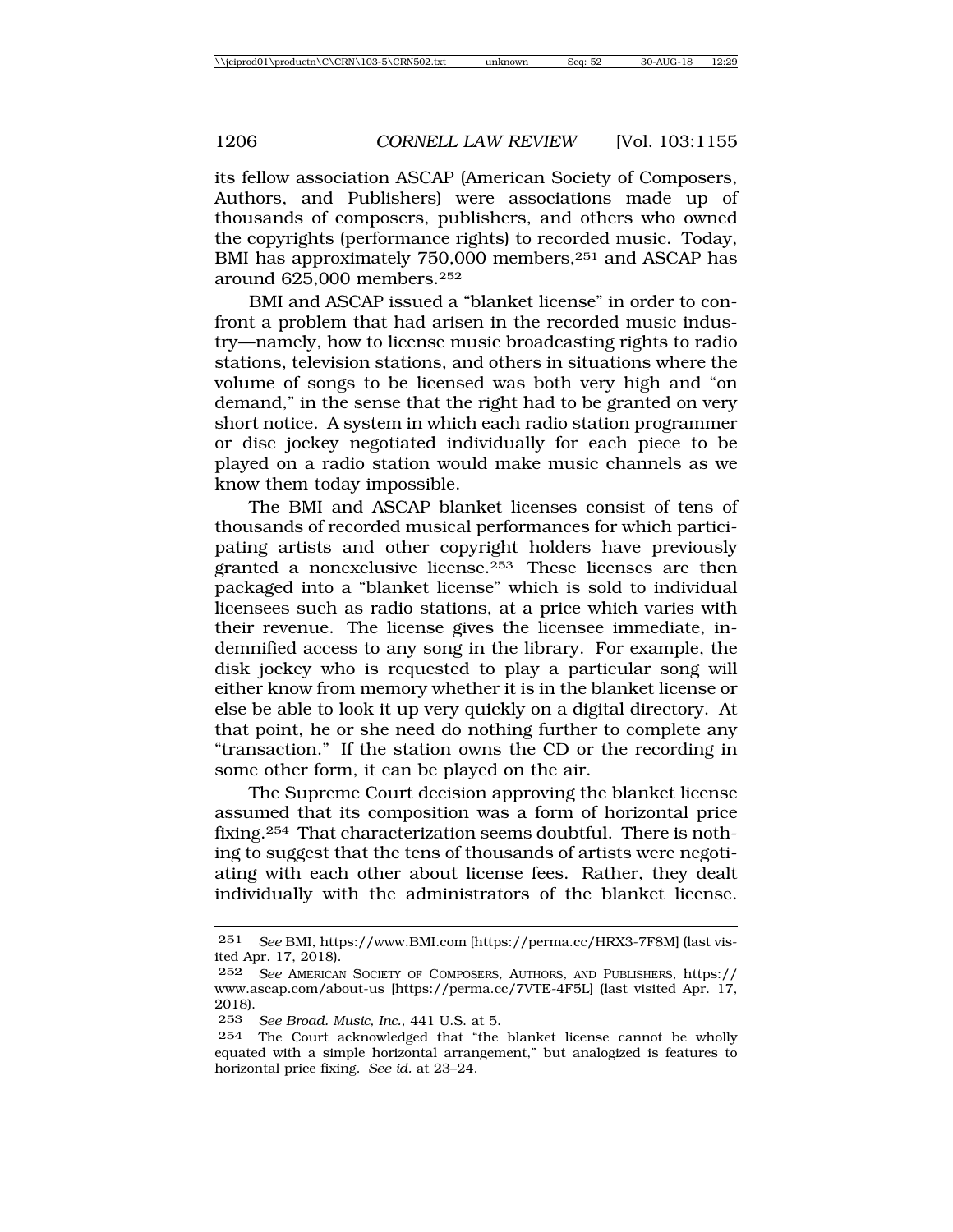That is, this was not a horizontal agreement but rather a series of vertical agreements. It is more equivalent to Whole Foods' announcement that it is willing to pay 50 cents per pound for organic potatoes. If ten growers deliver potatoes at that price, it does not suggest horizontal price fixing but rather a series of vertical agreements that all end up at the same price because there is a common buyer.255

The BMI blanket license was a production agreement, not a price agreement. In fact, in this case it produced a product that was very much different from any product that each individual artist was capable of purchasing alone. The fact that the artists numbered in the thousands and that the individual licenses were nonexclusive meant that price fixing was impossible. If prices ever rose above the individual license level, any artist would be permitted to make unlimited individual sales. No cartel can survive except by reducing output, and a nonexclusive agreement among a large number of participants does not permit an output reduction.

The Supreme Court's *Maricopa* decision three years later deserved similar treatment but did not receive it.256 The defendants were about 1,750 physicians practicing in diverse areas, who made up about 70% of the practicing physicians in Maricopa County.<sup>257</sup> They entered a nonexclusive agreement<sup>258</sup> stipulating the maximum fees that they would charge for listed medical procedures. This information was compiled for employers to select as a health coverage option. Under the Maricopa Plan, an insured who selected a Plan member would be guaranteed the rate named in the Plan agreement. If the insured went to a nonmember, reimbursement would be paid at the agreed-upon rate but the insured would have to pay any excess.259

<sup>255</sup> Compare Meyer v. Kalanick, 200 F. Supp. 3d 408 (S.D.N.Y. 2016), in which the court inferred a plausible hub-and-spoke conspiracy from the fact that individual Uber drivers each agreed with Uber to charge a rate that they assumed would be charged by other drivers as well. Under that reasoning, if Wal-Mart offers to purchase potatoes at wholesale for ten cents per pound and one hundred growers deliver them, that is evidence that the growers conspired with each other on the price. The Supreme Court did not make this error in *BMI*. The Uber arrangement, just as BMI, is a production agreement rather than a distribution agreement. As in *BMI*, the Uber drivers did not agree to drive exclusively for Uber and no one else. Collusion was unthinkable.

<sup>256</sup> Arizona v. Maricopa Cty. Med. Soc'y, 457 U.S. 332 (1982).<br>257 Id. at 339 257 *Id*. at 339.

See id. at 360 (Powell, J., dissenting) ("[P]hysicians who participate in the foundation plan are free both to associate with other medical insurance plans—at any fee level, high or low—and directly to serve uninsured patients . . . ."). 259 *Id*. at 341.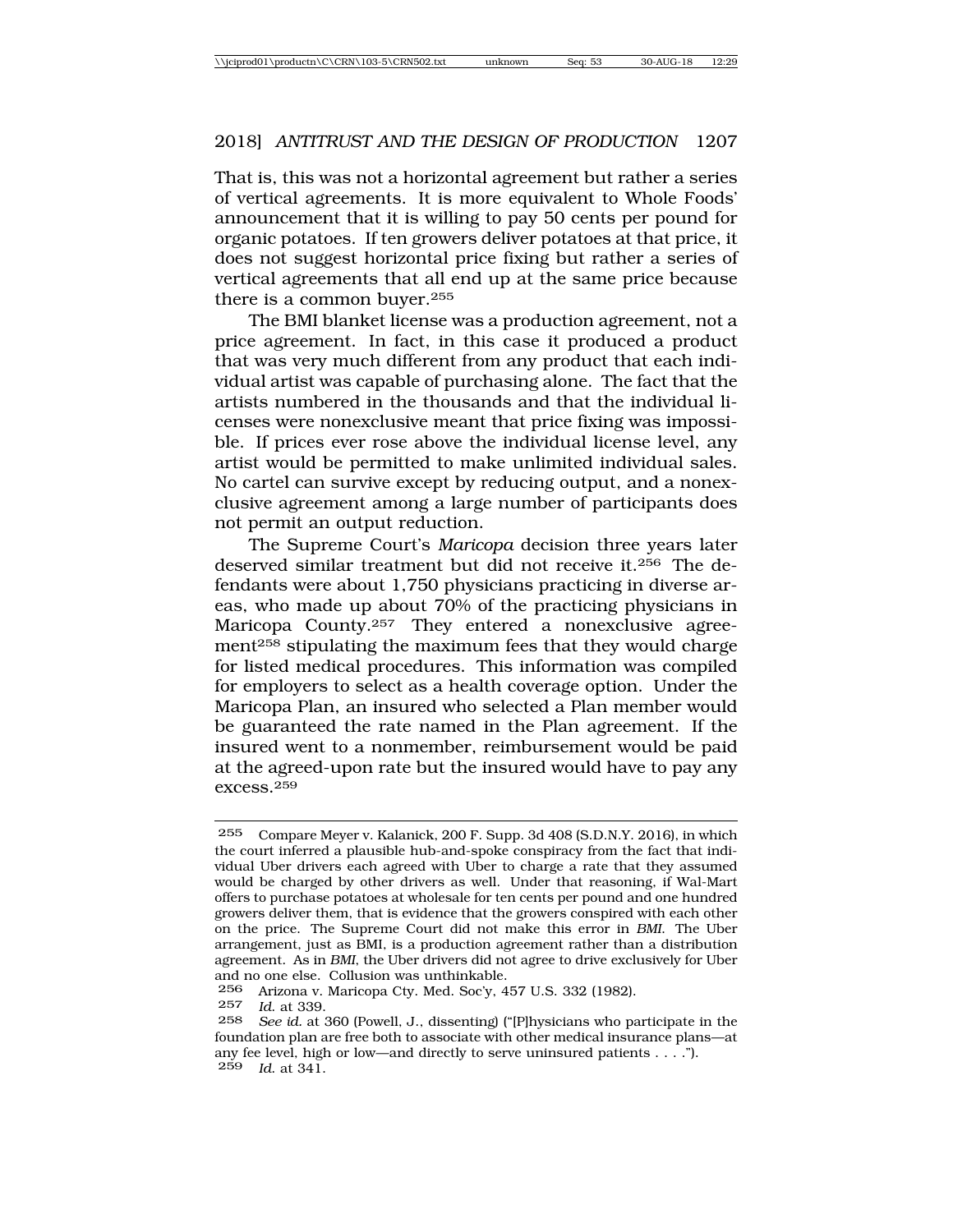The Court struck the agreement down as per se maximum price fixing.260 In his dissent, Justice Powell protested that the Court had acted on too thin a record.261 More likely, however, the problem was definitional. The majority was hung up by the fact that what the physicians did was "price fixing," but without asking whether this was a production agreement or a distribution restraint.262 Clearly it was the former. As in *BMI*, a nonexclusive arrangement among 1,750 cartel members would never have been able to pull off the kind of output reduction that collusion requires.

Rather, this aggregation of physicians was devising an insurance plan that differs from most plans today in that it left more risk with the insured; they were guaranteed a fee-forservice price but still had to decide how much and what kind of care to purchase. As a result of *Maricopa*, the government, to this day, distinguishes the antitrust legality of insurance plans depending on the degree of physician or insurer risk they contemplate.263 Plans are thought to be lawful under the antitrust laws if they take an expected value approach to prices, such as 85% of anticipated medical needs, rather than a straight up fee for service approach.

The debate over how much risk should be borne by insurers and how much by insureds is an important one, but it is not an *antitrust* debate unless the challenged agreement is simply a cover for price fixing. Even risk-bearing plans incorporate considerable diversity about risk assumption. For example, one might offer 100% coverage of a certain procedure while another might offer only 50%, or perhaps require a copay and then pay 80% of the balance. These should not be decisions with antitrust significance. Antitrust has done its job when it has concluded that the agreement at issue is one of production design rather than distribution. At that point, the insurance industry can decide about the plan's merits as an insurance product.

<sup>260</sup> *Id.* at 348. For good commentary, see Frank H. Easterbrook, *Maximum Price Fixing*, 48 U. CHI. L. REV. 886 (1981). *See also* 12 HERBERT HOVENKAMP, ANTITRUST LAW ¶ 2007 (3d ed. 2012).

<sup>261</sup> *Maricopa*, 457 U.S. at 357–58 (Powell, J., dissenting).

<sup>262</sup> *See id.* at 361–62.

<sup>263</sup> *See* U.S. DEP'T OF JUSTICE & FTC, STATEMENTS OF ANTITRUST ENFORCEMENT POLICY IN HEALTH CARE 1–8 (1996), https://www.justice.gov/sites/default/files/ atr/legacy/2007/08/15/1791.pdf [https://perma.cc/B72X-MR5N].